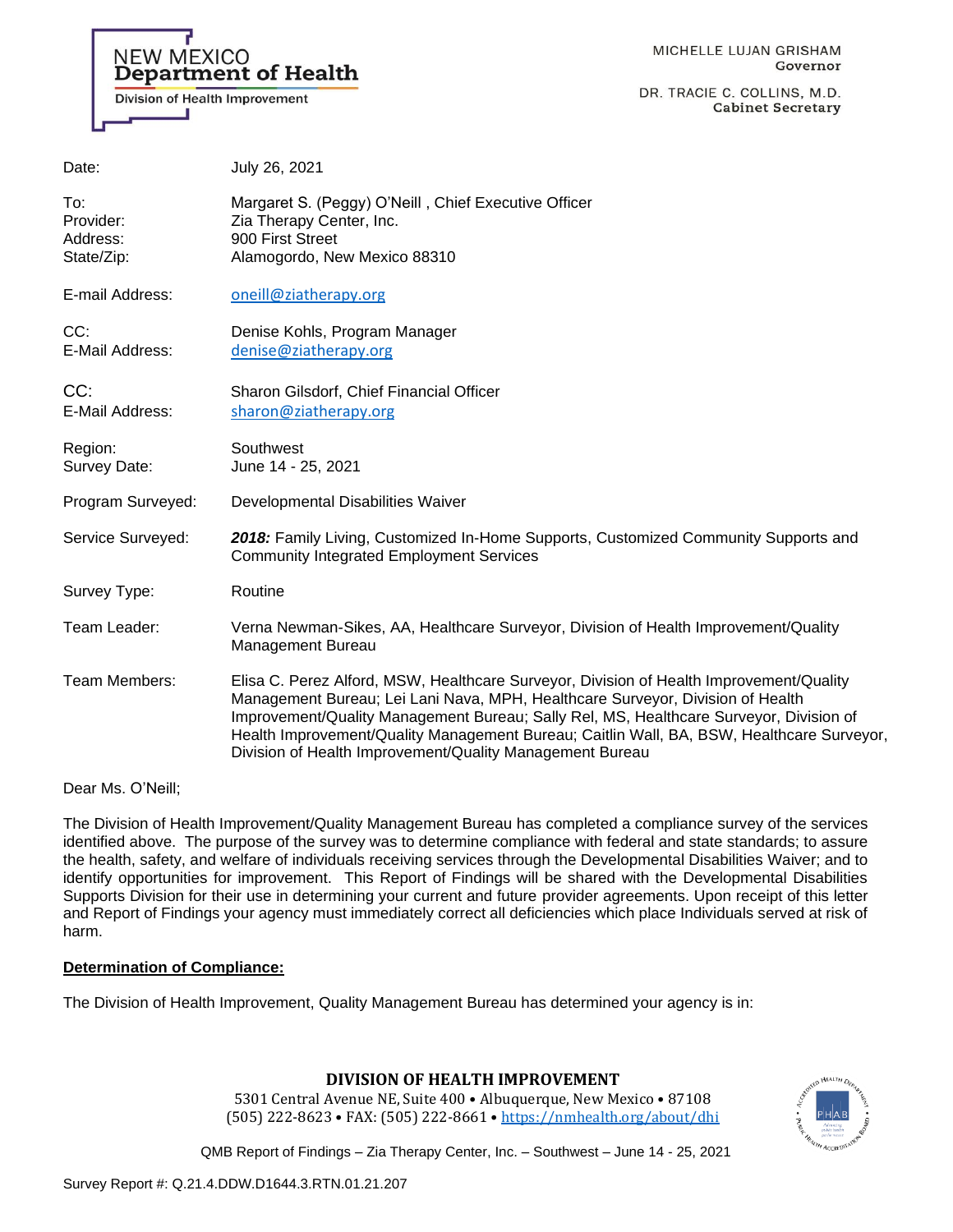*Partial Compliance with Standard Level Tags and Conditions of Participation Level Tags:* This determination is based on noncompliance with one to five (1 – 5) Condition of Participation Level Tags *(refer to Attachment D for details)*. The attached QMB Report of Findings indicates Standard Level and Condition of Participation Level deficiencies identified and requires completion and implementation of a Plan of Correction.

The following tags are identified as Condition of Participation Level:

• Tag # 1A15.2 Administrative Case File: Healthcare Documentation (Therap and Required Plans)

The following tags are identified as Standard Level:

- Tag # 1A32 Administrative Case File: Individual Service Plan Implementation
- Tag # 1A32.1 Administrative Case File: Individual Service Plan Implementation *(Not Completed at Frequency)*
- Tag # 1A22 Agency Personnel Competency
- Tag # 1A37 Individual Specific Training
- Tag # 1A08.2 Administrative Case File: Healthcare Requirements & Follow-up
- Tag # LS27 Family Living Reimbursement

### **Plan of Correction:**

The attached Report of Findings identifies the deficiencies found during your agency's on-site compliance review. You are required to complete and implement a Plan of Correction. Your agency has a total of 45 business days (10 business days to submit your POC for approval and 35 days to implement your *approved* Plan of Correction) from the receipt of this letter.

You were provided information during the exit meeting portion of your on-site survey. Please refer to this information (Attachment A) for specific instruction on completing your Plan of Correction. At a minimum your Plan of Correction should address the following for each Tag cited:

### **Corrective Action for Current Citation**:

• How is the deficiency going to be corrected? (i.e. obtained documents, retrain staff, individuals and/or staff no longer in service, void/adjusts completed, etc.) This can be specific to each deficiency cited or if possible an overall correction, i.e. all documents will be requested and filed as appropriate.

### **On-going Quality Assurance/Quality Improvement Processes:**

- What is going to be done on an ongoing basis? (i.e. file reviews, etc.)
- How many individuals is this going to effect? (i.e. percentage of individuals reviewed, number of files reviewed, etc.)
- How often will this be completed? (i.e. weekly, monthly, quarterly, etc.)
- Who is responsible? (responsible position within your agency)
- What steps will be taken if issues are found? (i.e. retraining, requesting documents, filing RORA, etc.)
- How is this integrated in your agency's QIS, QI Committee reviews and annual report?

### **Submission of your Plan of Correction:**

Please submit your agency's Plan of Correction in the available space on the two right-hand columns of the Report of Findings. *(See attachment "A" for additional guidance in completing the Plan of Correction)*.

Within 10 business days of receipt of this letter your agency Plan of Correction must be submitted to the parties below:

- **1. Quality Management Bureau, Attention: Monica Valdez, Plan of Correction Coordinator in any of the following ways:**
	- a. Electronically at [MonicaE.Valdez@state.nm.us](mailto:MonicaE.Valdez@state.nm.us) *(preferred method)*
	- b. Fax to 505-222-8661, or
	- c. Mail to POC Coordinator, 5301 Central Ave NE Suite 400, Albuquerque, New Mexico 87108

### **2. Developmental Disabilities Supports Division Regional Office for region of service surveyed**

Upon notification from QMB that your *Plan of Correction has been approved*, you must implement all remedies and corrective actions to come into compliance. If your Plan of Correction is denied, you must resubmit a revised plan as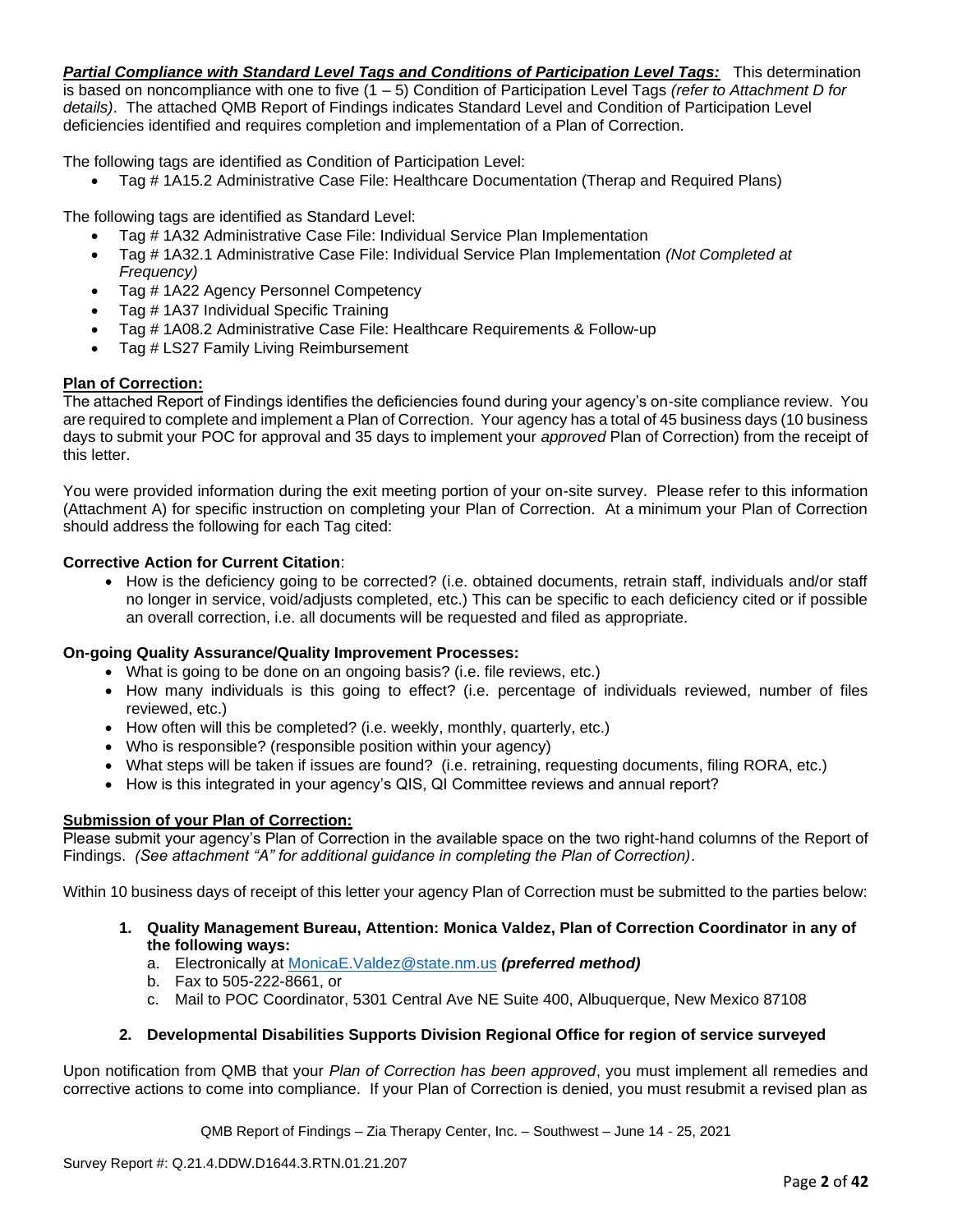soon as possible for approval, as your POC approval and all remedies must be completed within 45 business days of the receipt of this letter.

Failure to submit your POC within the allotted 10 business days or complete and implement your Plan of Correction within the total 45 business days allowed may result in the imposition of a \$200 per day Civil Monetary Penalty until it is received, completed and/or implemented.

#### **Billing Deficiencies:**

If you have deficiencies noted in this report of findings under the *Service Domain: Medicaid Billing/Reimbursement*, you must complete a "Void/Adjust" claim or remit the identified overpayment via a check within 30 calendar days of the date of this letter to HSD/OIG/PIU, *though this is not the preferred method of payment*. If you choose to pay via check, please include a copy of this letter with the payment. Make the check payable to the New Mexico Human Services Department and mail to:

> Attention: *Lisa Medina-Lujan* HSD/OIG/Program Integrity Unit 1474 Rodeo Road Santa Fe, New Mexico 87505

If you have questions and would like to speak with someone at HSD/OIG/PIU, please contact:

*Lisa Medina-Lujan [\(Lisa.medina-lujan@state.nm.us\)](mailto:Lisa.medina-lujan@state.nm.us)*

Please be advised that there is a one-week lag period for applying payments received by check to Void/Adjust claims. During this lag period, your other claim payments may be applied to the amount you owe even though you have sent a refund, reducing your payment amount. For this reason, we recommend that you allow the system to recover the overpayment instead of sending in a check.

#### **Request for Informal Reconsideration of Findings (IRF):**

If you disagree with a finding of deficient practice, you have 10 business days upon receipt of this notice to request an IRF. Submit your request for an IRF in writing to:

> ATTN: QMB Bureau Chief Request for Informal Reconsideration of Findings 5301 Central Ave NE Suite #400 Albuquerque, NM 87108 Attention: IRF request/QMB

See Attachment "C" for additional guidance in completing the request for Informal Reconsideration of Findings. The request for an IRF will not delay the implementation of your Plan of Correction which must be completed within 45 total business days (10 business days to submit your POC for approval and 35 days to implement your *approved* Plan of Correction). Providers may not appeal the nature or interpretation of the standard or regulation, the team composition or sampling methodology. If the IRF approves the modification or removal of a finding, you will be advised of any changes.

Please contact the Plan of Correction Coordinator, Monica Valdez at 505-273-1930 or email at: [MonicaE.Valdez@state.nm.us](mailto:MonicaE.Valdez@state.nm.us) if you have questions about the Report of Findings or Plan of Correction. Thank you for your cooperation and for the work you perform.

Sincerely,

Verna Newman-Sikes, AA

Verna Newman-Sikes, AA Team Lead/Healthcare Surveyor Division of Health Improvement Quality Management Bureau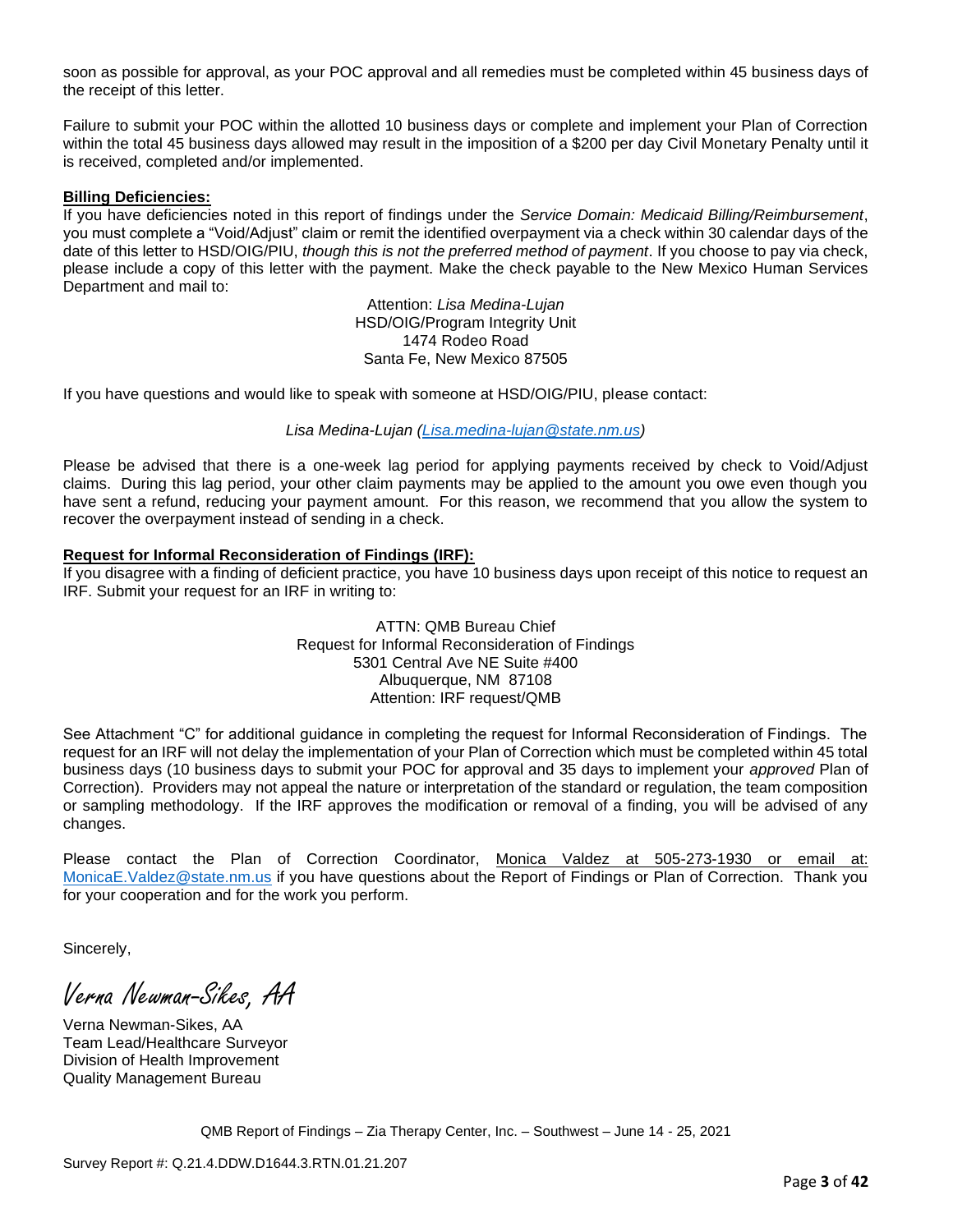#### **Survey Process Employed:**

Administrative Review Start Date: June 14, 2021

### Contact: **Zia Therapy Center, Inc.**

Margaret S. (Peggy) O'Neill , Chief Executive Officer

**DOH/DHI/QMB** Verna Newman-Sikes, AA, Team Lead/Healthcare Surveyor

On-site Entrance Conference Date: June 14, 2021

### Present: **Zia Therapy Center, Inc.**

 Margaret S. (Peggy) O'Neill, Chief Executive Officer Sharon Gilsdorf, Chief Financial Officer Denise Kohls, Program Manager Elisabeth Njuken, Human Resources Coordinator

#### **DOH/DHI/QMB**

Verna Newman-Sikes, AA, Team Lead/Healthcare Surveyor Elisa C. Perez Alford, MSW, Healthcare Surveyor Lei Lani Nava, MPH, Healthcare Surveyor Sally Rel, MS, Healthcare Surveyor

Exit Conference Date: June 24, 2021

#### Present: **Zia Therapy Center, Inc.**

Margaret S. (Peggy) O'Neill, Chief Executive Officer Sharon Gilsdorf, Chief Financial Officer Denise Kohls, Program Manager Elisabeth Njuken, Human Resources Coordinator

#### **DOH/DHI/QMB**

Verna Newman-Sikes, AA, Team Lead/Healthcare Surveyor Elisa C. Perez Alford, MSW, Healthcare Surveyor Lei Lani Nava, MPH, Healthcare Surveyor Sally Rel, MS, Healthcare Surveyor Caitlin Wall, BSW, Healthcare Surveyor Wolf Krusemark, BFA, Healthcare Surveyor Supervisor

#### **DDSD - SW Regional Office**

Jaime Lopez, DOH Generalist

Administrative Locations Visited: 0 *(Note: No administrative locations visited due to COVID- 19 Public Health Emergency.)*

Total Sample Size: 7

- 0 *Jackson* Class Members
- 7 Non-*Jackson* Class Members
- 3 Family Living
- 3 Customized In-Home Supports
- 6 Customized Community Supports
- 2 Community Integrated Employment

Total Homes Observed by Video 3 *(Note: No home visits conducted due to COVID- 19*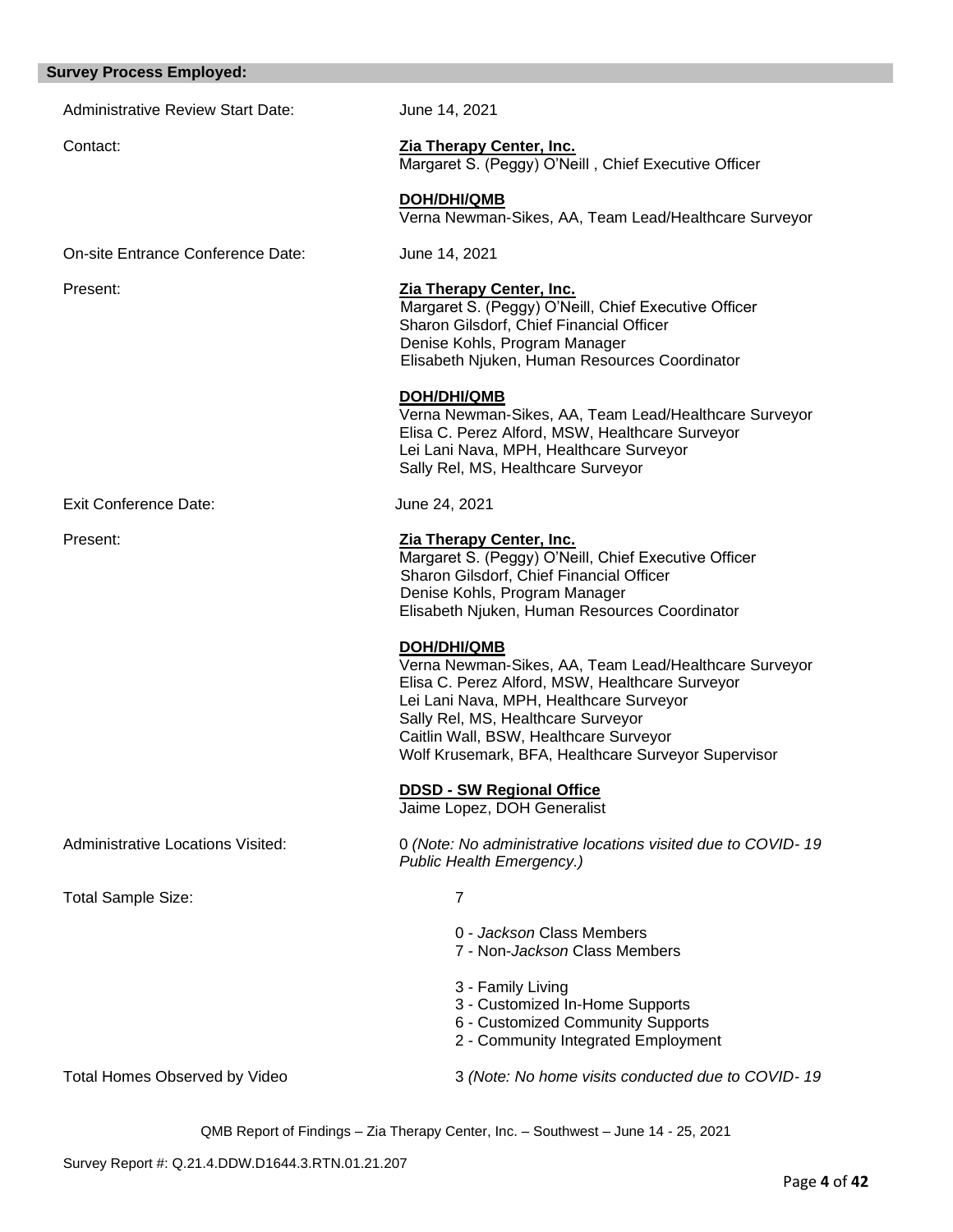*Public Health Emergency, however, Video Observations were conducted)*

| Family Living Observed by Video<br>❖         | 3                                                                                           |
|----------------------------------------------|---------------------------------------------------------------------------------------------|
| Persons Served Records Reviewed              | 7                                                                                           |
| Persons Served Interviewed                   | 6 (Note: Interviews conducted by video / phone due to COVID-<br>19 Public Health Emergency) |
| Persons Served Not Seen and/or Not Available | 1 (Note: 1 Individual was not available during the on-site<br>survey)                       |
| Direct Support Personnel Records Reviewed    | 27                                                                                          |
| Direct Support Personnel Interviewed         | 10 (Note: Interviews conducted by video / phone due to<br>COVID-19 Public Health Emergency) |
| Service Coordinator Records Reviewed         | 2                                                                                           |
| Nurse Interview                              |                                                                                             |

Administrative Processes and Records Reviewed:

- Medicaid Billing/Reimbursement Records for all Services Provided
- Accreditation Records
- Individual Medical and Program Case Files, including, but not limited to:
	- *<sup>o</sup>Individual Service Plans*
	- **Progress on Identified Outcomes**
	- **<sup>o</sup>Healthcare Plans**
	- Medication Administration Records
	- Medical Emergency Response Plans
	- Therapy Evaluations and Plans
	- Healthcare Documentation Regarding Appointments and Required Follow-Up Other Required Health Information
- Internal Incident Management Reports and System Process / General Events Reports
- Personnel Files, including nursing and subcontracted staff
- Staff Training Records, Including Competency Interviews with Staff
- Agency Policy and Procedure Manual
- Caregiver Criminal History Screening Records
- Consolidated Online Registry/Employee Abuse Registry
- Human Rights Committee Notes and Meeting Minutes
- Evacuation Drills of Residences and Service Locations
- Quality Assurance / Improvement Plan

CC: Distribution List: DOH - Division of Health Improvement

- DOH Developmental Disabilities Supports Division
- DOH Office of Internal Audit
- HSD Medical Assistance Division
- NM Attorney General's Office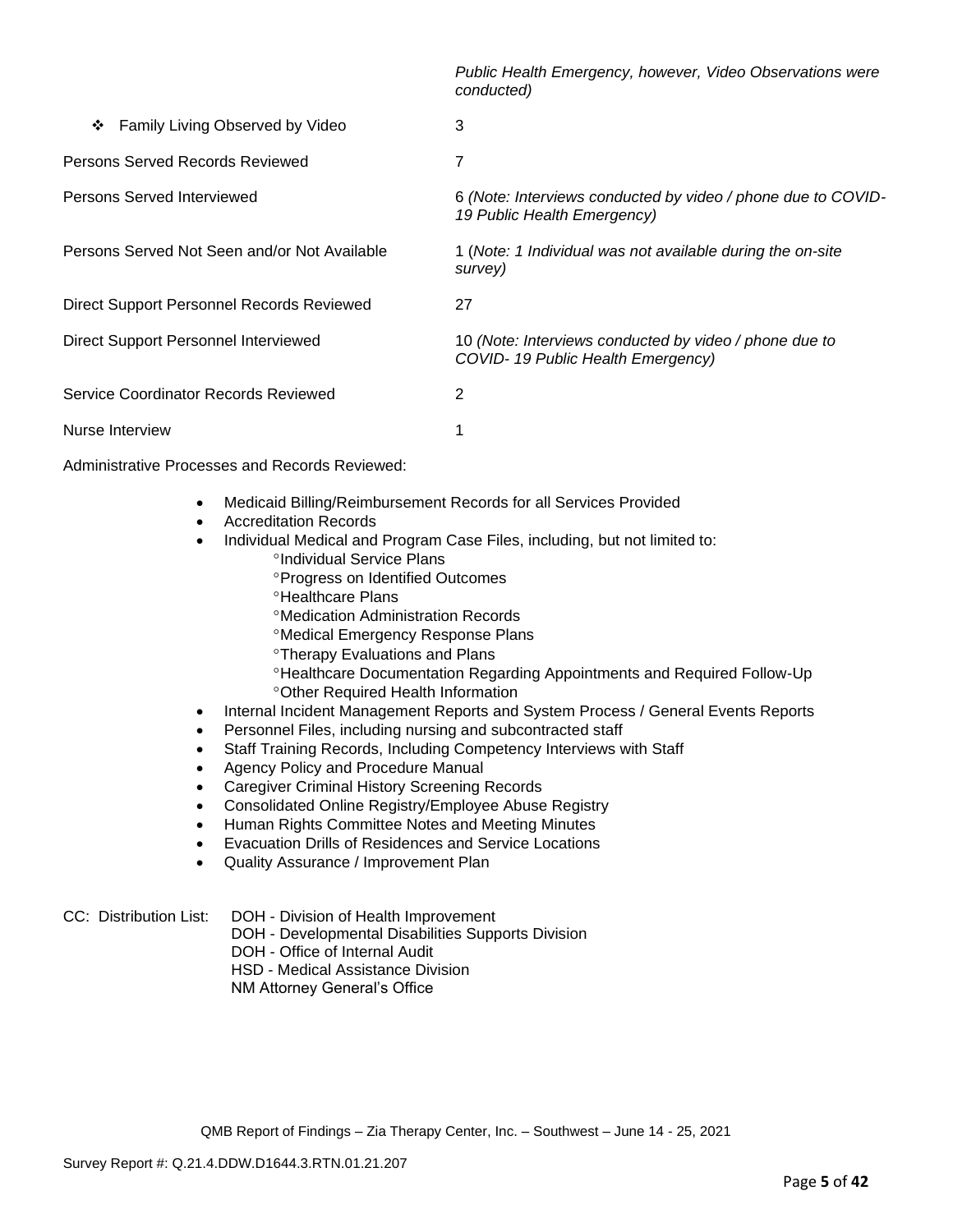### **Attachment A**

### **Provider Instructions for Completing the QMB Plan of Correction (POC) Process**

#### *Introduction:*

After a QMB Compliance Survey, your QMB Report of Findings will be sent to you via e-mail.

Each provider must develop and implement a Plan of Correction (POC) that identifies specific quality assurance and quality improvement activities the agency will implement to correct deficiencies and prevent continued deficiencies and non-compliance.

Agencies must submit their Plan of Correction within ten (10) business days from the date you receive the QMB Report of Findings. (Providers who do not submit a POC within 10 business days may be referred to the DDSD Regional Office for purposes of contract management or the Internal Review Committee [IRC] for possible actions or sanctions).

Agencies must fully implement their approved Plan of Correction within 45 business days (10 business days to submit your POC for approval and 35 days to implement your approved Plan of Correction) from the date they receive the QMB Report of Findings. Providers who fail to complete a POC within the 45-business days allowed will be referred to the IRC for possible actions or sanctions.

If you have questions about the Plan of Correction process, call the Plan of Correction Coordinator at 505-273-1930 or email at [MonicaE.Valdez@state.nm.us.](mailto:MonicaE.Valdez@state.nm.us) Requests for technical assistance must be requested through your Regional DDSD Office.

The POC process cannot resolve disputes regarding findings. If you wish to dispute a finding on the official Report of Findings, you must file an Informal Reconsideration of Findings (IRF) request within ten (10) business days of receiving your report. Please note that you must still submit a POC for findings that are in question (see Attachment C).

#### *Instructions for Completing Agency POC:*

#### *Required Content*

Your Plan of Correction should provide a step-by-step description of the methods to correct each deficient practice cited to prevent recurrence and information that ensures the regulation cited comes into and remains in compliance. The remedies noted in your POC are expected to be added to your Agency's required, annual Quality Assurance (QA) Plan.

If a deficiency has already been corrected since the on-site survey, the plan should state how it was corrected, the completion date (date the correction was accomplished), and how possible recurrence of the deficiency will be prevented.

*The following details should be considered when developing your Plan of Correction:*

#### *The Plan of Correction must address each deficiency cited in the Report of Findings unless otherwise noted with a "No Plan of Correction Required statement." The Plan of Correction must address the five (5) areas listed below:*

- 1. How the specific and realistic corrective action will be accomplished for individuals found to have been affected by the deficient practice.
- 2. How the agency will identify other individuals who have the potential to be affected by the same deficient practice, and how the agency will act to protect those individuals in similar situations.
- 3. What Quality Assurance measures will be put into place and what systemic changes made to ensure the deficient practice will not recur.
- 4. Indicate how the agency plans to monitor its performance to make certain solutions are sustained. The agency must develop a QA plan for ensuring correction is achieved and sustained. This QA plan must be implemented, and the corrective action is evaluated for its effectiveness. The plan of correction is integrated into the agency quality assurance system; and
- 5. Include dates when corrective actions will be completed. The corrective action completion dates must be acceptable to the State.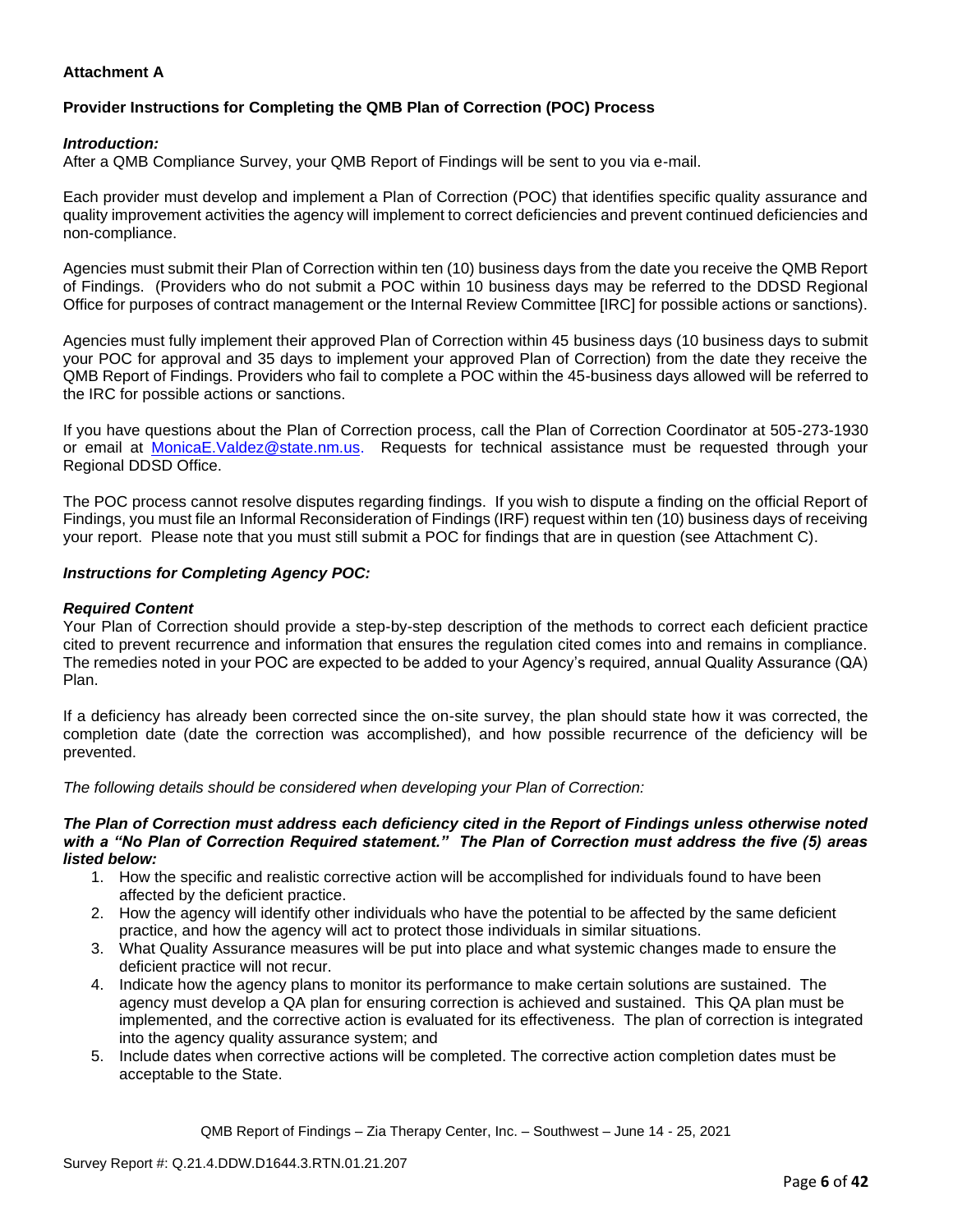*The following details should be considered when developing your Plan of Correction:*

- Details about how and when Individual Served, agency personnel and administrative and service delivery site files are audited by agency personnel to ensure they contain required documents;
- Information about how medication administration records are reviewed to verify they contain all required information before they are distributed to service sites, as they are being used, and after they are completed;
- Your processes for ensuring that all required agency personnel are trained on required DDSD required trainings;
- How accuracy in billing/reimbursement documentation is assured;
- How health, safety is assured;
- For Case Management providers, how Individual Service Plans are reviewed to verify they meet requirements, how the timeliness of level of care (LOC) packet submissions and consumer visits are tracked;
- Your process for gathering, analyzing and responding to quality data indicators; and,
- Details about Quality Targets in various areas, current status, analyses about why targets were not met, and remedies implemented.

*Note:* **Instruction or in-service of staff alone may not be a sufficient plan of correction.** This is a good first step toward correction, but additional steps must be taken to ensure the deficiency is corrected and will not recur.

#### *Completion Dates*

- The plan of correction must include a **completion date** (entered in the far right-hand column) for each finding. Be sure the date is **realistic** in the amount of time your Agency will need to correct the deficiency; not to exceed 45 total business days.
- Direct care issues should be corrected immediately and monitored appropriately.
- Some deficiencies may require a staged plan to accomplish total correction.
- Deficiencies requiring replacement of equipment, etc., may require more time to accomplish correction but should show reasonable time frames.

### *Initial Submission of the Plan of Correction Requirements*

- 1. The Plan of Correction must be completed on the official QMB Survey Report of Findings/Plan of Correction Form and received by QMB within ten (10) business days from the date you received the report of findings.
- 2. For questions about the POC process, call the POC Coordinator, Monica Valdez at 505-273-1930 or email at [MonicaE.Valdez@state.nm.us](mailto:MonicaE.Valdez@state.nm.us) for assistance.
- 3. For Technical Assistance (TA) in developing or implementing your POC, contact your Regional DDSD Office.
- 4. Submit your POC to Monica Valdez, POC Coordinator in any of the following ways:
	- a. Electronically at [MonicaE.Valdez@state.nm.us](mailto:MonicaE.Valdez@state.nm.us) *(preferred method)*
	- b. Fax to 505-222-8661, or
	- c. Mail to POC Coordinator, 5301 Central Ave NE Suite 400, Albuquerque, New Mexico 87108
- 5. *Do not submit supporting documentation* (evidence of compliance) to QMB *until after* your POC has been approved by the QMB.
- 6. QMB will notify you when your POC has been "approved" or "denied."
	- a. During this time, whether your POC is "approved," or "denied," you will have a maximum of 45-business days from the date of receipt of your Report of Findings to correct all survey deficiencies.
	- b. If your POC is denied, it must be revised and resubmitted as soon as possible, as the 45-business day limit is in effect.
	- c. If your POC is denied a second time your agency may be referred to the Internal Review Committee.
	- d. You will receive written confirmation when your POC has been approved by QMB and a final deadline for completion of your POC.
	- e. Please note that all POC correspondence will be sent electronically unless otherwise requested.
- 7. Failure to submit your POC within 10 business days without prior approval of an extension by QMB will result in a referral to the Internal Review Committee and the possible implementation of monetary penalties and/or sanctions.

#### *POC Document Submission Requirements*

Once your POC has been approved by the QMB Plan of Correction Coordinator you must submit copies of documents as evidence that all deficiencies have been corrected, as follows.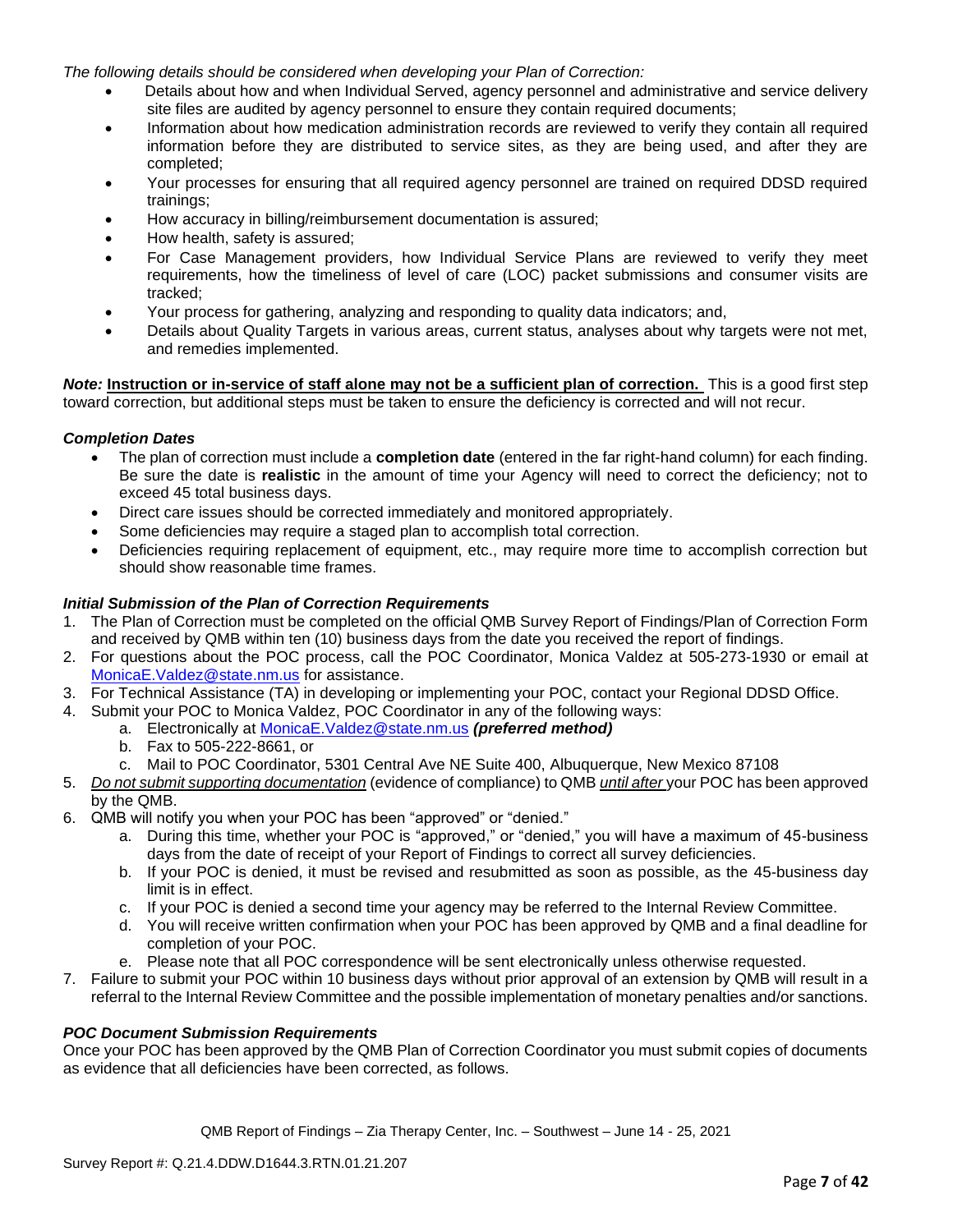- 1. Your internal documents are due within a *maximum* of 45-business days of receipt of your Report of Findings.
- 2. It is preferred that you submit your documents via USPS or other carrier (scanned and saved to CD/DVD disc, flash drive, etc.). If documents containing HIPAA Protected Health Information (PHI) documents must be submitted through S-Comm (Therap), Fax or Postal System, do not send PHI directly to NMDOH email accounts. If the documents do not contain protected Health information (PHI) then you may submit your documents electronically scanned and attached to e-mails.
- 3. All submitted documents *must be annotated*; please be sure the tag numbers and Identification numbers are indicated on each document submitted. Documents which are not annotated with the Tag number and Identification number may not be accepted.
- 4. Do not submit original documents; Please provide copies or scanned electronic files for evidence. Originals must be maintained in the agency file(s) per DDSD Standards.
- 5. In lieu of some documents, you may submit copies of file or home audit forms that clearly indicate cited deficiencies have been corrected, other attestations of correction must be approved by the Plan of Correction Coordinator prior to their submission.
- 6. When billing deficiencies are cited, you must provide documentation to justify billing and/or void and adjust forms submitted to Xerox State Healthcare, LLC for the deficiencies cited in the Report of Findings.

**Revisions, Modifications or Extensions to your Plan of Correction (post QMB approval) must be made in writing and submitted to the Plan of Correction Coordinator, prior to the completion date and are approved on a case-by-case basis. No changes may be made to your POC or the timeframes for implementation without written approval of the POC Coordinator.**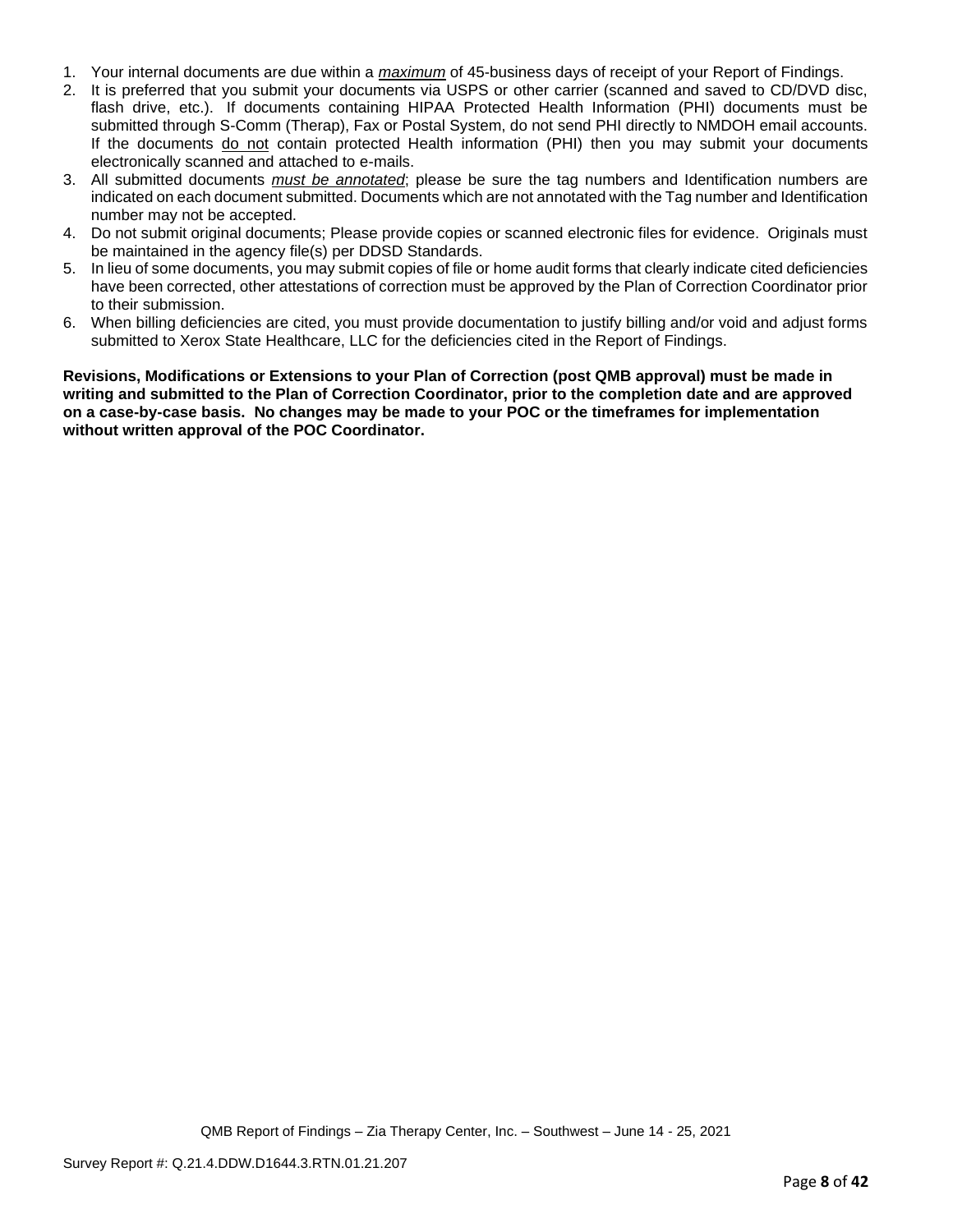### **Department of Health, Division of Health Improvement QMB Determination of Compliance Process**

The Division of Health Improvement, Quality Management Bureau (QMB) surveys compliance of the Developmental Disabilities Waiver (DDW) standards and other state and federal regulations. For the purpose of the LCA / CI survey the CMS waiver assurances have been grouped into four (4) Service Domains: Plan of Care (ISP Implementation); Qualified Providers; Health, Welfare and Safety; and Administrative Oversight (note that Administrative Oversight listed in this document is not the same as the CMS assurance of Administrative Authority. Used in this context it is related to the agency's operational policies and procedures, Quality Assurance system and Medicaid billing and reimbursement processes.)

The QMB Determination of Compliance process is based on provider compliance or non-compliance with standards and regulations identified during the on-site survey process and as reported in the QMB Report of Findings. All areas reviewed by QMB have been agreed to by DDSD and DHI/QMB and are reflective of CMS requirements. All deficiencies (non-compliance with standards and regulations) are identified and cited as either a Standard level deficiency or a Condition of Participation level deficiency in the QMB Reports of Findings. All deficiencies require corrective action when non-compliance is identified.

Each deficiency in your Report of Findings has been predetermined to be a Standard Level Deficiency, a Condition of Participation Level Deficiency, if below 85% compliance or a non-negotiable Condition of Participation Level Deficiency. Your Agency's overall Compliance Determination is based on a Scope and Severity Scale which takes into account the number of Standard and Condition Level Tags cited as well as the percentage of Individuals affected in the sample.

### **Conditions of Participation (CoPs)**

CoPs are based on the Centers for Medicare and Medicaid Services, Home and Community-Based Waiver required assurances, in addition to the New Mexico Developmental Disability Waiver (DDW) Service Standards. The Division of Health Improvement (DHI), in conjunction with the Developmental Disability Support Division (DDSD), has identified certain deficiencies that have the potential to be a Condition of Participation Level, if the tag falls below 85% compliance based on the number of people affected. Additionally, there are what are called nonnegotiable Conditions of Participation, regardless if one person or multiple people are affected. In this context, a CoP is defined as an essential / fundamental regulation or standard, which when out of compliance directly affects the health and welfare of the Individuals served. If no deficiencies within a Tag are at the level of a CoP, it is cited as a Standard Level Deficiency.

### *Service Domains and CoPs for Living Care Arrangements and Community Inclusion are as follows:*

**Service Domain: Service Plan: ISP Implementation -** *Services are delivered in accordance with the service plan, including type, scope, amount, duration and frequency specified in the service plan.*

#### **Potential Condition of Participation Level Tags, if compliance is below 85%:**

- **1A08.3 –** Administrative Case File: Individual Service Plan / ISP Components
- **1A32 –** Administrative Case File: Individual Service Plan Implementation
- **LS14 –** Residential Service Delivery Site Case File (ISP and Healthcare Requirements)
- **IS14 –** CCS / CIES Service Delivery Site Case File (ISP and Healthcare Requirements)

**Service Domain: Qualified Providers -** *The State monitors non-licensed/non-certified providers to assure adherence to waiver requirements. The State implements its policies and procedures for verifying that provider training is conducted in accordance with State requirements and the approved waiver.*

#### **Potential Condition of Participation Level Tags, if compliance is below 85%:**

- **1A20 -** Direct Support Personnel Training
- **1A22 -** Agency Personnel Competency
- **1A37 –** Individual Specific Training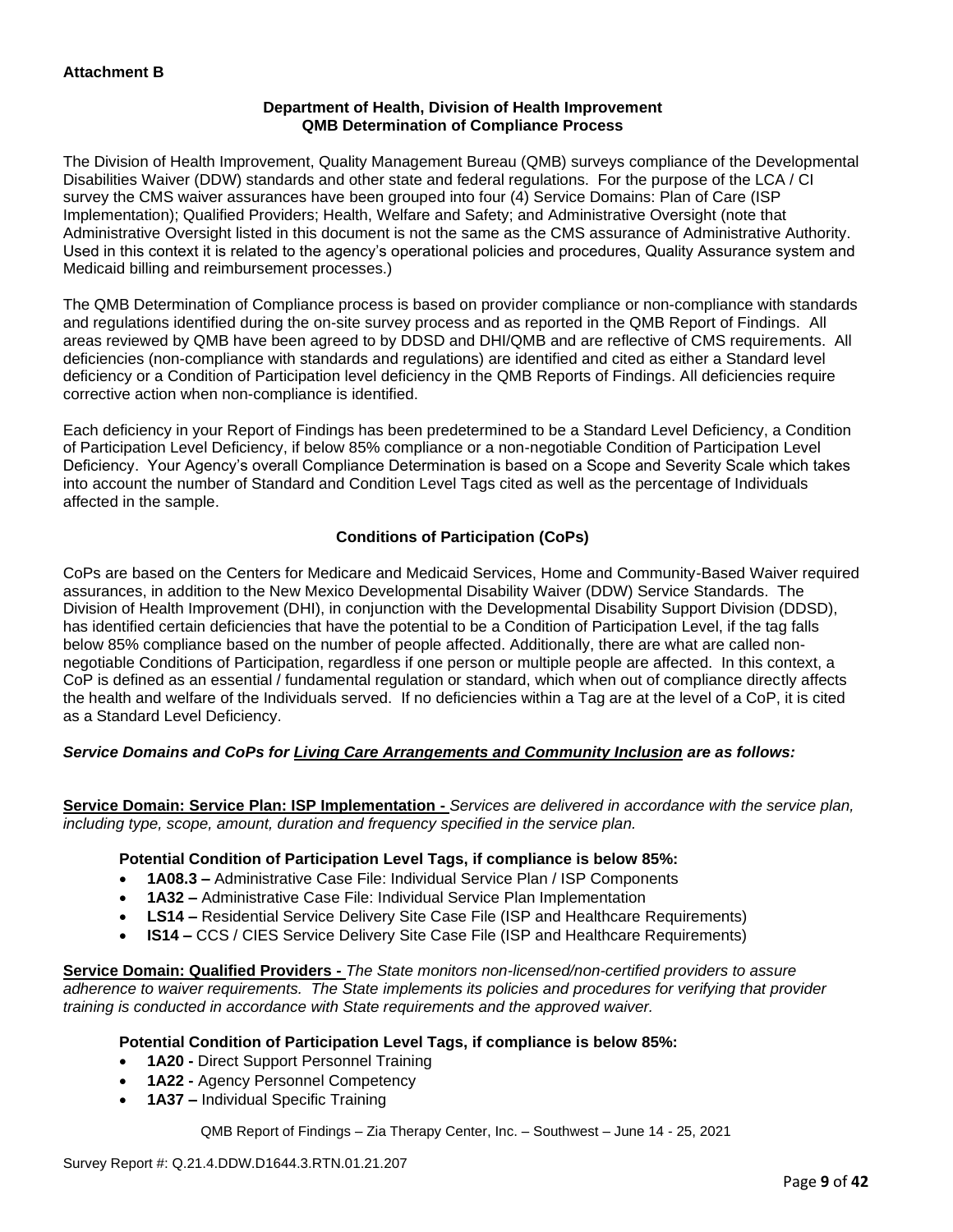### **Non-Negotiable Condition of Participation Level Tags (one or more Individuals are cited):**

- **1A25.1 –** Caregiver Criminal History Screening
- **1A26.1 –** Consolidated On-line Registry Employee Abuse Registry

**Service Domain: Health, Welfare and Safety -** *The State, on an ongoing basis, identifies, addresses and seeks to prevent occurrences of abuse, neglect and exploitation. Individuals shall be afforded their basic human rights. The provider supports individuals to access needed healthcare services in a timely manner.*

#### **Potential Condition of Participation Level Tags, if compliance is below 85%:**

- **1A08.2 –** Administrative Case File: Healthcare Requirements & Follow-up
- **1A09 –** Medication Delivery Routine Medication Administration
- **1A09.1 –** Medication Delivery PRN Medication Administration
- **1A15.2 –** Administrative Case File: Healthcare Documentation (Therap and Required Plans)

#### **Non-Negotiable Condition of Participation Level Tags (one or more Individuals are cited):**

- **1A05 –** General Requirements / Agency Policy and Procedure Requirements
- **1A07 –** Social Security Income (SSI) Payments
- **1A09.2 –** Medication Delivery Nurse Approval for PRN Medication
- **1A15 –** Healthcare Coordination Nurse Availability / Knowledge
- **1A31 –** Client Rights/Human Rights
- **LS25.1 –** Residential Reqts. (Physical Environment Supported Living / Family Living / Intensive Medical Living)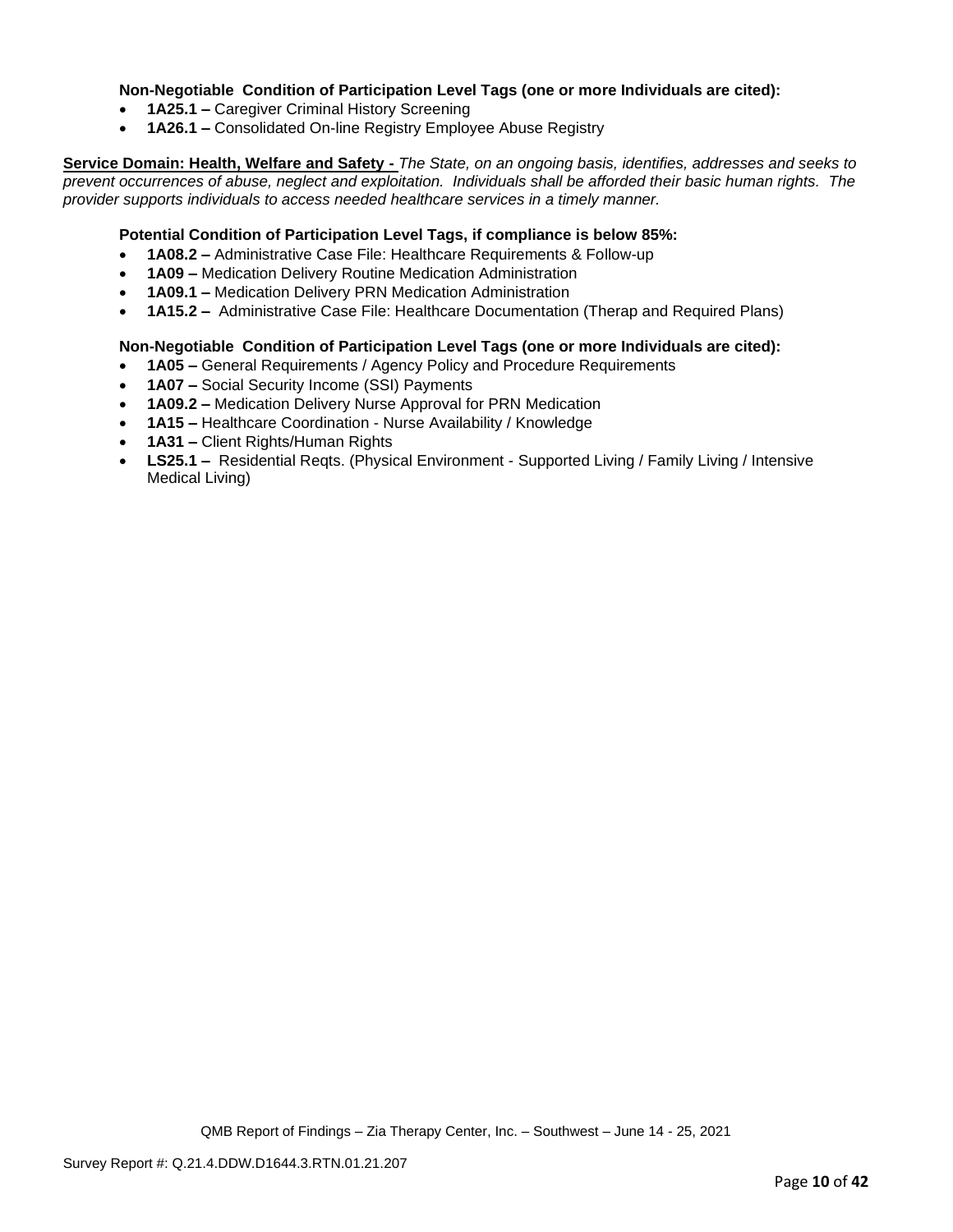### **Attachment C**

#### **Guidelines for the Provider Informal Reconsideration of Finding (IRF) Process**

#### **Introduction:**

Throughout the QMB Survey process, surveyors are openly communicating with providers. Open communication means surveyors have clarified issues and/or requested missing information before completing the review through the use of the signed/dated "Document Request," or "Administrative Needs," etc. forms. Regardless, there may still be instances where the provider disagrees with a specific finding. Providers may use the following process to informally dispute a finding.

#### **Instructions:**

- 1. The Informal Reconsideration of the Finding (IRF) request must be received in writing to the QMB Bureau Chief **within 10 business days** of receipt of the final Report of Findings **(***Note: No extensions are granted for the IRF)***.**
- 2. The written request for an IRF *must* be completed on the QMB Request for Informal Reconsideration of Finding form available on the QMB website: <https://nmhealth.org/about/dhi/cbp/irf/>
- 3. The written request for an IRF must specify in detail the request for reconsideration and why the finding is inaccurate.
- 4. The IRF request must include all supporting documentation or evidence.
- 5. If you have questions about the IRF process, email the IRF Chairperson, Valerie V. Valdez at [valerie.valdez@state.nm.us](mailto:valerie.valdez@state.nm.us) for assistance.

#### **The following limitations apply to the IRF process:**

- The written request for an IRF and all supporting evidence must be received within 10 business days.
- Findings based on evidence requested during the survey and not provided may not be subject to reconsideration.
- The supporting documentation must be new evidence not previously reviewed or requested by the survey team.
- Providers must continue to complete their Plan of Correction during the IRF process
- Providers may not request an IRF to challenge the sampling methodology.
- Providers may not request an IRF based on disagreement with the nature of the standard or regulation.
- Providers may not request an IRF to challenge the team composition.
- Providers may not request an IRF to challenge the DHI/QMB determination of compliance or the length of their DDSD provider contract.

A Provider forfeits the right to an IRF if the request is not received within 10 business days of receiving the report and/or does not include all supporting documentation or evidence to show compliance with the standards and regulations.

The IRF Committee will review the request; the Provider will be notified in writing of the ruling; no face-to-face meeting will be conducted.

When a Provider requests that a finding be reconsidered, it does not stop or delay the Plan of Correction process. **Providers must continue to complete the Plan of Correction, including the finding in dispute regardless of the IRF status.** If a finding is removed or modified, it will be noted and removed or modified from the Report of Findings. It should be noted that in some cases a Plan of Correction may be completed prior to the IRF process being completed. The provider will be notified in writing on the decisions of the IRF committee.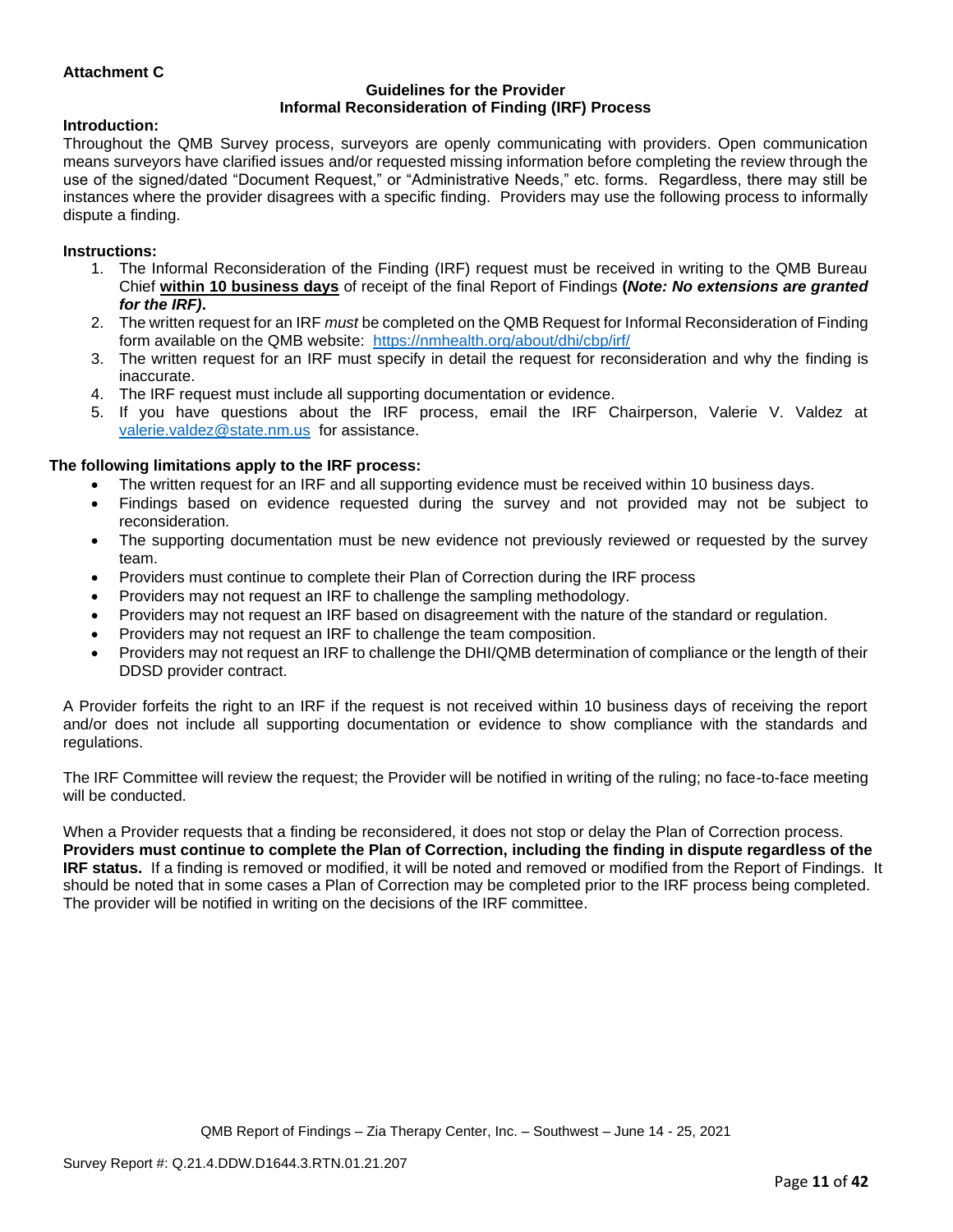### **QMB Determinations of Compliance**

### **Compliance:**

The QMB determination of *Compliance* indicates that a provider has either no deficiencies found during a survey or that no deficiencies at the Condition of Participation Level were found. The agency has obtained a level of compliance such that there is a minimal potential for harm to individuals' health and safety. To qualify for a determination of *Compliance*, the provider must have received no Conditions of Participation Level Deficiencies and have a minimal number of Individuals on the sample affected by the findings indicated in the Standards Level Tags.

### **Partial-Compliance with Standard Level Tags:**

The QMB determination of *Partial-Compliance with Standard Level Tags* indicates that a provider is in compliance with all Condition of Participation Level deficiencies but is out of compliance with a certain percentage of Standard Level deficiencies. This partial-compliance, if not corrected, may result in a negative outcome or the potential for more than minimal harm to individuals' health and safety. There are two ways to receive a determination of Partial Compliance with Standard Level Tags:

- 1. Your Report of Findings includes 16 or fewer Standards Level Tags with between 75% and 100% of the survey sample affected in any tag.
- 2. Your Report of Findings includes 17 or more Standard Level Tags with between 50% to 74% of the survey sample affected in any tag.

### **Partial-Compliance with Standard Level Tags and Condition of Participation Level Tags:**

The QMB determination of *Partial-Compliance with Standard Level Tags and Condition of Participation Level Tags*  indicates that a provider is out of compliance with one to five  $(1 - 5)$  Condition of Participation Level Tags. This partial-compliance, if not corrected, may result in a serious negative outcome or the potential for more than minimal harm to individuals' health and safety.

#### **Non-Compliance:**

The QMB determination of *Non-Compliance* indicates a provider is significantly out of compliance with both Standard Level deficiencies and Conditions of Participation level deficiencies. This non-compliance, if not corrected, may result in a serious negative outcome or the potential for more than minimal harm to individuals' health and safety. There are three ways an agency can receive a determination of Non-Compliance:

- 1. Your Report of Findings includes 17 or more total Tags with 0 to 5 Condition of Participation Level Tags with 75% to 100% of the survey sample affected in any Condition of Participation Level tag.
- 2. Your Report of Findings includes any amount of Standard Level Tags with 6 or more Condition of Participation Level Tags.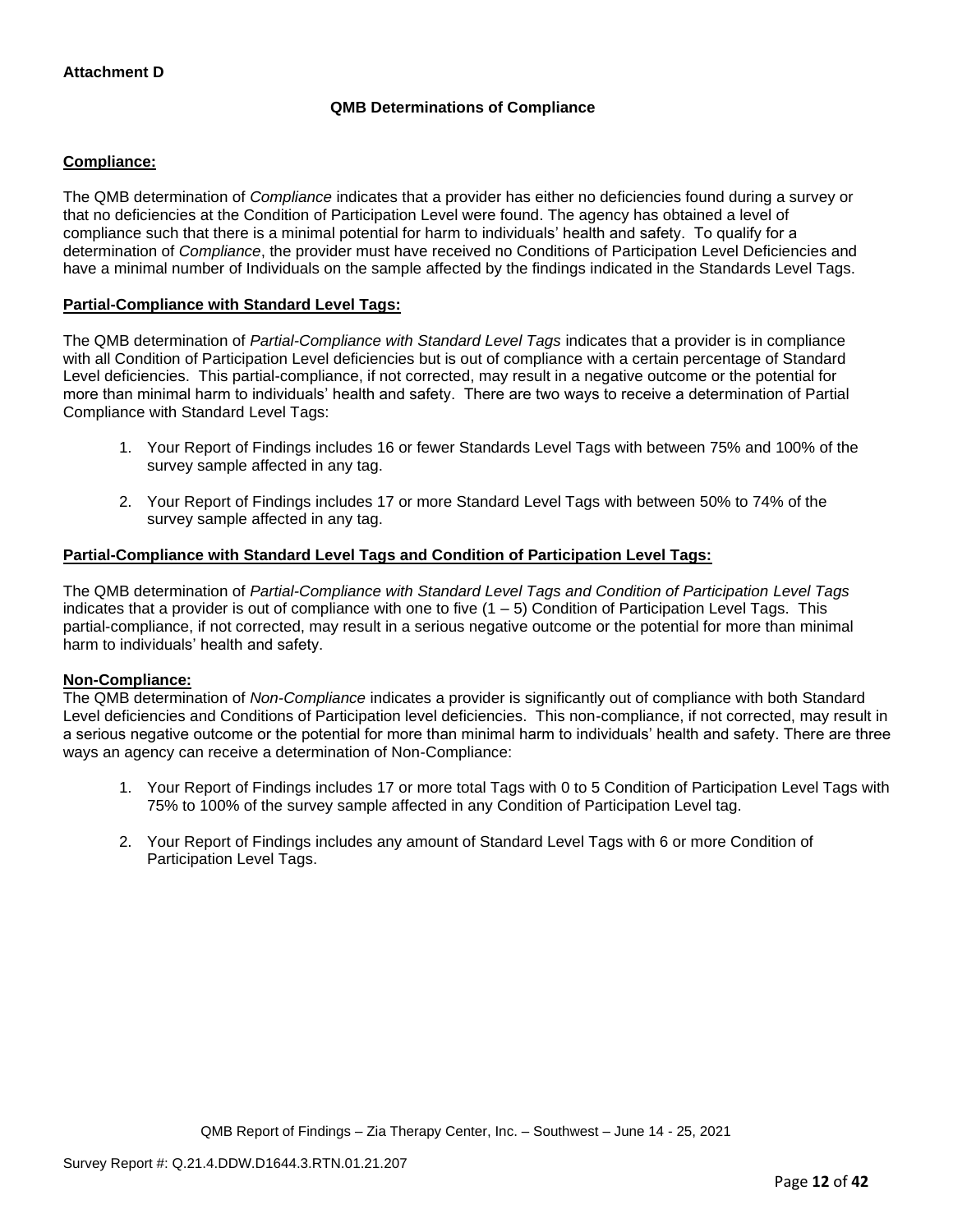| Compliance                                                                                                 | <b>Weighting</b>                                                                                                              |                                                                                                                          |                                                                                                                          |                                                                                                                        |                                                                                                                                |                                                                                                                             |                                                                                                               |
|------------------------------------------------------------------------------------------------------------|-------------------------------------------------------------------------------------------------------------------------------|--------------------------------------------------------------------------------------------------------------------------|--------------------------------------------------------------------------------------------------------------------------|------------------------------------------------------------------------------------------------------------------------|--------------------------------------------------------------------------------------------------------------------------------|-----------------------------------------------------------------------------------------------------------------------------|---------------------------------------------------------------------------------------------------------------|
| <b>Determination</b>                                                                                       |                                                                                                                               | LOW                                                                                                                      |                                                                                                                          | <b>MEDIUM</b>                                                                                                          |                                                                                                                                |                                                                                                                             | <b>HIGH</b>                                                                                                   |
| <b>Total Tags:</b>                                                                                         | up to 16                                                                                                                      | 17 or more                                                                                                               | up to 16                                                                                                                 | 17 or more                                                                                                             | <b>Any Amount</b>                                                                                                              | 17 or more                                                                                                                  | <b>Any Amount</b>                                                                                             |
|                                                                                                            | and                                                                                                                           | and                                                                                                                      | and                                                                                                                      | and                                                                                                                    | And/or                                                                                                                         | and                                                                                                                         | And/or                                                                                                        |
| <b>COP Level Tags:</b>                                                                                     | 0 COP                                                                                                                         | 0 COP                                                                                                                    | 0 COP                                                                                                                    | 0 COP                                                                                                                  | 1 to 5 COP                                                                                                                     | 0 to 5 CoPs                                                                                                                 | 6 or more COP                                                                                                 |
|                                                                                                            | and                                                                                                                           | and                                                                                                                      | and                                                                                                                      | and                                                                                                                    |                                                                                                                                | and                                                                                                                         |                                                                                                               |
| Sample Affected:                                                                                           | 0 to 74%                                                                                                                      | 0 to 49%                                                                                                                 | 75 to 100%                                                                                                               | 50 to 74%                                                                                                              |                                                                                                                                | 75 to 100%                                                                                                                  |                                                                                                               |
| "Non-Compliance"                                                                                           |                                                                                                                               |                                                                                                                          |                                                                                                                          |                                                                                                                        |                                                                                                                                | 17 or more<br><b>Total Tags with</b><br>75 to 100% of<br>the Individuals<br>in the sample<br>cited in any CoP<br>Level tag. | Any Amount of<br><b>Standard Level</b><br>Tags and 6 or<br>more Conditions<br>of Participation<br>Level Tags. |
| "Partial Compliance<br>with Standard Level<br>tags and Condition of<br><b>Participation Level</b><br>Tags" |                                                                                                                               |                                                                                                                          |                                                                                                                          |                                                                                                                        | <b>Any Amount</b><br><b>Standard Level</b><br>Tags, plus 1 to 5<br><b>Conditions of</b><br><b>Participation Level</b><br>tags. |                                                                                                                             |                                                                                                               |
| "Partial Compliance<br>with Standard Level<br>tags"                                                        |                                                                                                                               |                                                                                                                          | up to 16<br><b>Standard Level</b><br>Tags with 75 to<br>100% of the<br>individuals in<br>the sample cited<br>in any tag. | 17 or more<br><b>Standard Level</b><br>Tags with 50 to<br>74% of the<br>individuals in<br>the sample cited<br>any tag. |                                                                                                                                |                                                                                                                             |                                                                                                               |
| "Compliance"                                                                                               | Up to 16<br><b>Standard Level</b><br>Tags with 0 to<br><b>74% of the</b><br>individuals in<br>the sample<br>cited in any tag. | 17 or more<br><b>Standard Level</b><br>Tags with 0 to<br>49% of the<br>individuals in<br>the sample cited<br>in any tag. |                                                                                                                          |                                                                                                                        |                                                                                                                                |                                                                                                                             |                                                                                                               |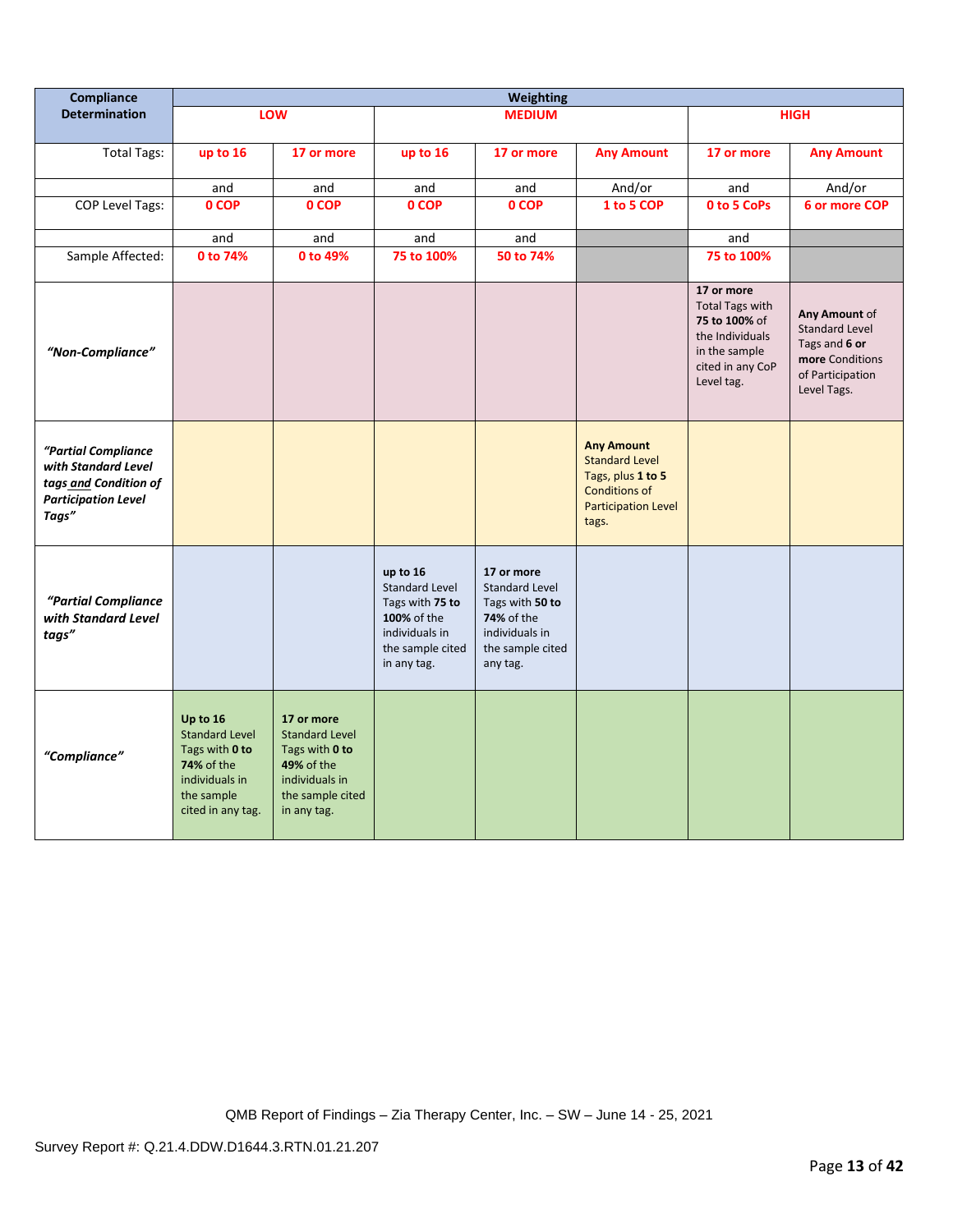## **Agency: Zia Therapy Center, Inc. - Southwest Region** Program: Developmental Disabilities Waiver<br>Service: 2018: Family Living, Customized In 2018: Family Living, Customized In-Home Supports, Customized Community Supports and Community Integrated Employment Services<br>Routine Survey Type:<br>Survey Date:

**Survey Date: June 14 - 25, 2021**

| <b>Standard of Care</b>                                                                | <b>Deficiencies</b>                                                                        | Agency Plan of Correction, On-going QA/QI<br>and Responsible Party                                                                                          | <b>Completion</b><br><b>Date</b> |
|----------------------------------------------------------------------------------------|--------------------------------------------------------------------------------------------|-------------------------------------------------------------------------------------------------------------------------------------------------------------|----------------------------------|
|                                                                                        |                                                                                            | Service Domain: Service Plans: ISP Implementation - Services are delivered in accordance with the service plan, including type, scope, amount, duration and |                                  |
| frequency specified in the service plan.                                               |                                                                                            |                                                                                                                                                             |                                  |
| Tag # 1A32 Administrative Case File:                                                   | <b>Standard Level Deficiency</b>                                                           |                                                                                                                                                             |                                  |
| <b>Individual Service Plan Implementation</b>                                          |                                                                                            |                                                                                                                                                             |                                  |
| NMAC 7.26.5.16.C and D Development of                                                  | Based on administrative record review, the                                                 | Provider:                                                                                                                                                   |                                  |
| the ISP. Implementation of the ISP. The ISP                                            | Agency did not implement the ISP according to                                              | <b>State your Plan of Correction for the</b>                                                                                                                |                                  |
| shall be implemented according to the                                                  | the timelines determined by the IDT and as                                                 | deficiencies cited in this tag here (How is the                                                                                                             |                                  |
| timelines determined by the IDT and as                                                 | specified in the ISP for each stated desired                                               | deficiency going to be corrected? This can be                                                                                                               |                                  |
| specified in the ISP for each stated desired                                           | outcomes and action plan for 1 of 7 individuals.                                           | specific to each deficiency cited or if possible an                                                                                                         |                                  |
| outcomes and action plan.                                                              |                                                                                            | overall correction?): $\rightarrow$                                                                                                                         |                                  |
|                                                                                        | As indicated by Individuals ISP the following                                              |                                                                                                                                                             |                                  |
| C. The IDT shall review and discuss                                                    | was found with regards to the implementation                                               |                                                                                                                                                             |                                  |
| information and recommendations with the                                               | of ISP Outcomes:                                                                           |                                                                                                                                                             |                                  |
| individual, with the goal of supporting the                                            |                                                                                            |                                                                                                                                                             |                                  |
| individual in attaining desired outcomes. The                                          | <b>Customized Community Supports Data</b>                                                  |                                                                                                                                                             |                                  |
| IDT develops an ISP based upon the                                                     | <b>Collection / Data Tracking/Progress with</b>                                            |                                                                                                                                                             |                                  |
| individual's personal vision statement,                                                | regards to ISP Outcomes:                                                                   | <b>Provider:</b>                                                                                                                                            |                                  |
| strengths, needs, interests and preferences.<br>The ISP is a dynamic document, revised | Individual #4                                                                              | <b>Enter your ongoing Quality</b>                                                                                                                           |                                  |
| periodically, as needed, and amended to                                                |                                                                                            | <b>Assurance/Quality Improvement</b>                                                                                                                        |                                  |
| reflect progress towards personal goals and                                            | • None found regarding: Fun Outcome/Action<br>Step: " will work on the project" for 3/2021 | processes as it related to this tag number                                                                                                                  |                                  |
| achievements consistent with the individual's                                          | - 4/2021. Action step is to be completed 1                                                 | here (What is going to be done? How many                                                                                                                    |                                  |
| future vision. This regulation is consistent with                                      | time per week.                                                                             | individuals is this going to affect? How often will                                                                                                         |                                  |
| standards established for individual plan                                              |                                                                                            | this be completed? Who is responsible? What                                                                                                                 |                                  |
| development as set forth by the commission on                                          |                                                                                            | steps will be taken if issues are found?): $\rightarrow$                                                                                                    |                                  |
| the accreditation of rehabilitation facilities                                         |                                                                                            |                                                                                                                                                             |                                  |
| (CARF) and/or other program accreditation                                              |                                                                                            |                                                                                                                                                             |                                  |
| approved and adopted by the developmental                                              |                                                                                            |                                                                                                                                                             |                                  |
| disabilities division and the department of                                            |                                                                                            |                                                                                                                                                             |                                  |
| health. It is the policy of the developmental                                          |                                                                                            |                                                                                                                                                             |                                  |
| disabilities division (DDD), that to the extent                                        |                                                                                            |                                                                                                                                                             |                                  |
| permitted by funding, each individual receive                                          |                                                                                            |                                                                                                                                                             |                                  |
| supports and services that will assist and                                             |                                                                                            |                                                                                                                                                             |                                  |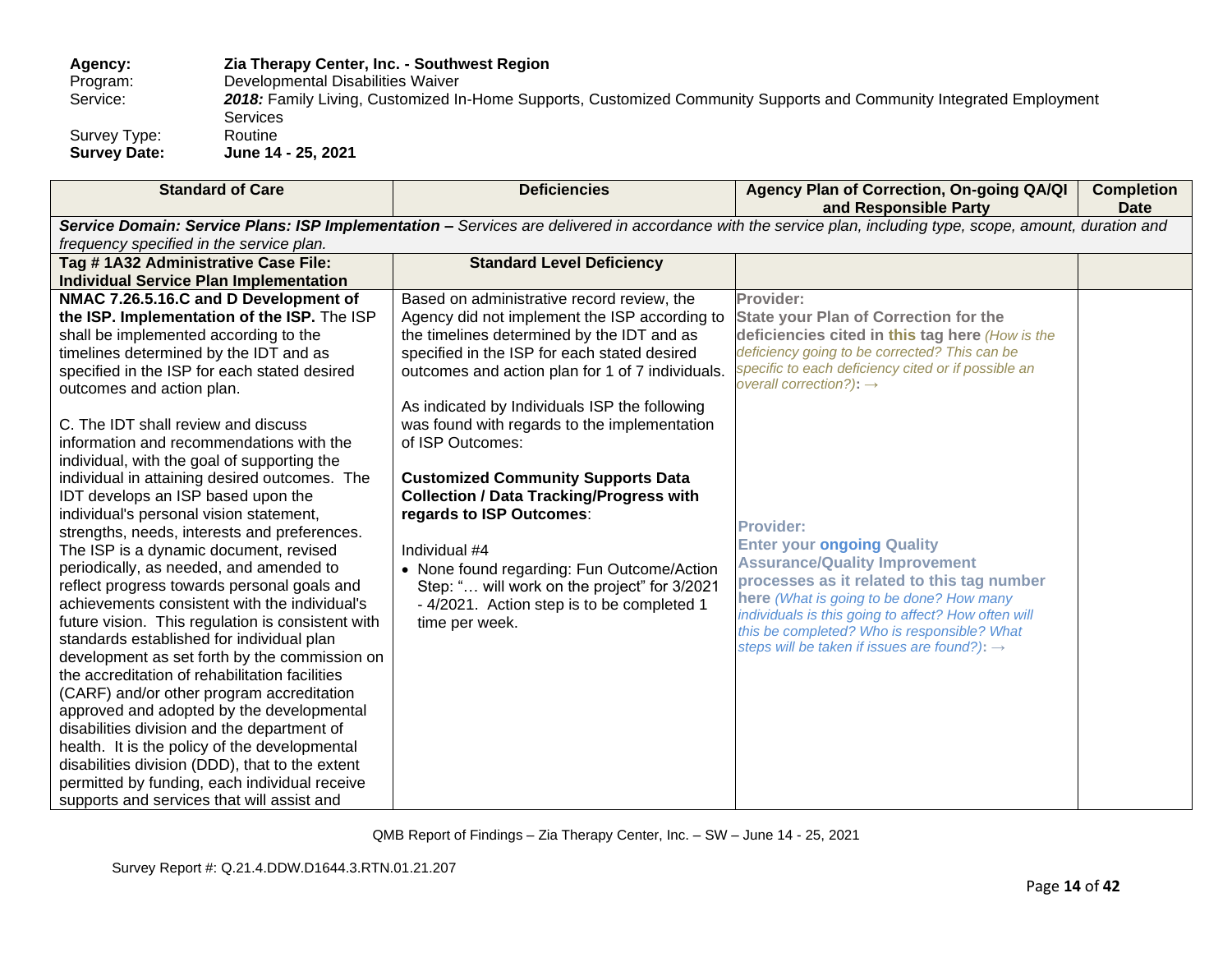| encourage independence and productivity in<br>the community and attempt to prevent             |  |  |
|------------------------------------------------------------------------------------------------|--|--|
| regression or loss of current capabilities.                                                    |  |  |
| Services and supports include specialized                                                      |  |  |
| and/or generic services, training, education                                                   |  |  |
| and/or treatment as determined by the IDT and                                                  |  |  |
| documented in the ISP.                                                                         |  |  |
|                                                                                                |  |  |
| D. The intent is to provide choice and obtain                                                  |  |  |
| opportunities for individuals to live, work and                                                |  |  |
| play with full participation in their communities.                                             |  |  |
| The following principles provide direction and                                                 |  |  |
| purpose in planning for individuals with                                                       |  |  |
| developmental disabilities. [05/03/94; 01/15/97;                                               |  |  |
| Recompiled 10/31/01]                                                                           |  |  |
| Developmental Disabilities (DD) Waiver                                                         |  |  |
| Service Standards 2/26/2018; Re-Issue:                                                         |  |  |
| 12/28/2018; Eff 1/1/2019                                                                       |  |  |
| Chapter 6: Individual Service Plan (ISP)                                                       |  |  |
| 6.8 ISP Implementation and Monitoring: All                                                     |  |  |
| DD Waiver Provider Agencies with a signed                                                      |  |  |
| SFOC are required to provide services as                                                       |  |  |
| detailed in the ISP. The ISP must be readily                                                   |  |  |
| accessible to Provider Agencies on the                                                         |  |  |
| approved budget. (See Chapter 20: Provider                                                     |  |  |
| Documentation and Client Records.) CMs                                                         |  |  |
| facilitate and maintain communication with the                                                 |  |  |
| person, his/her representative, other IDT                                                      |  |  |
| members, Provider Agencies, and relevant                                                       |  |  |
| parties to ensure that the person receives the<br>maximum benefit of his/her services and that |  |  |
| revisions to the ISP are made as needed. All                                                   |  |  |
| DD Waiver Provider Agencies are required to                                                    |  |  |
| cooperate with monitoring activities conducted                                                 |  |  |
| by the CM and the DOH. Provider Agencies                                                       |  |  |
| are required to respond to issues at the                                                       |  |  |
| individual level and agency level as described                                                 |  |  |
| in Chapter 16: Qualified Provider Agencies.                                                    |  |  |
|                                                                                                |  |  |
| <b>Chapter 20: Provider Documentation and</b>                                                  |  |  |
| <b>Client Records 20.2 Client Records</b>                                                      |  |  |
| Requirements: All DD Waiver Provider                                                           |  |  |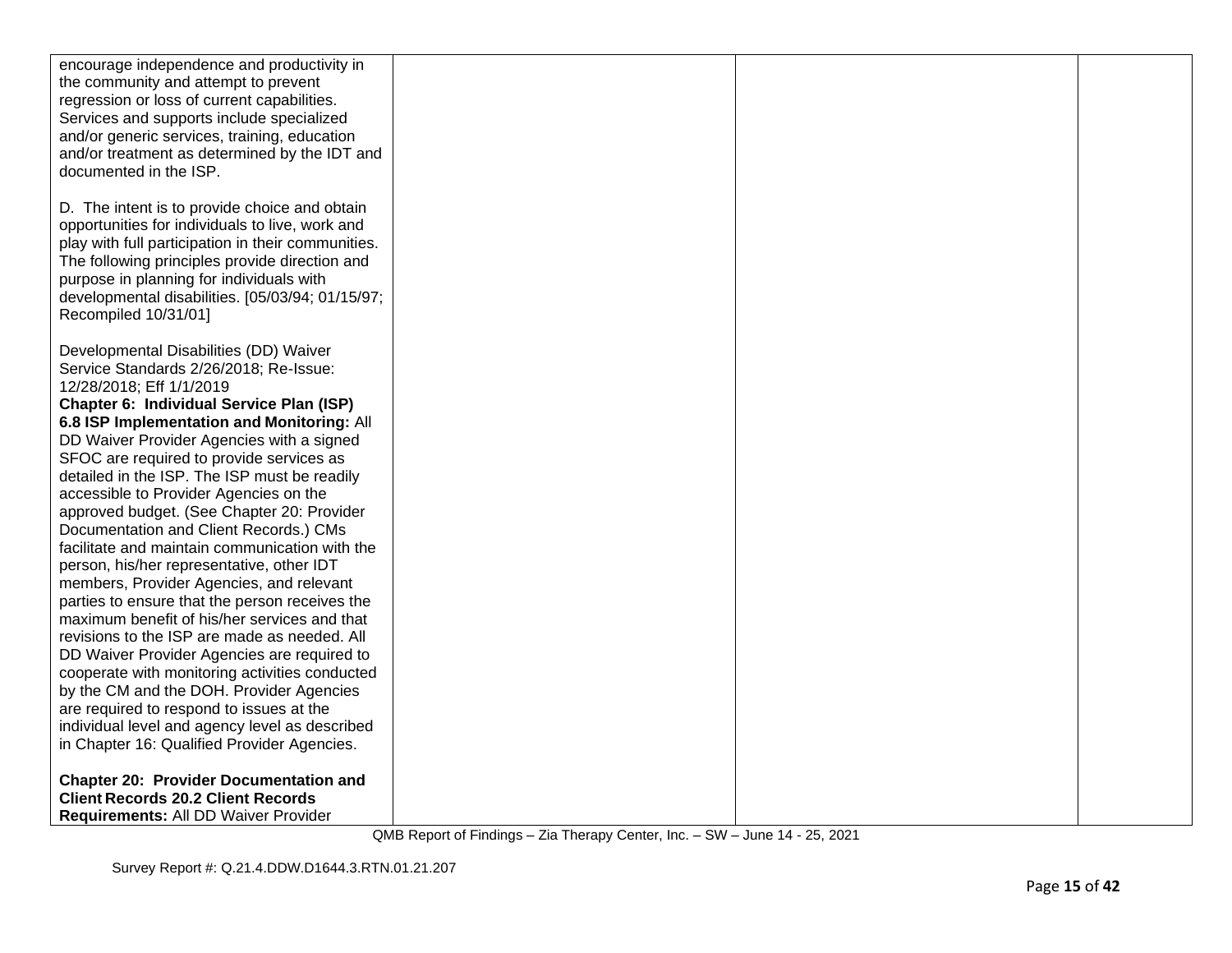| Agencies are required to create and maintain      |  |  |
|---------------------------------------------------|--|--|
| individual client records. The contents of client |  |  |
| records vary depending on the unique needs of     |  |  |
| the person receiving services and the resultant   |  |  |
| information produced. The extent of               |  |  |
| documentation required for individual client      |  |  |
| records per service type depends on the           |  |  |
| location of the file, the type of service being   |  |  |
| provided, and the information necessary.          |  |  |
| DD Waiver Provider Agencies are required to       |  |  |
| adhere to the following:                          |  |  |
| Client records must contain all documents         |  |  |
| essential to the service being provided and       |  |  |
| essential to ensuring the health and safety of    |  |  |
| the person during the provision of the service.   |  |  |
| 2.<br>Provider Agencies must have readily         |  |  |
| accessible records in home and community          |  |  |
| settings in paper or electronic form. Secure      |  |  |
| access to electronic records through the          |  |  |
| Therap web-based system using computers or        |  |  |
| mobile devices is acceptable.                     |  |  |
| 3. Provider Agencies are responsible for          |  |  |
| ensuring that all plans created by nurses, RDs,   |  |  |
| therapists or BSCs are present in all needed      |  |  |
| settings.                                         |  |  |
| Provider Agencies must maintain records           |  |  |
| of all documents produced by agency               |  |  |
| personnel or contractors on behalf of each        |  |  |
| person, including any routine notes or data,      |  |  |
| annual assessments, semi-annual reports,          |  |  |
| evidence of training provided/received,           |  |  |
| progress notes, and any other interactions for    |  |  |
| which billing is generated.                       |  |  |
| Each Provider Agency is responsible for<br>5.     |  |  |
| maintaining the daily or other contact notes      |  |  |
| documenting the nature and frequency of           |  |  |
| service delivery, as well as data tracking only   |  |  |
| for the services provided by their agency.        |  |  |
| The current Client File Matrix found in<br>6.     |  |  |
| Appendix A Client File Matrix details the         |  |  |
| minimum requirements for records to be            |  |  |
| stored in agency office files, the delivery site, |  |  |
| or with DSP while providing services in the       |  |  |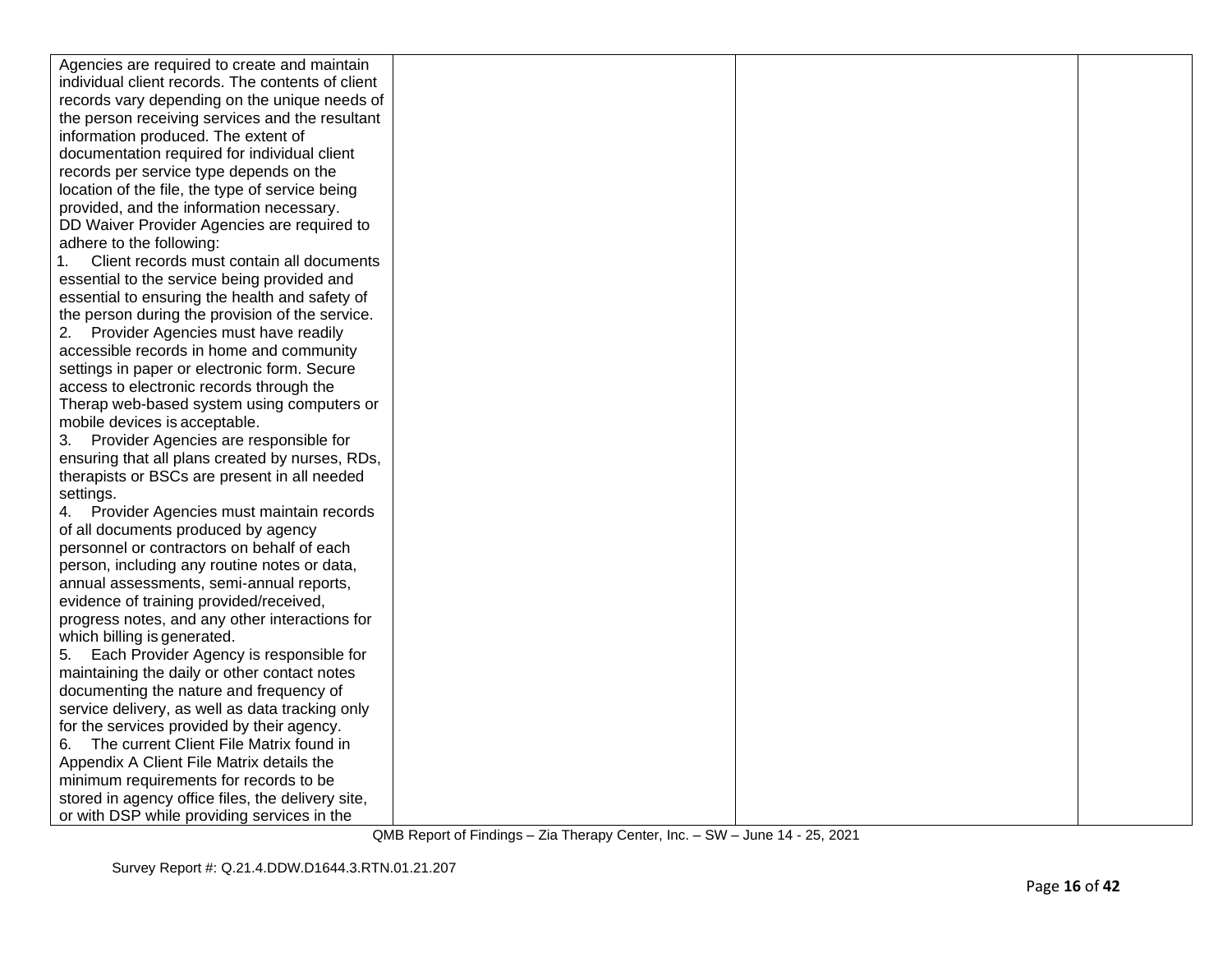| community.<br>7. All records pertaining to JCMs must be<br>retained permanently and must be made<br>available to DDSD upon request, upon the<br>termination or expiration of a provider<br>agreement, or upon provider withdrawal from<br>services. |  |  |
|-----------------------------------------------------------------------------------------------------------------------------------------------------------------------------------------------------------------------------------------------------|--|--|
|                                                                                                                                                                                                                                                     |  |  |
|                                                                                                                                                                                                                                                     |  |  |
|                                                                                                                                                                                                                                                     |  |  |
|                                                                                                                                                                                                                                                     |  |  |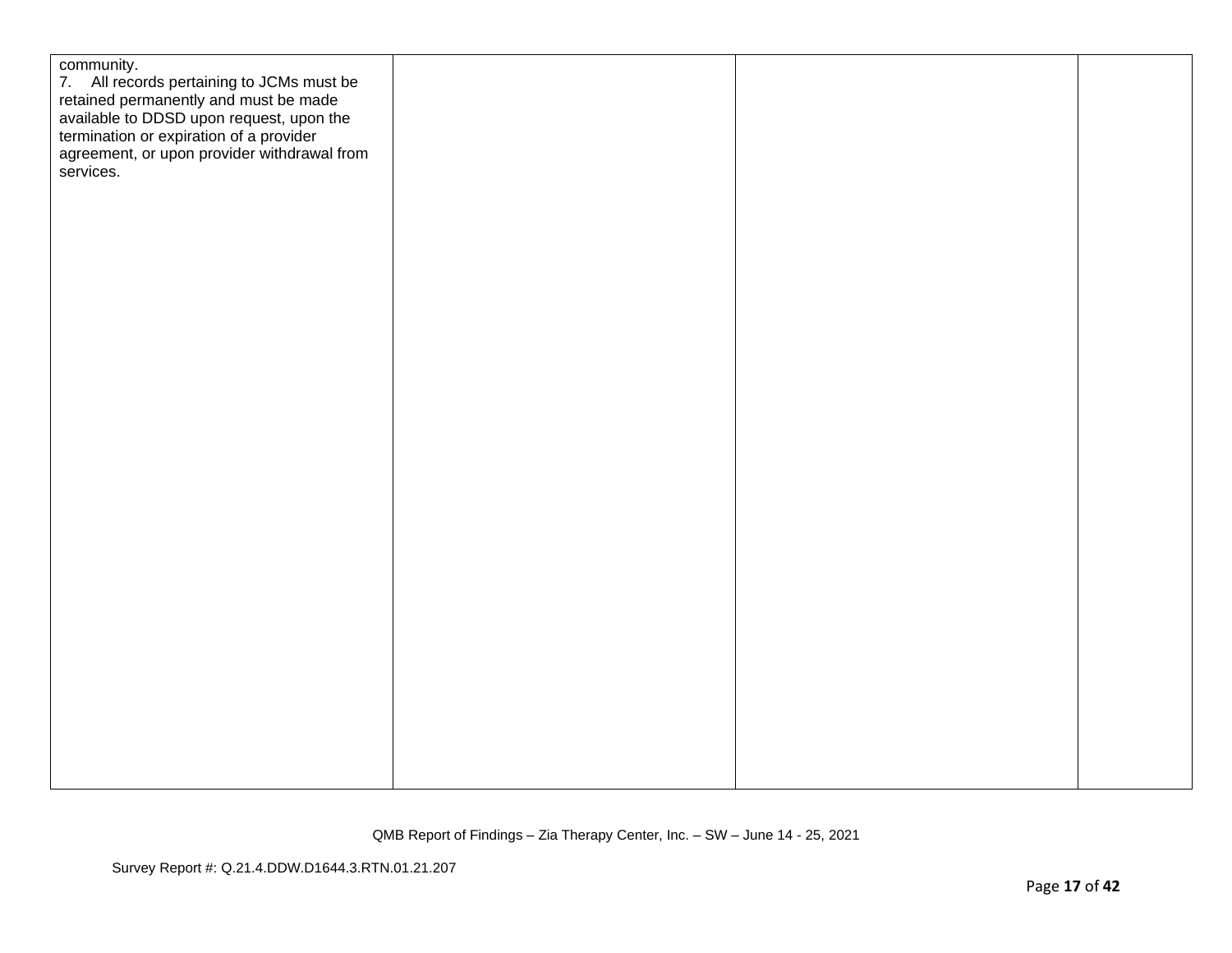| Tag #1A32.1 Administrative Case File:              | <b>Standard Level Deficiency</b>                 |                                                                                                 |  |
|----------------------------------------------------|--------------------------------------------------|-------------------------------------------------------------------------------------------------|--|
| <b>Individual Service Plan Implementation (Not</b> |                                                  |                                                                                                 |  |
| <b>Completed at Frequency)</b>                     |                                                  |                                                                                                 |  |
| NMAC 7.26.5.16.C and D Development of              | Based on administrative record review, the       | Provider:                                                                                       |  |
| the ISP. Implementation of the ISP. The ISP        | Agency did not implement the ISP according to    | <b>State your Plan of Correction for the</b>                                                    |  |
| shall be implemented according to the              | the timelines determined by the IDT and as       | deficiencies cited in this tag here (How is the                                                 |  |
| timelines determined by the IDT and as             | specified in the ISP for each stated desired     | deficiency going to be corrected? This can be                                                   |  |
| specified in the ISP for each stated desired       | outcomes and action plan for 1 of 7 individuals. | specific to each deficiency cited or if possible an                                             |  |
| outcomes and action plan.                          |                                                  | overall correction?): $\rightarrow$                                                             |  |
|                                                    | As indicated by Individuals ISP the following    |                                                                                                 |  |
| C. The IDT shall review and discuss                | was found with regards to the implementation     |                                                                                                 |  |
| information and recommendations with the           | of ISP Outcomes:                                 |                                                                                                 |  |
| individual, with the goal of supporting the        |                                                  |                                                                                                 |  |
| individual in attaining desired outcomes. The      | <b>Family Living Data Collection / Data</b>      |                                                                                                 |  |
| IDT develops an ISP based upon the                 | Tracking/Progress with regards to ISP            |                                                                                                 |  |
| individual's personal vision statement,            | <b>Outcomes:</b>                                 |                                                                                                 |  |
| strengths, needs, interests and preferences.       |                                                  | <b>Provider:</b>                                                                                |  |
| The ISP is a dynamic document, revised             | Individual #4                                    | <b>Enter your ongoing Quality</b>                                                               |  |
| periodically, as needed, and amended to            | • According to the Live Outcome; Action Step     | <b>Assurance/Quality Improvement</b>                                                            |  |
| reflect progress towards personal goals and        | for " will dust the furniture in her room." is   | processes as it related to this tag number                                                      |  |
| achievements consistent with the individual's      | to be completed 1 time per week. Evidence        | here (What is going to be done? How many<br>individuals is this going to affect? How often will |  |
| future vision. This regulation is consistent with  | found indicated it was not being completed       | this be completed? Who is responsible? What                                                     |  |
| standards established for individual plan          | at the required frequency as indicated in the    | steps will be taken if issues are found?): $\rightarrow$                                        |  |
| development as set forth by the commission on      | ISP for 3/2021.                                  |                                                                                                 |  |
| the accreditation of rehabilitation facilities     |                                                  |                                                                                                 |  |
| (CARF) and/or other program accreditation          |                                                  |                                                                                                 |  |
| approved and adopted by the developmental          |                                                  |                                                                                                 |  |
| disabilities division and the department of        |                                                  |                                                                                                 |  |
| health. It is the policy of the developmental      |                                                  |                                                                                                 |  |
| disabilities division (DDD), that to the extent    |                                                  |                                                                                                 |  |
| permitted by funding, each individual receive      |                                                  |                                                                                                 |  |
| supports and services that will assist and         |                                                  |                                                                                                 |  |
| encourage independence and productivity in         |                                                  |                                                                                                 |  |
| the community and attempt to prevent               |                                                  |                                                                                                 |  |
| regression or loss of current capabilities.        |                                                  |                                                                                                 |  |
| Services and supports include specialized          |                                                  |                                                                                                 |  |
| and/or generic services, training, education       |                                                  |                                                                                                 |  |
| and/or treatment as determined by the IDT and      |                                                  |                                                                                                 |  |
| documented in the ISP.                             |                                                  |                                                                                                 |  |
|                                                    |                                                  |                                                                                                 |  |
| D. The intent is to provide choice and obtain      |                                                  |                                                                                                 |  |
| opportunities for individuals to live, work and    |                                                  |                                                                                                 |  |
| play with full participation in their communities. |                                                  |                                                                                                 |  |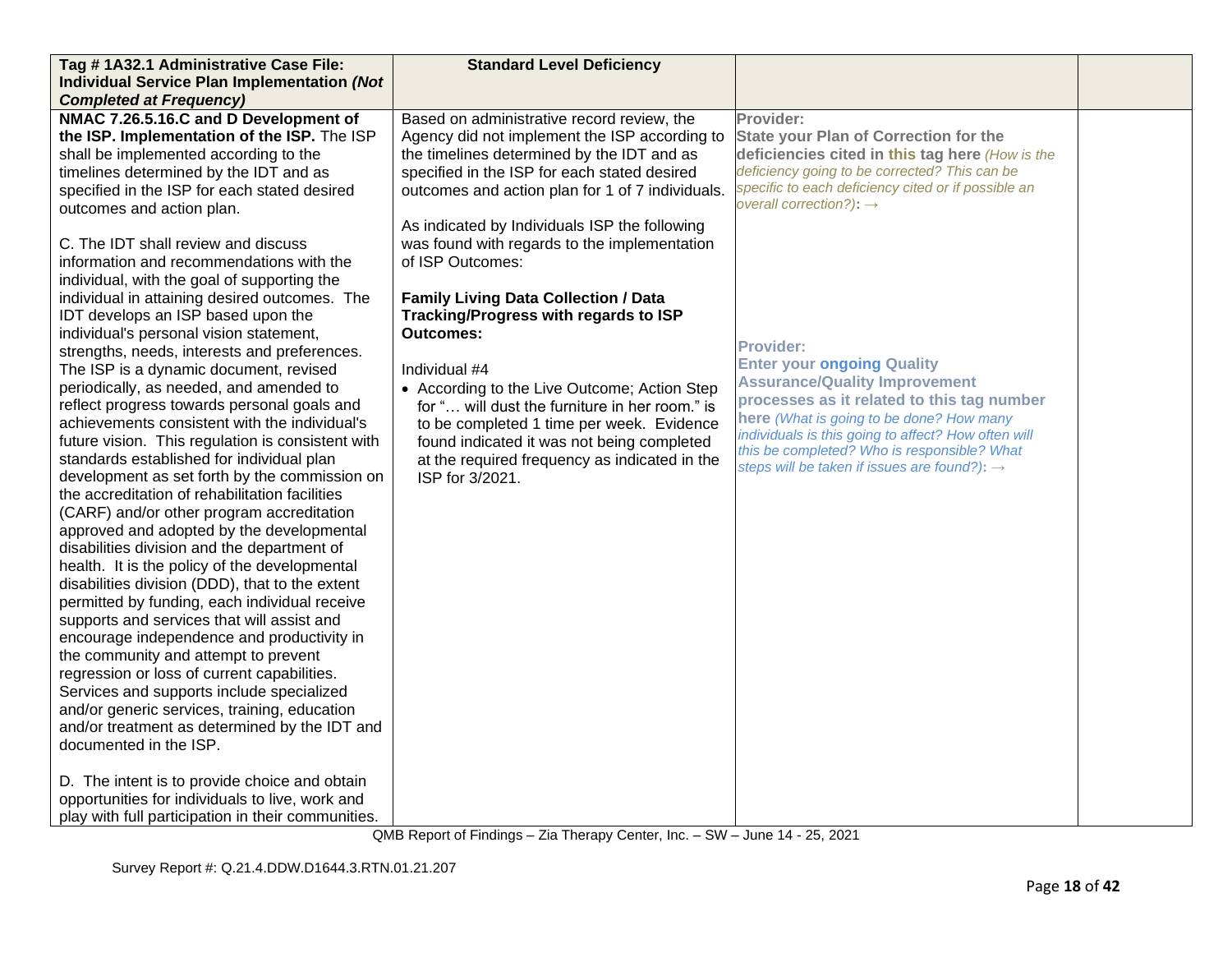| The following principles provide direction and    |  |  |
|---------------------------------------------------|--|--|
| purpose in planning for individuals with          |  |  |
| developmental disabilities. [05/03/94; 01/15/97;  |  |  |
| Recompiled 10/31/01]                              |  |  |
|                                                   |  |  |
| Developmental Disabilities (DD) Waiver            |  |  |
| Service Standards 2/26/2018; Re-Issue:            |  |  |
| 12/28/2018; Eff 1/1/2019                          |  |  |
|                                                   |  |  |
| Chapter 6: Individual Service Plan (ISP)          |  |  |
| 6.8 ISP Implementation and Monitoring: All        |  |  |
| DD Waiver Provider Agencies with a signed         |  |  |
| SFOC are required to provide services as          |  |  |
| detailed in the ISP. The ISP must be readily      |  |  |
| accessible to Provider Agencies on the            |  |  |
| approved budget. (See Chapter 20: Provider        |  |  |
| Documentation and Client Records.) CMs            |  |  |
| facilitate and maintain communication with the    |  |  |
| person, his/her representative, other IDT         |  |  |
| members, Provider Agencies, and relevant          |  |  |
| parties to ensure that the person receives the    |  |  |
| maximum benefit of his/her services and that      |  |  |
| revisions to the ISP are made as needed. All      |  |  |
| DD Waiver Provider Agencies are required to       |  |  |
| cooperate with monitoring activities conducted    |  |  |
| by the CM and the DOH. Provider Agencies          |  |  |
| are required to respond to issues at the          |  |  |
| individual level and agency level as described    |  |  |
| in Chapter 16: Qualified Provider Agencies.       |  |  |
|                                                   |  |  |
| <b>Chapter 20: Provider Documentation and</b>     |  |  |
| <b>Client Records 20.2 Client Records</b>         |  |  |
| Requirements: All DD Waiver Provider              |  |  |
| Agencies are required to create and maintain      |  |  |
| individual client records. The contents of client |  |  |
| records vary depending on the unique needs of     |  |  |
| the person receiving services and the resultant   |  |  |
| information produced. The extent of               |  |  |
| documentation required for individual client      |  |  |
| records per service type depends on the           |  |  |
| location of the file, the type of service being   |  |  |
| provided, and the information necessary.          |  |  |
|                                                   |  |  |
| DD Waiver Provider Agencies are required to       |  |  |
| adhere to the following:                          |  |  |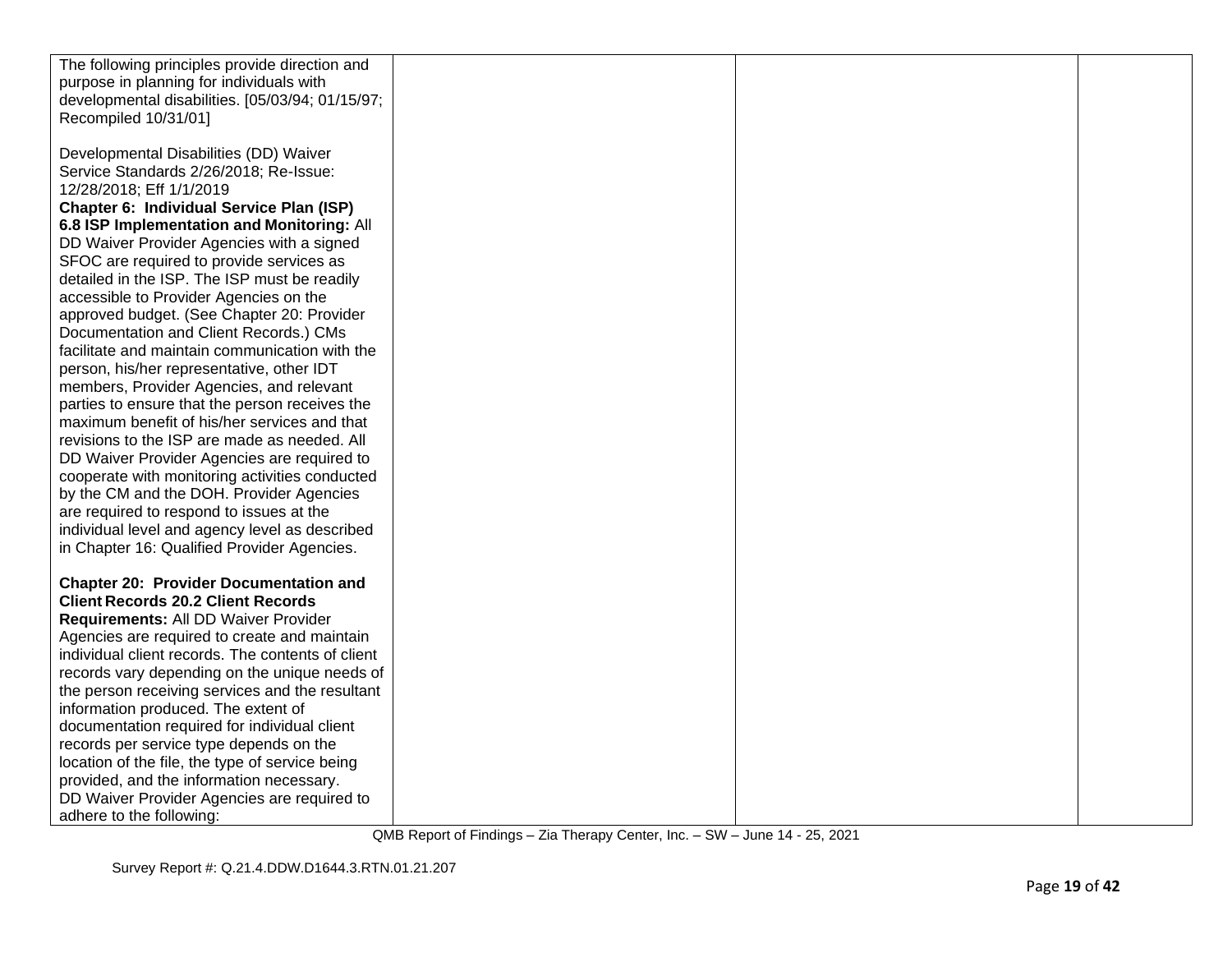| 8.<br>Client records must contain all documents   |  |  |
|---------------------------------------------------|--|--|
| essential to the service being provided and       |  |  |
| essential to ensuring the health and safety of    |  |  |
| the person during the provision of the service.   |  |  |
| Provider Agencies must have readily<br>9.         |  |  |
| accessible records in home and community          |  |  |
| settings in paper or electronic form. Secure      |  |  |
| access to electronic records through the          |  |  |
| Therap web-based system using computers or        |  |  |
| mobile devices is acceptable.                     |  |  |
| 10. Provider Agencies are responsible for         |  |  |
| ensuring that all plans created by nurses, RDs,   |  |  |
| therapists or BSCs are present in all needed      |  |  |
| settings.                                         |  |  |
| 11. Provider Agencies must maintain records       |  |  |
| of all documents produced by agency               |  |  |
| personnel or contractors on behalf of each        |  |  |
| person, including any routine notes or data,      |  |  |
| annual assessments, semi-annual reports,          |  |  |
| evidence of training provided/received,           |  |  |
| progress notes, and any other interactions for    |  |  |
| which billing is generated.                       |  |  |
| 12. Each Provider Agency is responsible for       |  |  |
| maintaining the daily or other contact notes      |  |  |
| documenting the nature and frequency of           |  |  |
| service delivery, as well as data tracking only   |  |  |
| for the services provided by their agency.        |  |  |
| 13. The current Client File Matrix found in       |  |  |
| Appendix A Client File Matrix details the         |  |  |
| minimum requirements for records to be            |  |  |
| stored in agency office files, the delivery site, |  |  |
| or with DSP while providing services in the       |  |  |
| community.                                        |  |  |
| 14. All records pertaining to JCMs must be        |  |  |
| retained permanently and must be made             |  |  |
| available to DDSD upon request, upon the          |  |  |
| termination or expiration of a provider           |  |  |
| agreement, or upon provider withdrawal from       |  |  |
| services.                                         |  |  |
| 15.                                               |  |  |
|                                                   |  |  |
|                                                   |  |  |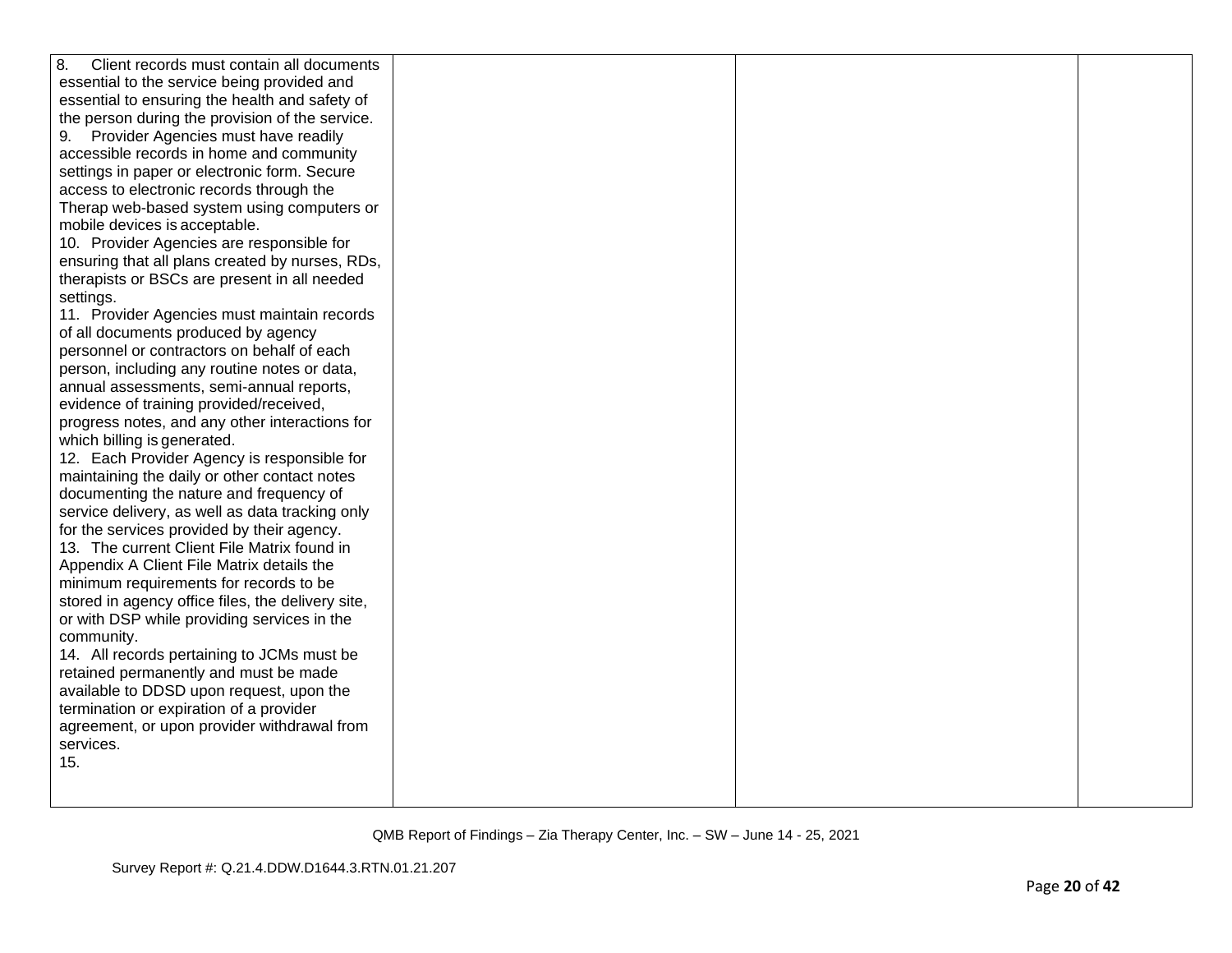| <b>Standard of Care</b>                                                                 | <b>Deficiencies</b>                                                                 | Agency Plan of Correction, On-going QA/QI<br>and Responsible Party                                                                                      | <b>Completion</b><br><b>Date</b> |
|-----------------------------------------------------------------------------------------|-------------------------------------------------------------------------------------|---------------------------------------------------------------------------------------------------------------------------------------------------------|----------------------------------|
|                                                                                         |                                                                                     | Service Domain: Qualified Providers - The State monitors non-licensed/non-certified providers to assure adherence to waiver requirements. The State     |                                  |
|                                                                                         |                                                                                     | implements its policies and procedures for verifying that provider training is conducted in accordance with State requirements and the approved waiver. |                                  |
| Tag #1A22 Agency Personnel Competency                                                   | <b>Standard Level Deficiency</b>                                                    |                                                                                                                                                         |                                  |
| Developmental Disabilities (DD) Waiver                                                  | Based on interview, the Agency did not ensure                                       | Provider:                                                                                                                                               |                                  |
| Service Standards 2/26/2018; Re-Issue:                                                  | training competencies were met for 1 of 10                                          | <b>State your Plan of Correction for the</b>                                                                                                            |                                  |
| 12/28/2018; Eff 1/1/2019                                                                | Direct Support Personnel.                                                           | deficiencies cited in this tag here (How is the                                                                                                         |                                  |
| Chapter 13: Nursing Services 13.2.11                                                    |                                                                                     | deficiency going to be corrected? This can be                                                                                                           |                                  |
| Training and Implementation of Plans:                                                   | <b>When Direct Support Personnel were</b>                                           | specific to each deficiency cited or if possible an<br>overall correction?): $\rightarrow$                                                              |                                  |
| 1. RNs and LPNs are required to provide<br>Individual Specific Training (IST) regarding | asked, what State Agency do you report<br>suspected Abuse, Neglect or Exploitation, |                                                                                                                                                         |                                  |
| HCPs and MERPs.                                                                         | the following was reported:                                                         |                                                                                                                                                         |                                  |
| 2. The agency nurse is required to deliver and                                          |                                                                                     |                                                                                                                                                         |                                  |
| document training for DSP/DSS regarding the                                             | • DSP #508 stated, "There's a number that                                           |                                                                                                                                                         |                                  |
| healthcare interventions/strategies and MERPs                                           | they give you and that has all the numbers                                          |                                                                                                                                                         |                                  |
| that the DSP are responsible to implement,                                              | you need to call. I don't remember the                                              |                                                                                                                                                         |                                  |
| clearly indicating level of competency achieved                                         | agency to call." Staff was not able to                                              |                                                                                                                                                         |                                  |
| by each trainee as described in Chapter 17.10                                           | identify the State Agency as Division of                                            | <b>Provider:</b><br><b>Enter your ongoing Quality</b>                                                                                                   |                                  |
| Individual-Specific Training.                                                           | Health Improvement.                                                                 | <b>Assurance/Quality Improvement</b>                                                                                                                    |                                  |
|                                                                                         |                                                                                     | processes as it related to this tag number                                                                                                              |                                  |
| <b>Chapter 17: Training Requirement</b><br>17.10 Individual-Specific Training: The      |                                                                                     | here (What is going to be done? How many                                                                                                                |                                  |
| following are elements of IST: defined                                                  |                                                                                     | individuals is this going to affect? How often will                                                                                                     |                                  |
| standards of performance, curriculum tailored                                           |                                                                                     | this be completed? Who is responsible? What                                                                                                             |                                  |
| to teach skills and knowledge necessary to                                              |                                                                                     | steps will be taken if issues are found?): $\rightarrow$                                                                                                |                                  |
| meet those standards of performance, and                                                |                                                                                     |                                                                                                                                                         |                                  |
| formal examination or demonstration to verify                                           |                                                                                     |                                                                                                                                                         |                                  |
| standards of performance, using the                                                     |                                                                                     |                                                                                                                                                         |                                  |
| established DDSD training levels of                                                     |                                                                                     |                                                                                                                                                         |                                  |
| awareness, knowledge, and skill.                                                        |                                                                                     |                                                                                                                                                         |                                  |
| Reaching an awareness level may be<br>accomplished by reading plans or other            |                                                                                     |                                                                                                                                                         |                                  |
| information. The trainee is cognizant of                                                |                                                                                     |                                                                                                                                                         |                                  |
| information related to a person's specific                                              |                                                                                     |                                                                                                                                                         |                                  |
| condition. Verbal or written recall of basic                                            |                                                                                     |                                                                                                                                                         |                                  |
| information or knowing where to access the                                              |                                                                                     |                                                                                                                                                         |                                  |
| information can verify awareness.                                                       |                                                                                     |                                                                                                                                                         |                                  |
| Reaching a knowledge level may take the                                                 |                                                                                     |                                                                                                                                                         |                                  |
| form of observing a plan in action, reading a                                           |                                                                                     |                                                                                                                                                         |                                  |
| plan more thoroughly, or having a plan                                                  |                                                                                     |                                                                                                                                                         |                                  |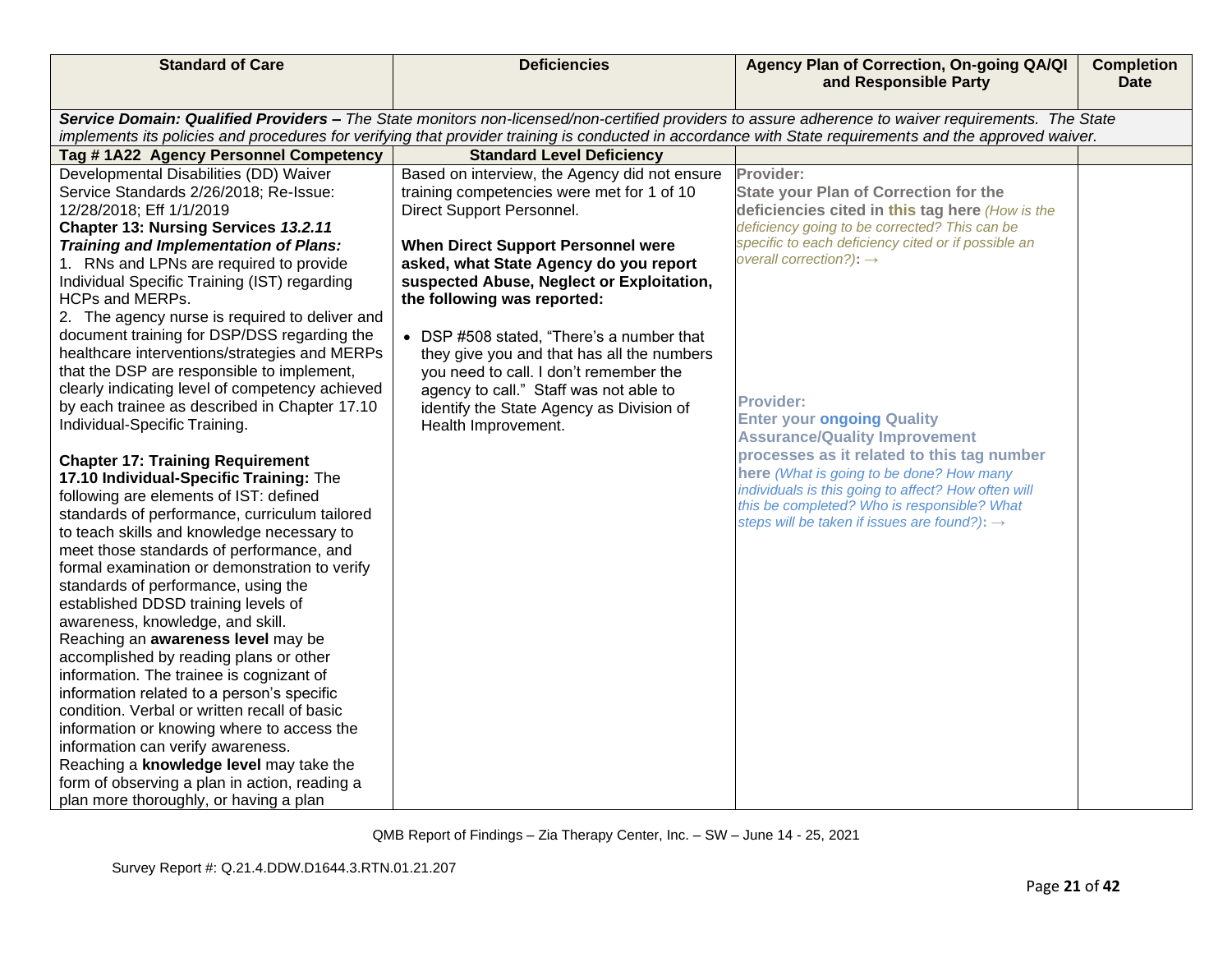| described by the author or their designee.       |  |  |
|--------------------------------------------------|--|--|
| Verbal or written recall or demonstration may    |  |  |
| verify this level of competence.                 |  |  |
| Reaching a skill level involves being trained    |  |  |
| by a therapist, nurse, designated or             |  |  |
| experienced designated trainer. The trainer      |  |  |
| shall demonstrate the techniques according to    |  |  |
| the plan. Then they observe and provide          |  |  |
| feedback to the trainee as they implement the    |  |  |
| techniques. This should be repeated until        |  |  |
| competence is demonstrated. Demonstration        |  |  |
| of skill or observed implementation of the       |  |  |
| techniques or strategies verifies skill level    |  |  |
| competence. Trainees should be observed on       |  |  |
| more than one occasion to ensure appropriate     |  |  |
| techniques are maintained and to provide         |  |  |
| additional coaching/feedback.                    |  |  |
| Individuals shall receive services from          |  |  |
| competent and qualified Provider Agency          |  |  |
| personnel who must successfully complete IST     |  |  |
| requirements in accordance with the              |  |  |
| specifications described in the ISP of each      |  |  |
| person supported.                                |  |  |
| IST must be arranged and conducted at<br>1.      |  |  |
| least annually. IST includes training on the ISP |  |  |
| Desired Outcomes, Action Plans, strategies,      |  |  |
| and information about the person's preferences   |  |  |
| regarding privacy, communication style, and      |  |  |
| routines. More frequent training may be          |  |  |
| necessary if the annual ISP changes before the   |  |  |
| year ends.                                       |  |  |
| IST for therapy-related WDSI, HCPs,<br>2.        |  |  |
| MERPs, CARMPs, PBSA, PBSP, and BCIP,             |  |  |
| must occur at least annually and more often if   |  |  |
| plans change, or if monitoring by the plan       |  |  |
| author or agency finds incorrect                 |  |  |
| implementation, when new DSP or CM are           |  |  |
| assigned to work with a person, or when an       |  |  |
| existing DSP or CM requires a refresher.         |  |  |
| 3. The competency level of the training is       |  |  |
| based on the IST section of the ISP.             |  |  |
| 4. The person should be present for and          |  |  |
| involved in IST whenever possible.               |  |  |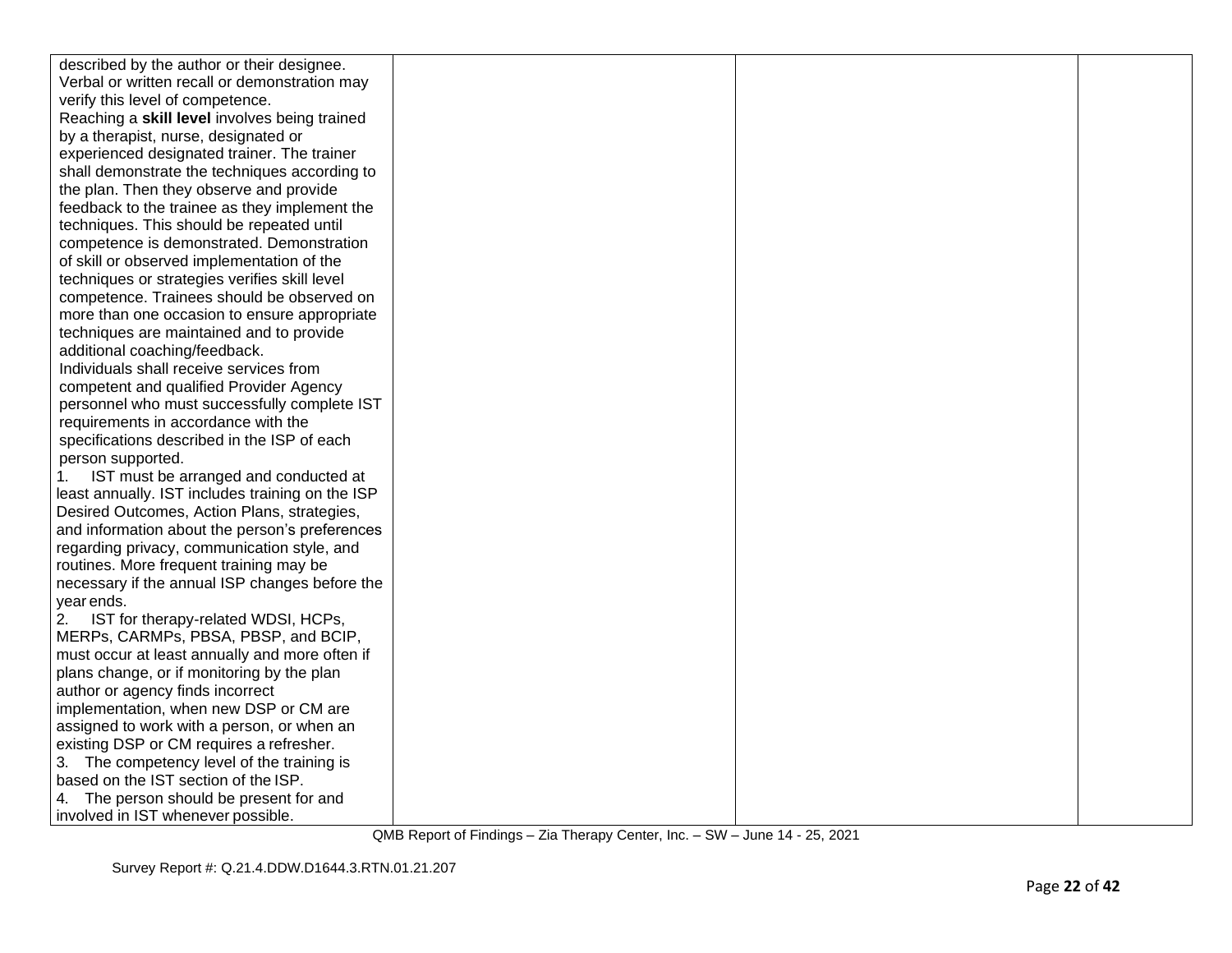| 5.<br>Provider Agencies are responsible for       |  |  |
|---------------------------------------------------|--|--|
| tracking of IST requirements.                     |  |  |
| 6. Provider Agencies must arrange and             |  |  |
| ensure that DSP's are trained on the contents     |  |  |
| of the plans in accordance with timelines         |  |  |
| indicated in the Individual-Specific Training     |  |  |
| Requirements: Support Plans section of the        |  |  |
| ISP and notify the plan authors when new DSP      |  |  |
| are hired to arrange for trainings.               |  |  |
| 7. If a therapist, BSC, nurse, or other author of |  |  |
| a plan, healthcare or otherwise, chooses to       |  |  |
| designate a trainer, that person is still         |  |  |
| responsible for providing the curriculum to the   |  |  |
| designated trainer. The author of the plan is     |  |  |
| also responsible for ensuring the designated      |  |  |
| trainer is verifying competency in alignment      |  |  |
| with their curriculum, doing periodic quality     |  |  |
| assurance checks with their designated trainer,   |  |  |
| and re-certifying the designated trainer at least |  |  |
| annually and/or when there is a change to a       |  |  |
| person's plan.                                    |  |  |
|                                                   |  |  |
|                                                   |  |  |
|                                                   |  |  |
|                                                   |  |  |
|                                                   |  |  |
|                                                   |  |  |
|                                                   |  |  |
|                                                   |  |  |
|                                                   |  |  |
|                                                   |  |  |
|                                                   |  |  |
|                                                   |  |  |
|                                                   |  |  |
|                                                   |  |  |
|                                                   |  |  |
|                                                   |  |  |
|                                                   |  |  |
|                                                   |  |  |
|                                                   |  |  |
|                                                   |  |  |
|                                                   |  |  |
|                                                   |  |  |
|                                                   |  |  |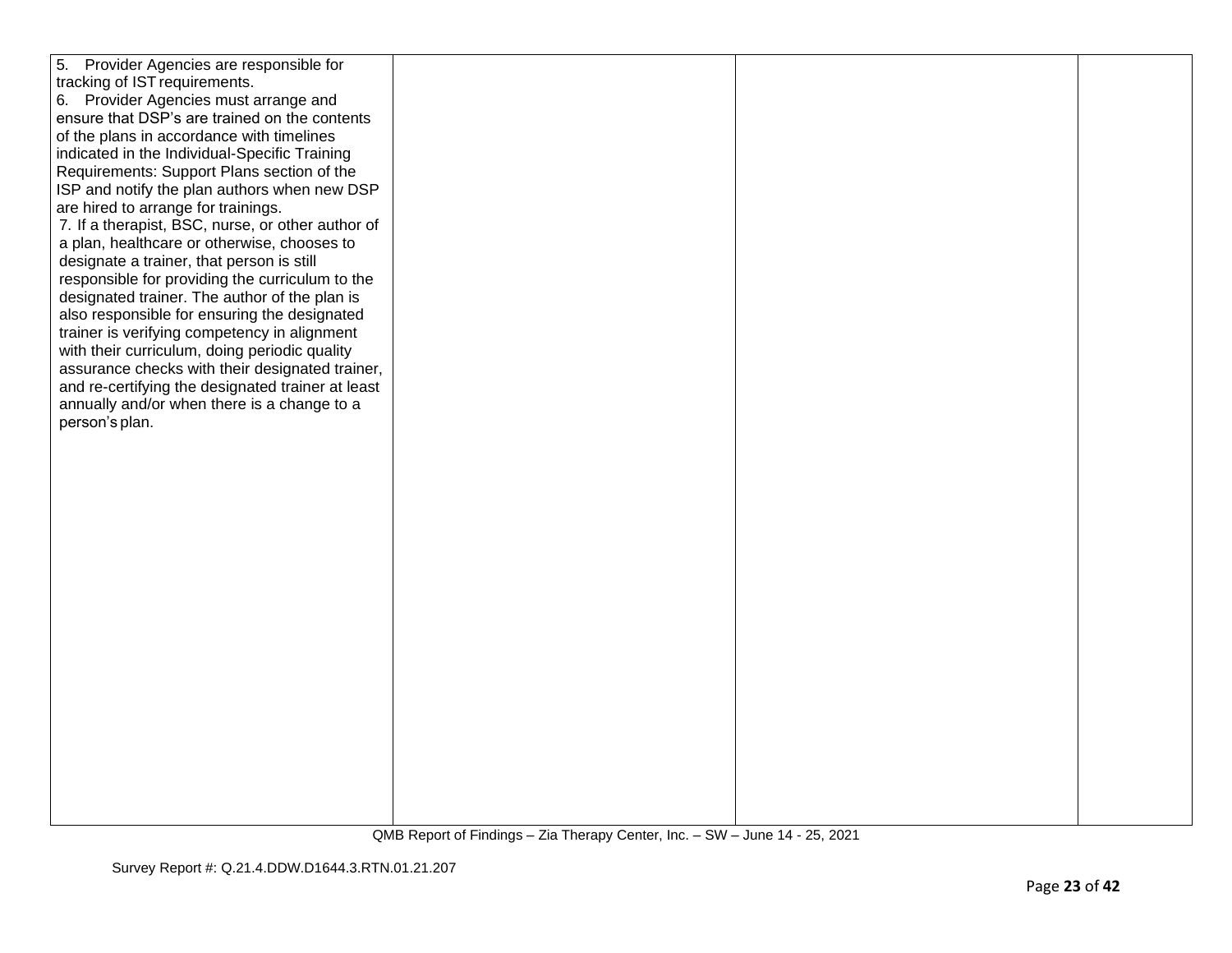| Tag #1A37 Individual Specific Training                                                                                         | <b>Standard Level Deficiency</b>           |                                                                           |  |
|--------------------------------------------------------------------------------------------------------------------------------|--------------------------------------------|---------------------------------------------------------------------------|--|
| Developmental Disabilities (DD) Waiver                                                                                         | Based on record review, the Agency did not | Provider:                                                                 |  |
| Service Standards 2/26/2018; Re-Issue:                                                                                         | ensure that Individual Specific Training   | <b>State your Plan of Correction for the</b>                              |  |
| 12/28/2018; Eff 1/1/2019                                                                                                       | requirements were met for 2 of 29 Agency   | deficiencies cited in this tag here (How is the                           |  |
| <b>Chapter 17: Training Requirements: The</b>                                                                                  | Personnel.                                 | deficiency going to be corrected? This can be                             |  |
| purpose of this chapter is to outline                                                                                          |                                            | specific to each deficiency cited or if possible an                       |  |
| requirements for completing, reporting and                                                                                     | Review of personnel records found no       | overall correction?): $\rightarrow$                                       |  |
| documenting DDSD training requirements for                                                                                     | evidence of the following:                 |                                                                           |  |
| DD Waiver Provider Agencies as well as                                                                                         |                                            |                                                                           |  |
| requirements for certified trainers or mentors                                                                                 | <b>Direct Support Personnel (DSP):</b>     |                                                                           |  |
| of DDSD Core curriculum training.                                                                                              | • Individual Specific Training (#504, 523) |                                                                           |  |
| <b>17.1 Training Requirements for Direct</b>                                                                                   |                                            |                                                                           |  |
| <b>Support Personnel and Direct Support</b>                                                                                    |                                            |                                                                           |  |
| <b>Supervisors:</b> Direct Support Personnel                                                                                   |                                            | <b>Provider:</b>                                                          |  |
| (DSP) and Direct Support Supervisors (DSS)                                                                                     |                                            |                                                                           |  |
| include staff and contractors from agencies                                                                                    |                                            | <b>Enter your ongoing Quality</b><br><b>Assurance/Quality Improvement</b> |  |
| providing the following services: Supported                                                                                    |                                            | processes as it related to this tag number                                |  |
| Living, Family Living, CIHS, IMLS, CCS, CIE                                                                                    |                                            | here (What is going to be done? How many                                  |  |
| and Crisis Supports.                                                                                                           |                                            | individuals is this going to affect? How often will                       |  |
| 1. DSP/DSS must successfully:                                                                                                  |                                            | this be completed? Who is responsible? What                               |  |
| a. Complete IST requirements in accordance                                                                                     |                                            | steps will be taken if issues are found?): $\rightarrow$                  |  |
| with the specifications described in the ISP                                                                                   |                                            |                                                                           |  |
| of each person supported and as outlined                                                                                       |                                            |                                                                           |  |
| in 17.10 Individual-Specific Training below.                                                                                   |                                            |                                                                           |  |
| b. Complete training on DOH-approved ANE                                                                                       |                                            |                                                                           |  |
| reporting procedures in accordance with                                                                                        |                                            |                                                                           |  |
| NMAC 7.1.14                                                                                                                    |                                            |                                                                           |  |
| c. Complete training in universal precautions.                                                                                 |                                            |                                                                           |  |
| The training materials shall meet                                                                                              |                                            |                                                                           |  |
| Occupational Safety and Health                                                                                                 |                                            |                                                                           |  |
| Administration (OSHA) requirements<br>d. Complete and maintain certification in First                                          |                                            |                                                                           |  |
| Aid and CPR. The training materials shall                                                                                      |                                            |                                                                           |  |
| meet OSHA requirements/guidelines.                                                                                             |                                            |                                                                           |  |
| e. Complete relevant training in accordance                                                                                    |                                            |                                                                           |  |
| with OSHA requirements (if job involves                                                                                        |                                            |                                                                           |  |
| exposure to hazardous chemicals).                                                                                              |                                            |                                                                           |  |
| f. Become certified in a DDSD-approved                                                                                         |                                            |                                                                           |  |
| system of crisis prevention and                                                                                                |                                            |                                                                           |  |
|                                                                                                                                |                                            |                                                                           |  |
|                                                                                                                                |                                            |                                                                           |  |
|                                                                                                                                |                                            |                                                                           |  |
|                                                                                                                                |                                            |                                                                           |  |
| intervention (e.g., MANDT, Handle with<br>Care, CPI) before using EPR. Agency DSP<br>and DSS shall maintain certification in a |                                            |                                                                           |  |
| DDSD-approved system if any person they                                                                                        |                                            |                                                                           |  |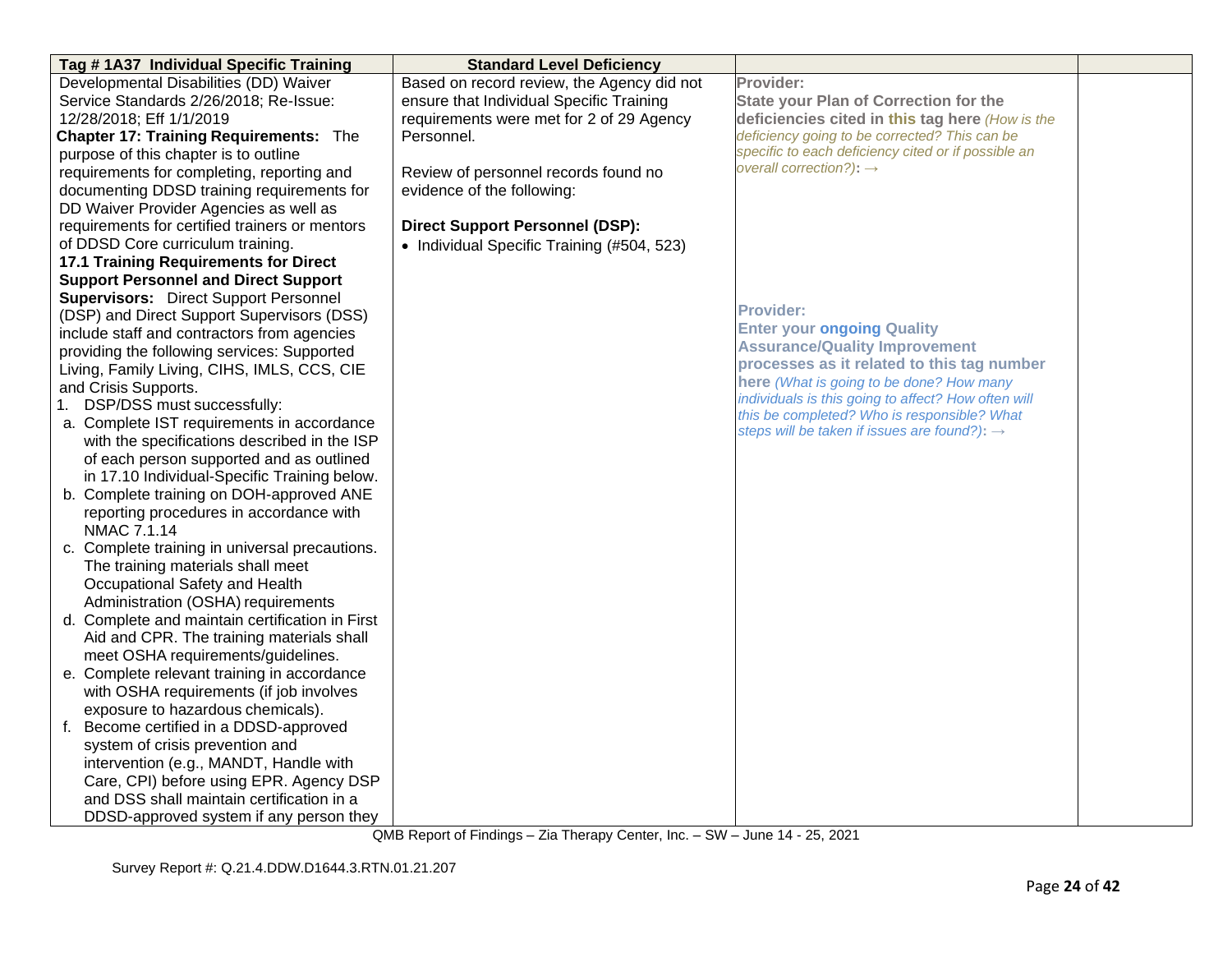| support has a BCIP that includes the use<br>of EPR. |  |  |
|-----------------------------------------------------|--|--|
| g. Complete and maintain certification in a         |  |  |
| DDSD-approved medication course if                  |  |  |
| required to assist with medication delivery.        |  |  |
| h. Complete training regarding the HIPAA.           |  |  |
| 2. Any staff being used in an emergency             |  |  |
| to fill in or cover a shift must have at a          |  |  |
| minimum the DDSD required core trainings            |  |  |
| and be on shift with a DSP who has                  |  |  |
| completed the relevant IST.                         |  |  |
|                                                     |  |  |
| 17.10 Individual-Specific Training: The             |  |  |
| following are elements of IST: defined              |  |  |
| standards of performance, curriculum tailored       |  |  |
| to teach skills and knowledge necessary to          |  |  |
| meet those standards of performance, and            |  |  |
| formal examination or demonstration to verify       |  |  |
| standards of performance, using the                 |  |  |
| established DDSD training levels of                 |  |  |
| awareness, knowledge, and skill.                    |  |  |
| Reaching an awareness level may be                  |  |  |
| accomplished by reading plans or other              |  |  |
| information. The trainee is cognizant of            |  |  |
| information related to a person's specific          |  |  |
| condition. Verbal or written recall of basic        |  |  |
| information or knowing where to access the          |  |  |
| information can verify awareness.                   |  |  |
| Reaching a knowledge level may take the             |  |  |
| form of observing a plan in action, reading a       |  |  |
| plan more thoroughly, or having a plan              |  |  |
| described by the author or their designee.          |  |  |
| Verbal or written recall or demonstration may       |  |  |
| verify this level of competence.                    |  |  |
| Reaching a skill level involves being trained       |  |  |
| by a therapist, nurse, designated or                |  |  |
| experienced designated trainer. The trainer         |  |  |
| shall demonstrate the techniques according to       |  |  |
| the plan. Then they observe and provide             |  |  |
| feedback to the trainee as they implement the       |  |  |
| techniques. This should be repeated until           |  |  |
| competence is demonstrated. Demonstration           |  |  |
| of skill or observed implementation of the          |  |  |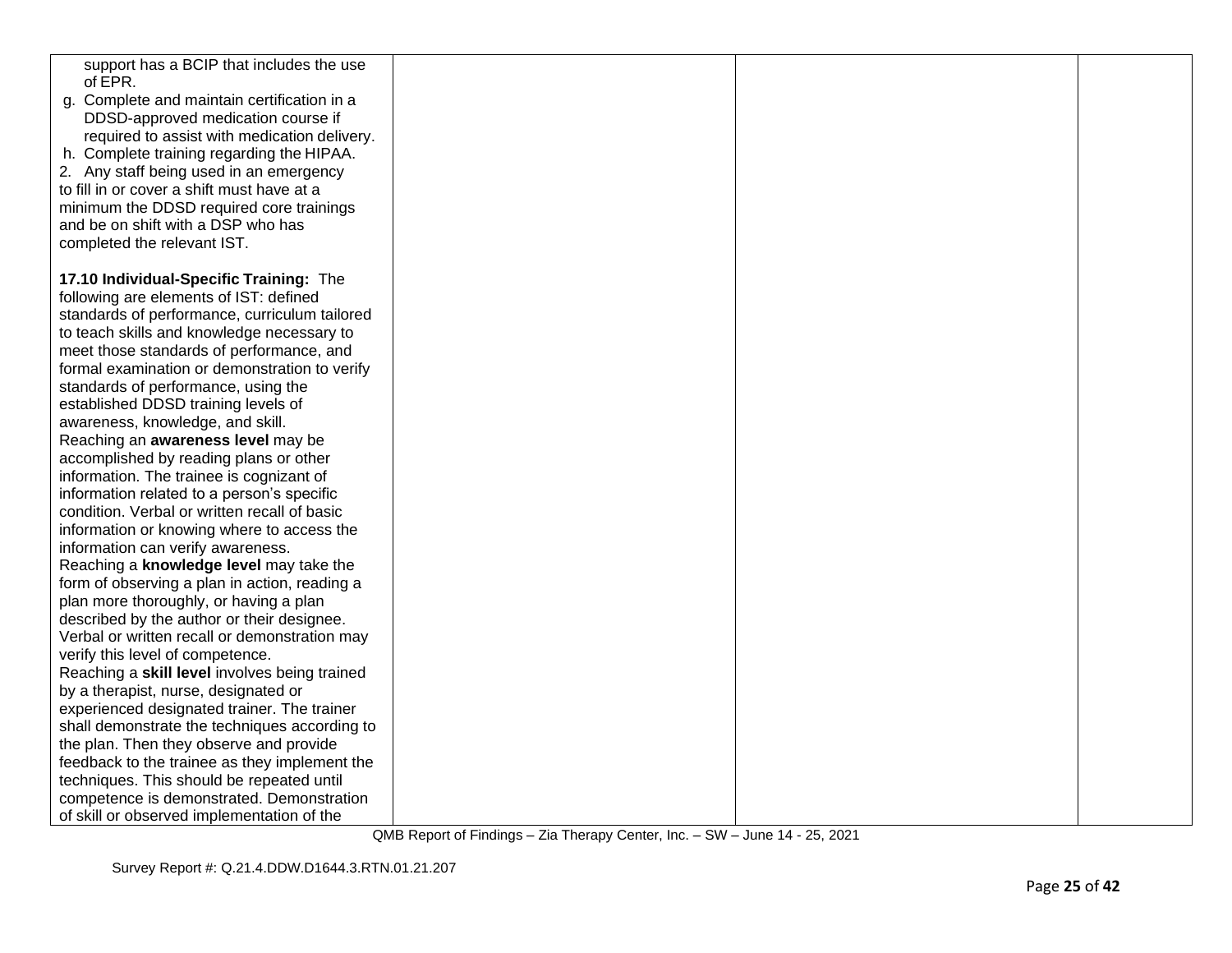| techniques or strategies verifies skill level    |  |  |
|--------------------------------------------------|--|--|
| competence. Trainees should be observed on       |  |  |
| more than one occasion to ensure appropriate     |  |  |
| techniques are maintained and to provide         |  |  |
| additional coaching/feedback.                    |  |  |
| Individuals shall receive services from          |  |  |
| competent and qualified Provider Agency          |  |  |
| personnel who must successfully complete IST     |  |  |
| requirements in accordance with the              |  |  |
| specifications described in the ISP of each      |  |  |
| person supported.                                |  |  |
| 1. IST must be arranged and conducted at         |  |  |
| least annually. IST includes training on the ISP |  |  |
| Desired Outcomes, Action Plans, strategies,      |  |  |
| and information about the person's               |  |  |
| preferences regarding privacy, communication     |  |  |
| style, and routines. More frequent training may  |  |  |
| be necessary if the annual ISP changes before    |  |  |
| the year ends.                                   |  |  |
| 2. IST for therapy-related WDSI, HCPs,           |  |  |
| MERPs, CARMPs, PBSA, PBSP, and BCIP,             |  |  |
| must occur at least annually and more often if   |  |  |
| plans change, or if monitoring by the plan       |  |  |
| author or agency finds incorrect                 |  |  |
| implementation, when new DSP or CM are           |  |  |
| assigned to work with a person, or when an       |  |  |
| existing DSP or CM requires a refresher.         |  |  |
| 3. The competency level of the training is       |  |  |
| based on the IST section of the ISP.             |  |  |
| 4. The person should be present for and          |  |  |
| involved in IST whenever possible.               |  |  |
| 5. Provider Agencies are responsible for         |  |  |
| tracking of IST requirements.                    |  |  |
| 6. Provider Agencies must arrange and            |  |  |
| ensure that DSP's are trained on the contents    |  |  |
| of the plans in accordance with timelines        |  |  |
| indicated in the Individual-Specific Training    |  |  |
| Requirements: Support Plans section of the       |  |  |
| ISP and notify the plan authors when new         |  |  |
| DSP are hired to arrange for trainings.          |  |  |
| 7. If a therapist, BSC, nurse, or other author   |  |  |
| of a plan, healthcare or otherwise, chooses to   |  |  |
| designate a trainer, that person is still        |  |  |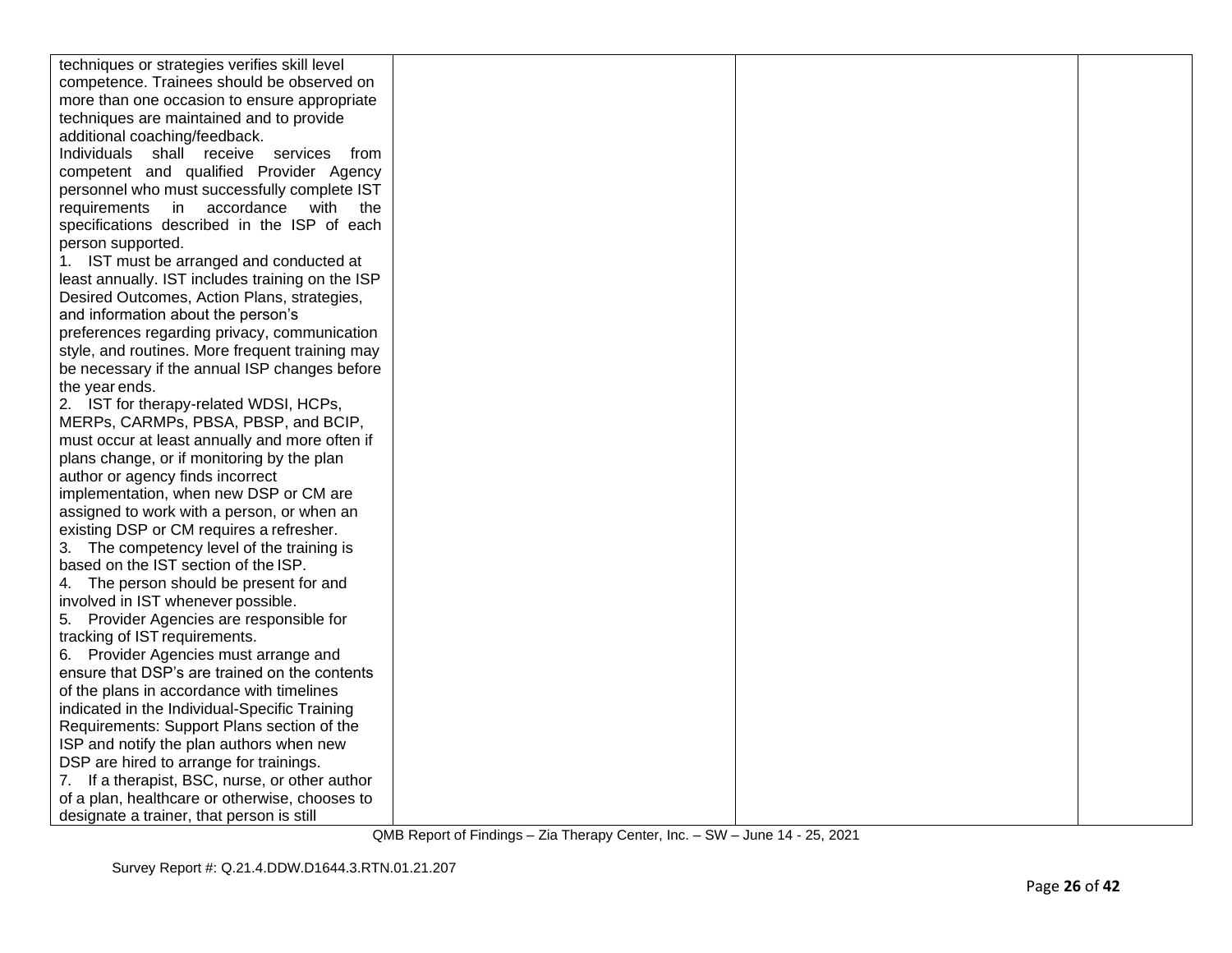| responsible for providing the curriculum to the<br>designated trainer. The author of the plan is<br>also responsible for ensuring the designated<br>trainer is verifying competency in alignment<br>with their curriculum, doing periodic quality<br>assurance checks with their designated<br>trainer, and re-certifying the designated trainer<br>at least annually and/or when there is a<br>change to a person's plan.                                                                                                                     |  |  |
|------------------------------------------------------------------------------------------------------------------------------------------------------------------------------------------------------------------------------------------------------------------------------------------------------------------------------------------------------------------------------------------------------------------------------------------------------------------------------------------------------------------------------------------------|--|--|
| 17.10.1 IST Training Rosters: IST Training<br>Rosters are required for all IST trainings:<br>1. IST Training Rosters must include:<br>a. the name of the person receiving DD<br>Waiver services;<br>b. the date of the training;<br>c. IST topic for the training;<br>d. the signature of each trainee;<br>e. the role of each trainee (e.g., CIHS<br>staff, CIE staff, family, etc.); and<br>f. the signature and title or role of the<br>trainer.<br>2. A competency-based training roster<br>(required for CARMPs) includes all information |  |  |
| above but also includes the level of training<br>(awareness, knowledge, or skilled) the trainee<br>has attained. (See Chapter 5.5 Aspiration Risk<br>Management for more details about CARMPs.)<br>3. A copy of the training roster is submitted to<br>the agency employing the staff trained within<br>seven calendar days of the training date. The<br>original is retained by the trainer.                                                                                                                                                  |  |  |
|                                                                                                                                                                                                                                                                                                                                                                                                                                                                                                                                                |  |  |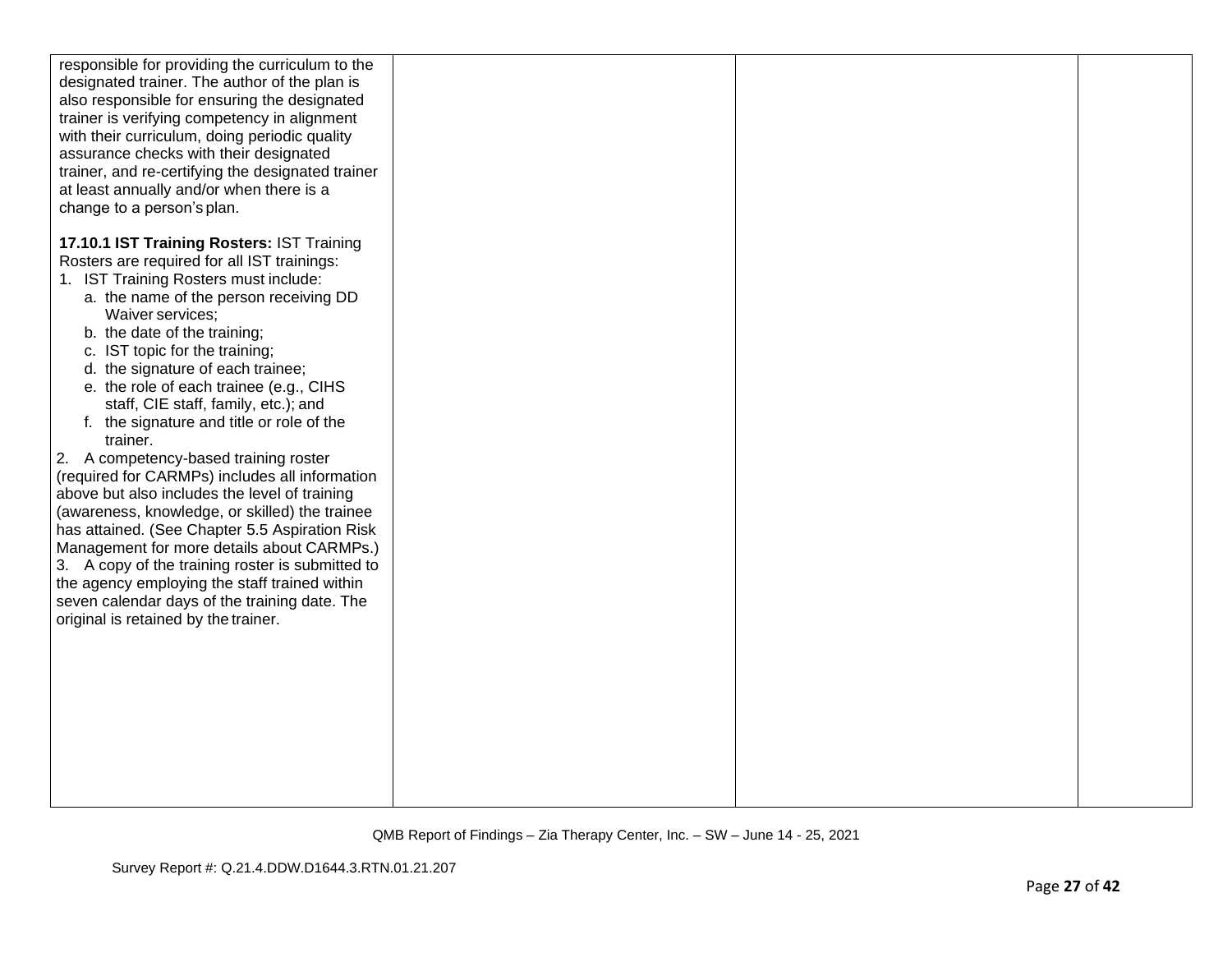| <b>Standard of Care</b>                                                                                                                           | <b>Deficiencies</b>                              | Agency Plan of Correction, On-going QA/QI<br>and Responsible Party                                                                                               | <b>Completion</b><br>Date |
|---------------------------------------------------------------------------------------------------------------------------------------------------|--------------------------------------------------|------------------------------------------------------------------------------------------------------------------------------------------------------------------|---------------------------|
| Service Domain: Health and Welfare - The state, on an ongoing basis, identifies, addresses and seeks to prevent occurrences of abuse, neglect and |                                                  |                                                                                                                                                                  |                           |
|                                                                                                                                                   |                                                  | exploitation. Individuals shall be afforded their basic human rights. The provider supports individuals to access needed healthcare services in a timely manner. |                           |
| Tag #1A08.2 Administrative Case File:                                                                                                             | <b>Standard Level Deficiency</b>                 |                                                                                                                                                                  |                           |
| <b>Healthcare Requirements &amp; Follow-up</b>                                                                                                    |                                                  |                                                                                                                                                                  |                           |
| Developmental Disabilities (DD) Waiver                                                                                                            | Based on record review, the Agency did not       | Provider:                                                                                                                                                        |                           |
| Service Standards 2/26/2018; Re-Issue:                                                                                                            | provide documentation of annual physical         | <b>State your Plan of Correction for the</b>                                                                                                                     |                           |
| 12/28/2018; Eff 1/1/2019                                                                                                                          | examinations and/or other examinations as        | deficiencies cited in this tag here (How is the                                                                                                                  |                           |
| <b>Chapter 3 Safeguards: 3.1.1 Decision</b>                                                                                                       | specified by a licensed physician for 1 of 7     | deficiency going to be corrected? This can be                                                                                                                    |                           |
| <b>Consultation Process (DCP): Health</b>                                                                                                         | individuals receiving Living Care Arrangements   | specific to each deficiency cited or if possible an<br>overall correction?): $\rightarrow$                                                                       |                           |
| decisions are the sole domain of waiver                                                                                                           | and Community Inclusion.                         |                                                                                                                                                                  |                           |
| participants, their guardians or healthcare                                                                                                       |                                                  |                                                                                                                                                                  |                           |
| decision makers. Participants and their                                                                                                           | Review of the administrative individual case     |                                                                                                                                                                  |                           |
| healthcare decision makers can confidently                                                                                                        | files revealed the following items were not      |                                                                                                                                                                  |                           |
| make decisions that are compatible with their<br>personal and cultural values. Provider                                                           | found, incomplete, and/or not current:           |                                                                                                                                                                  |                           |
| Agencies are required to support the informed                                                                                                     | <b>Living Care Arrangements / Community</b>      |                                                                                                                                                                  |                           |
| decision making of waiver participants by                                                                                                         | <b>Inclusion (Individuals Receiving Multiple</b> |                                                                                                                                                                  |                           |
| supporting access to medical consultation,                                                                                                        | Services):                                       | <b>Provider:</b>                                                                                                                                                 |                           |
| information, and other available resources                                                                                                        |                                                  | <b>Enter your ongoing Quality</b>                                                                                                                                |                           |
| according to the following:                                                                                                                       | <b>Vision Exam:</b>                              | <b>Assurance/Quality Improvement</b>                                                                                                                             |                           |
| The DCP is used when a person or<br>1.                                                                                                            | • Individual #4 - As indicated by collateral     | processes as it related to this tag number                                                                                                                       |                           |
| his/her guardian/healthcare decision maker                                                                                                        | documentation reviewed, Exam was                 | here (What is going to be done? How many                                                                                                                         |                           |
| has concerns, needs more information about                                                                                                        | completed on 3/5/2021. Exam was not linked       | individuals is this going to affect? How often will                                                                                                              |                           |
| health-related issues, or has decided not to                                                                                                      | / attached in Therap.                            | this be completed? Who is responsible? What                                                                                                                      |                           |
| follow all or part of an order, recommendation,                                                                                                   |                                                  | steps will be taken if issues are found?): $\rightarrow$                                                                                                         |                           |
| or suggestion. This includes, but is not limited                                                                                                  | <b>Family Medicine:</b>                          |                                                                                                                                                                  |                           |
| to:                                                                                                                                               | • Individual #4 - As indicated by collateral     |                                                                                                                                                                  |                           |
| a. medical orders or recommendations from                                                                                                         | documentation reviewed, exam was                 |                                                                                                                                                                  |                           |
| the Primary Care Practitioner, Specialists                                                                                                        | scheduled on 5/21/2021. No evidence of           |                                                                                                                                                                  |                           |
| or other licensed medical or healthcare                                                                                                           | exam results was found.                          |                                                                                                                                                                  |                           |
| practitioners such as a Nurse Practitioner                                                                                                        |                                                  |                                                                                                                                                                  |                           |
| (NP or CNP), Physician Assistant (PA) or                                                                                                          | <b>Primary Care:</b>                             |                                                                                                                                                                  |                           |
| Dentist;                                                                                                                                          | • Individual #4 - As indicated by collateral     |                                                                                                                                                                  |                           |
| b. clinical recommendations made by                                                                                                               | documentation reviewed, exam was                 |                                                                                                                                                                  |                           |
| registered/licensed clinicians who are                                                                                                            | completed on 5/14/2021. No evidence of           |                                                                                                                                                                  |                           |
| either members of the IDT or clinicians                                                                                                           | exam results was found.                          |                                                                                                                                                                  |                           |
| who have performed an evaluation such                                                                                                             |                                                  |                                                                                                                                                                  |                           |
| as a video-fluoroscopy;                                                                                                                           |                                                  |                                                                                                                                                                  |                           |
| c. health related recommendations or                                                                                                              |                                                  |                                                                                                                                                                  |                           |
| suggestions from oversight activities such                                                                                                        |                                                  |                                                                                                                                                                  |                           |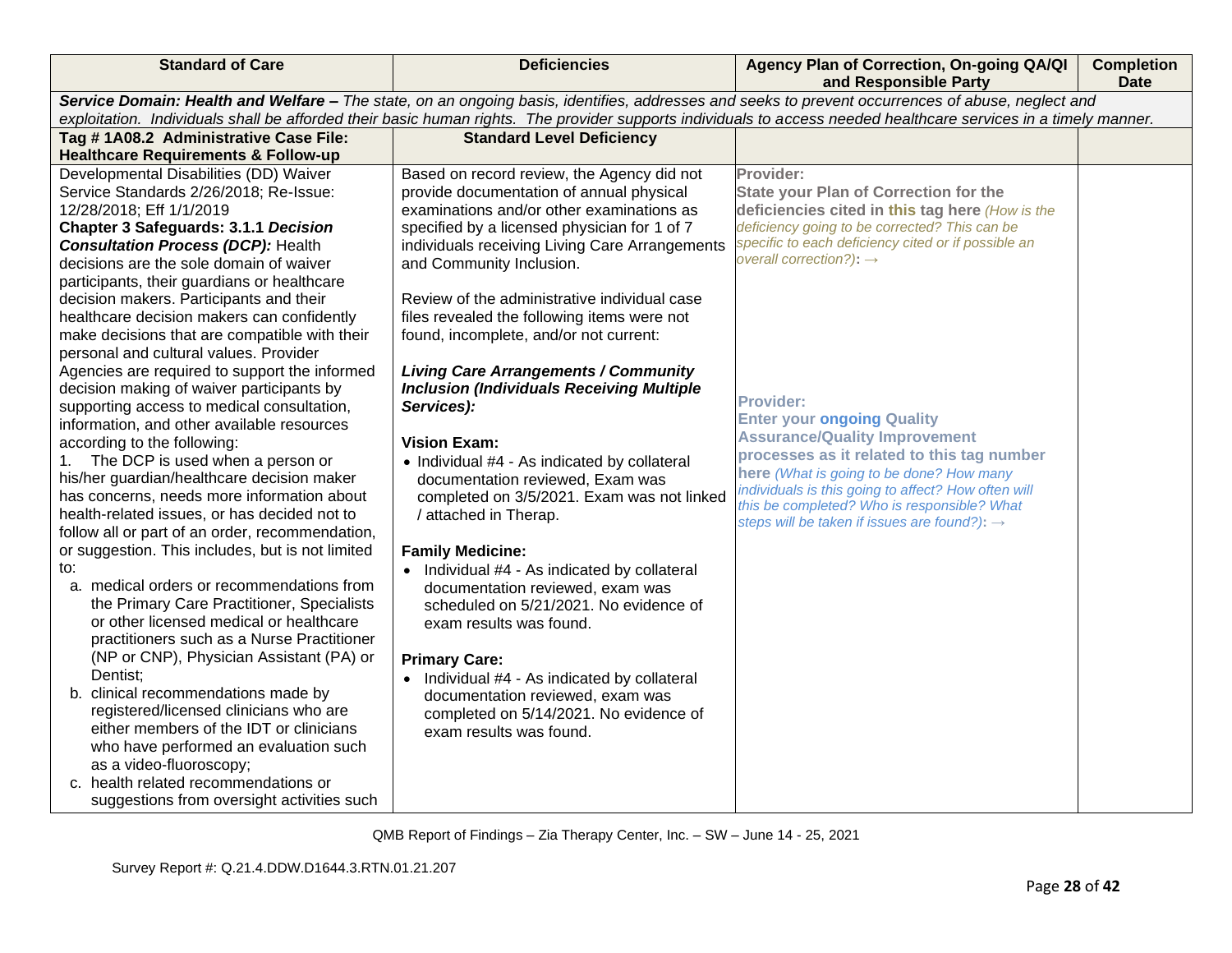| as the Individual Quality Review (IQR) or<br>other DOH review or oversight activities;<br>and<br>d. recommendations made through a<br>Healthcare Plan (HCP), including a<br><b>Comprehensive Aspiration Risk</b><br>Management Plan (CARMP), or another<br>plan.                                                                                                                                                                                                                                                                                                                                                                                                                                                                                                                                                                                                                                                                                                                                                                                                                                  |  |  |
|---------------------------------------------------------------------------------------------------------------------------------------------------------------------------------------------------------------------------------------------------------------------------------------------------------------------------------------------------------------------------------------------------------------------------------------------------------------------------------------------------------------------------------------------------------------------------------------------------------------------------------------------------------------------------------------------------------------------------------------------------------------------------------------------------------------------------------------------------------------------------------------------------------------------------------------------------------------------------------------------------------------------------------------------------------------------------------------------------|--|--|
| 2. When the person/guardian disagrees<br>with a recommendation or does not agree<br>with the implementation of that<br>recommendation, Provider Agencies<br>follow the DCP and attend the meeting<br>coordinated by the CM. During this<br>meeting:<br>a. Providers inform the person/guardian<br>of the rationale for that<br>recommendation, so that the benefit is<br>made clear. This will be done in<br>layman's terms and will include basic<br>sharing of information designed to<br>assist the person/guardian with<br>understanding the risks and benefits of<br>the recommendation.<br>b. The information will be focused on the<br>specific area of concern by the<br>person/guardian. Alternatives should be<br>presented, when available, if the<br>guardian is interested in considering<br>other options for implementation.<br>c. Providers support the person/guardian to<br>make an informed decision.<br>d. The decision made by the<br>person/guardian during the meeting is<br>accepted; plans are modified; and the<br>IDT honors this health decision in every<br>setting. |  |  |
| <b>Chapter 20: Provider Documentation and</b><br><b>Client Records: 20.2 Client Records</b><br>Requirements: All DD Waiver Provider<br>Agencies are required to create and maintain                                                                                                                                                                                                                                                                                                                                                                                                                                                                                                                                                                                                                                                                                                                                                                                                                                                                                                               |  |  |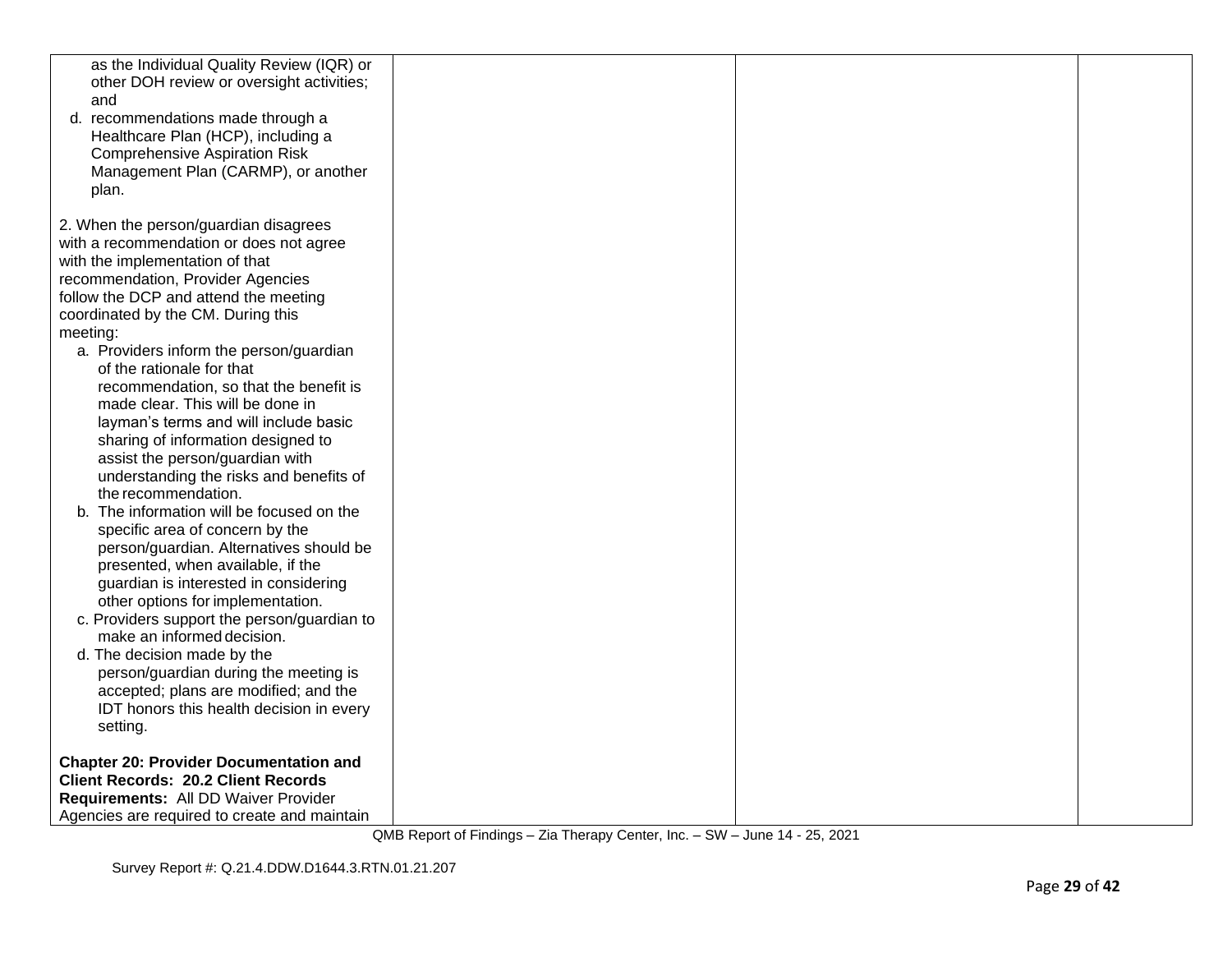| individual client records. The contents of client |  |  |
|---------------------------------------------------|--|--|
| records vary depending on the unique needs of     |  |  |
| the person receiving services and the resultant   |  |  |
| information produced. The extent of               |  |  |
| documentation required for individual client      |  |  |
| records per service type depends on the           |  |  |
| location of the file, the type of service being   |  |  |
| provided, and the information necessary.          |  |  |
| DD Waiver Provider Agencies are required to       |  |  |
| adhere to the following:                          |  |  |
| Client records must contain all documents<br>1.   |  |  |
| essential to the service being provided and       |  |  |
| essential to ensuring the health and safety of    |  |  |
| the person during the provision of the service.   |  |  |
| Provider Agencies must have readily               |  |  |
| accessible records in home and community          |  |  |
| settings in paper or electronic form. Secure      |  |  |
| access to electronic records through the          |  |  |
| Therap web-based system using computers or        |  |  |
| mobile devices is acceptable.                     |  |  |
| 3.<br>Provider Agencies are responsible for       |  |  |
| ensuring that all plans created by nurses,        |  |  |
| RDs, therapists or BSCs are present in all        |  |  |
| needed settings.                                  |  |  |
| Provider Agencies must maintain records<br>4.     |  |  |
| of all documents produced by agency               |  |  |
| personnel or contractors on behalf of each        |  |  |
| person, including any routine notes or data,      |  |  |
| annual assessments, semi-annual reports,          |  |  |
| evidence of training provided/received,           |  |  |
| progress notes, and any other interactions for    |  |  |
| which billing is generated.                       |  |  |
| Each Provider Agency is responsible for<br>5.     |  |  |
| maintaining the daily or other contact notes      |  |  |
| documenting the nature and frequency of           |  |  |
| service delivery, as well as data tracking only   |  |  |
| for the services provided by their agency.        |  |  |
| The current Client File Matrix found in           |  |  |
| Appendix A Client File Matrix details the         |  |  |
| minimum requirements for records to be            |  |  |
| stored in agency office files, the delivery site, |  |  |
| or with DSP while providing services in the       |  |  |
| community.                                        |  |  |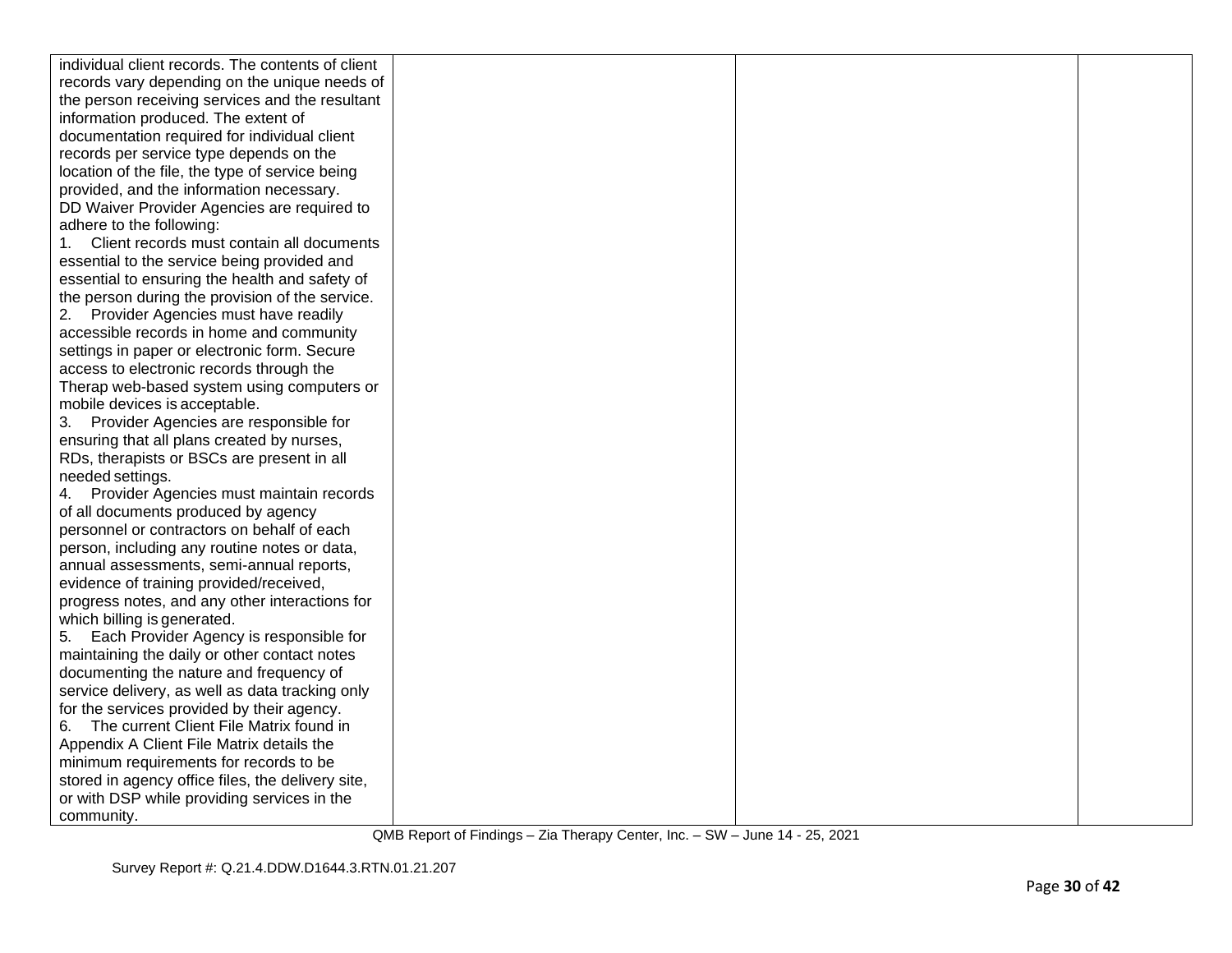| 7. All records pertaining to JCMs must be<br>retained permanently and must be made<br>available to DDSD upon request, upon the                                                                                                                                                                                                                                                                                                                                                                                                                                                                                                                                                                                      |  |
|---------------------------------------------------------------------------------------------------------------------------------------------------------------------------------------------------------------------------------------------------------------------------------------------------------------------------------------------------------------------------------------------------------------------------------------------------------------------------------------------------------------------------------------------------------------------------------------------------------------------------------------------------------------------------------------------------------------------|--|
| termination or expiration of a provider<br>agreement, or upon provider withdrawal from<br>services.                                                                                                                                                                                                                                                                                                                                                                                                                                                                                                                                                                                                                 |  |
| 20.5.3 Health Passport and Physician<br><b>Consultation Form: All Primary and</b><br>Secondary Provider Agencies must use the<br>Health Passport and Physician Consultation<br>form from the Therap system. This<br>standardized document contains individual,<br>physician and emergency contact information,<br>a complete list of current medical diagnoses,<br>health and safety risk factors, allergies, and<br>information regarding insurance, guardianship,<br>and advance directives. The Health Passport<br>also includes a standardized form to use at<br>medical appointments called the Physician<br>Consultation form. The Physician Consultation<br>form contains a list of all current medications. |  |
| <b>Chapter 10: Living Care Arrangements</b><br>(LCA) Living Supports-Supported Living:<br>10.3.9.6.1 Monitoring and Supervision<br>4. Ensure and document the following:<br>a. The person has a Primary Care                                                                                                                                                                                                                                                                                                                                                                                                                                                                                                        |  |
| Practitioner.<br>b. The person receives an annual<br>physical examination and other<br>examinations as recommended by a<br>Primary Care Practitioner or<br>specialist.                                                                                                                                                                                                                                                                                                                                                                                                                                                                                                                                              |  |
| c. The person receives<br>annual dental check-ups<br>and other check-ups as<br>recommended by a<br>licensed dentist.                                                                                                                                                                                                                                                                                                                                                                                                                                                                                                                                                                                                |  |
| d. The person receives a hearing test as<br>recommended by a licensed audiologist.<br>e. The person receives eye<br>examinations as                                                                                                                                                                                                                                                                                                                                                                                                                                                                                                                                                                                 |  |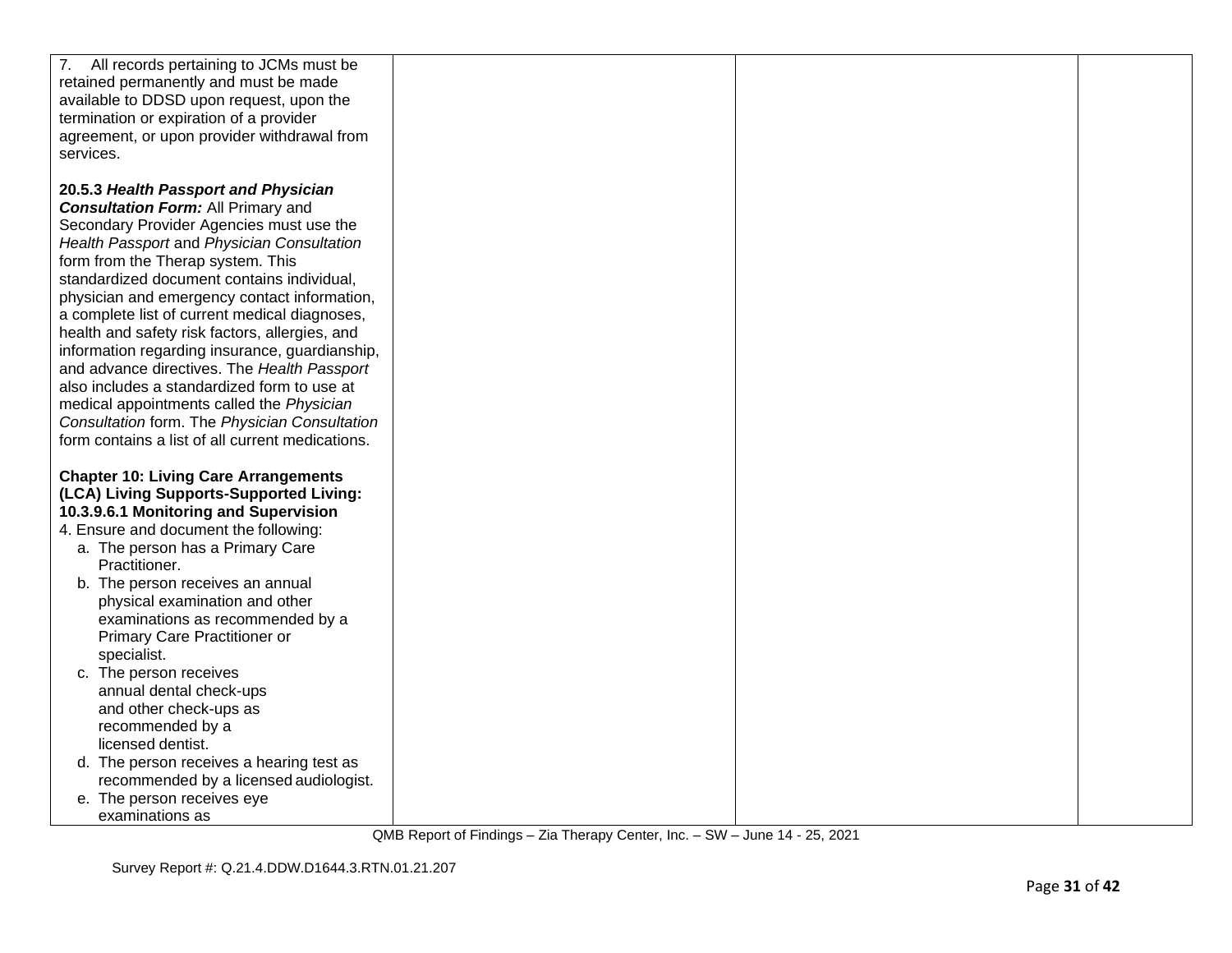| recommended by a                              |  |  |
|-----------------------------------------------|--|--|
|                                               |  |  |
| licensed optometrist or                       |  |  |
| ophthalmologist.                              |  |  |
|                                               |  |  |
| 5. Agency activities occur as required for    |  |  |
| follow-up activities to medical appointments  |  |  |
|                                               |  |  |
| (e.g. treatment, visits to specialists, and   |  |  |
| changes in medication or daily routine).      |  |  |
|                                               |  |  |
|                                               |  |  |
| 10.3.10.1 Living Care Arrangements (LCA)      |  |  |
|                                               |  |  |
| Living Supports-IMLS: 10.3.10.2 General       |  |  |
| Requirements: 9 . Medical services must be    |  |  |
|                                               |  |  |
| ensured (i.e., ensure each person has a       |  |  |
| licensed Primary Care Practitioner and        |  |  |
|                                               |  |  |
| receives an annual physical examination,      |  |  |
| specialty medical care as needed, and         |  |  |
|                                               |  |  |
| annual dental checkup by a licensed dentist). |  |  |
|                                               |  |  |
|                                               |  |  |
| <b>Chapter 13 Nursing Services: 13.2.3</b>    |  |  |
| <b>General Requirements:</b>                  |  |  |
|                                               |  |  |
| Each person has a licensed primary<br>1.      |  |  |
| care practitioner and receives an annual      |  |  |
|                                               |  |  |
| physical examination and specialty            |  |  |
| medical/dental care as needed. Nurses         |  |  |
|                                               |  |  |
| communicate with these providers to           |  |  |
| share current health information.             |  |  |
|                                               |  |  |
|                                               |  |  |
|                                               |  |  |
|                                               |  |  |
|                                               |  |  |
|                                               |  |  |
|                                               |  |  |
|                                               |  |  |
|                                               |  |  |
|                                               |  |  |
|                                               |  |  |
|                                               |  |  |
|                                               |  |  |
|                                               |  |  |
|                                               |  |  |
|                                               |  |  |
|                                               |  |  |
|                                               |  |  |
|                                               |  |  |
|                                               |  |  |
|                                               |  |  |
|                                               |  |  |
|                                               |  |  |
|                                               |  |  |
|                                               |  |  |
|                                               |  |  |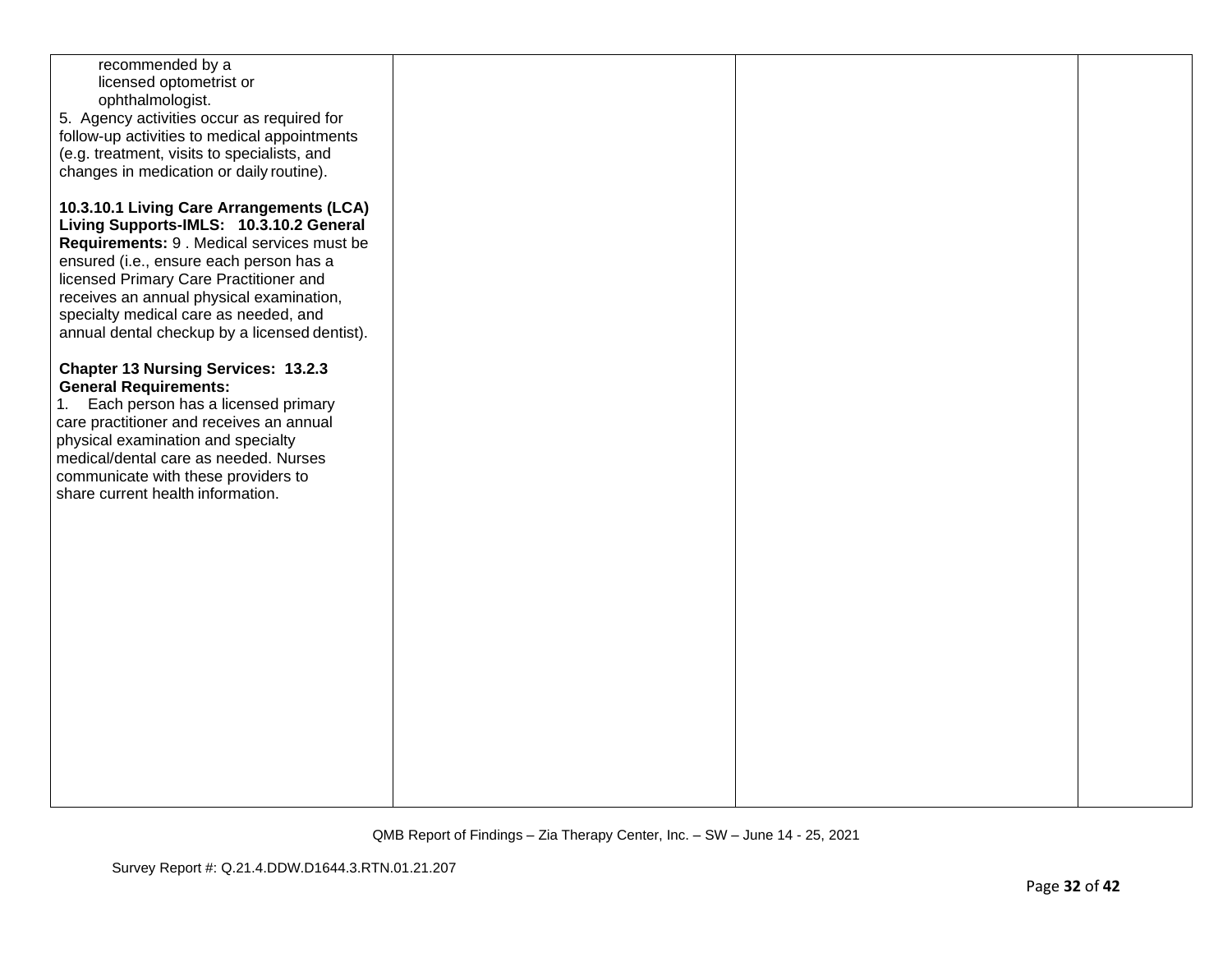| Tag #1A15.2 Administrative Case File:<br><b>Healthcare Documentation (Therap and</b>                                                                                                                                                                                                                | <b>Condition of Participation Level Deficiency</b>                                                                                                                                                                                                                       |                                                                                                                                                                                                                                                                                               |  |
|-----------------------------------------------------------------------------------------------------------------------------------------------------------------------------------------------------------------------------------------------------------------------------------------------------|--------------------------------------------------------------------------------------------------------------------------------------------------------------------------------------------------------------------------------------------------------------------------|-----------------------------------------------------------------------------------------------------------------------------------------------------------------------------------------------------------------------------------------------------------------------------------------------|--|
| <b>Required Plans)</b>                                                                                                                                                                                                                                                                              |                                                                                                                                                                                                                                                                          |                                                                                                                                                                                                                                                                                               |  |
| Developmental Disabilities (DD) Waiver<br>Service Standards 2/26/2018; Re-Issue:<br>12/28/2018; Eff 1/1/2019<br><b>Chapter 20: Provider Documentation and</b><br><b>Client Records: 20.2 Client Records</b><br>Requirements: All DD Waiver Provider<br>Agencies are required to create and maintain | After an analysis of the evidence it has been<br>determined there is a significant potential for a<br>negative outcome to occur.<br>Based on record review, the Agency did not<br>maintain the required documentation in the<br>Individuals Agency Record as required by | Provider:<br><b>State your Plan of Correction for the</b><br>deficiencies cited in this tag here (How is the<br>deficiency going to be corrected? This can be<br>specific to each deficiency cited or if possible an<br>overall correction?): $\rightarrow$                                   |  |
| individual client records. The contents of client<br>records vary depending on the unique needs<br>of the person receiving services and the<br>resultant information produced. The extent of<br>documentation required for individual client<br>records per service type depends on the             | standard for 4 of 7 individuals<br>Review of the administrative individual case<br>files revealed the following items were not<br>found, incomplete, and/or not current:                                                                                                 |                                                                                                                                                                                                                                                                                               |  |
| location of the file, the type of service being<br>provided, and the information necessary.<br>DD Waiver Provider Agencies are required to<br>adhere to the following:<br>Client records must contain all documents<br>1.<br>essential to the service being provided and                            | <b>Comprehensive Aspiration Risk</b><br><b>Management Plan:</b><br>$\triangleright$ Not linked/attached in Therap (#7)<br><b>Health Care Plans:</b>                                                                                                                      | <b>Provider:</b><br><b>Enter your ongoing Quality</b><br><b>Assurance/Quality Improvement</b><br>processes as it related to this tag number<br>here (What is going to be done? How many<br>individuals is this going to affect? How often will<br>this be completed? Who is responsible? What |  |
| essential to ensuring the health and safety of<br>the person during the provision of the service.<br>Provider Agencies must have readily<br>2.<br>accessible records in home and community<br>settings in paper or electronic form. Secure<br>access to electronic records through the              | <b>Anaphylactic Reaction:</b><br>• Individual #2 - According to Electronic<br><b>Comprehensive Health Assessment Tool</b><br>the individual is required to have a plan.<br>Not Linked or Attached in Therap.                                                             | steps will be taken if issues are found?): →                                                                                                                                                                                                                                                  |  |
| Therap web-based system using computers or<br>mobile devices is acceptable.<br>Provider Agencies are responsible for<br>3.<br>ensuring that all plans created by nurses, RDs,<br>therapists or BSCs are present in all needed<br>settings.                                                          | <b>Body Mass Index:</b><br>• Individual #4 - According to Electronic<br>Comprehensive Health Assessment Tool<br>the individual is required to have a plan.<br>Not Linked or Attached in Therap.                                                                          |                                                                                                                                                                                                                                                                                               |  |
| Provider Agencies must maintain records<br>of all documents produced by agency<br>personnel or contractors on behalf of each<br>person, including any routine notes or data,<br>annual assessments, semi-annual reports,<br>evidence of training provided/received,                                 | • Individual #7 - According to Electronic<br><b>Comprehensive Health Assessment Tool</b><br>the individual is required to have a plan.<br>Not Linked or Attached in Therap.                                                                                              |                                                                                                                                                                                                                                                                                               |  |
| progress notes, and any other interactions for<br>which billing is generated.<br>Each Provider Agency is responsible for<br>5.                                                                                                                                                                      | Individual #9 - According to Electronic<br>$\bullet$<br><b>Comprehensive Health Assessment Tool</b>                                                                                                                                                                      |                                                                                                                                                                                                                                                                                               |  |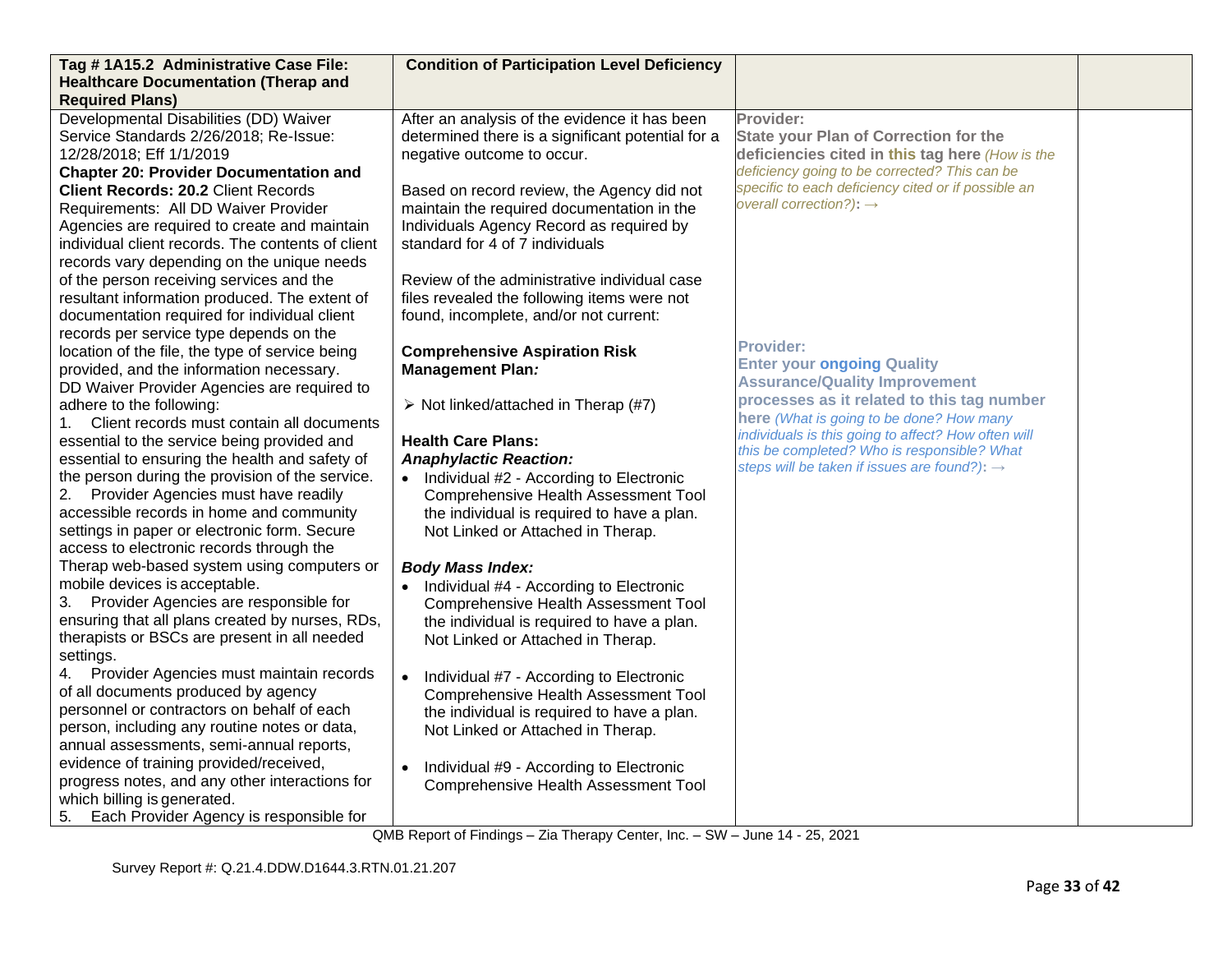maintaining the daily or other contact notes documenting the nature and frequency of service delivery, as well as data tracking only for the services provided by their agency.

6. The current Client File Matrix found in Appendix A Client File Matrix details the minimum requirements for records to be stored in agency office files, the delivery site, or with DSP while providing services in the community.

7. All records pertaining to JCMs must be retained permanently and must be made available to DDSD upon request, upon the termination or expiration of a provider agreement, or upon provider withdrawal from services.

**Chapter 3 Safeguards: 3.1.1** *Decision Consultation Process (DCP):* Health decisions are the sole domain of waiver participants, their guardians or healthcare decision makers. Participants and their healthcare decision makers can confidently make decisions that are compatible with their personal and cultural values. Provider Agencies are required to support the informed decision making of waiver participants by supporting access to medical consultation, information, and other available resources according to the following:

2. The DCP is used when a person or his/her guardian/healthcare decision maker has concerns, needs more information about health -related issues, or has decided not to follow all or part of an order, recommendation, or suggestion. This includes, but is not limited to:

a. medical orders or recommendations from the Primary Care Practitioner, Specialists or other licensed medical or healthcare practitioners such as a Nurse Practitioner (NP or CNP), Physician Assistant (PA) or Dentist;

the individual is required to have a plan. Not Linked or Attached in Therap.

### *Bowel Bladder Function:*

- Individual #4 According to Electronic Comprehensive Health Assessment Tool the individual is required to have a plan. Not Linked or Attached in Therap.
- Individual #7 According to Electronic Comprehensive Health Assessment Tool the individual is required to have a plan. Not Linked or Attached in Therap.

### *Constipation:*

- Individual #4 According to Electronic Comprehensive Health Assessment Tool the individual is required to have a plan. Not Linked or Attached in Therap.
- Individual #7 According to Electronic Comprehensive Health Assessment Tool the individual is required to have a plan. Not Linked or Attached in Therap.

### *Endocrine:*

- Individual #2 According to Electronic Comprehensive Health Assessment Tool the individual is required to have a plan. Not Linked or Attached in Therap.
- Individual #9 According to Electronic Comprehensive Health Assessment Tool the individual is required to have a plan. Not Linked or Attached in Therap.

# *GERD:*

• Individual #9 - According to Electronic Comprehensive Health Assessment Tool the individual is required to have a plan. Not Linked or Attached in Therap.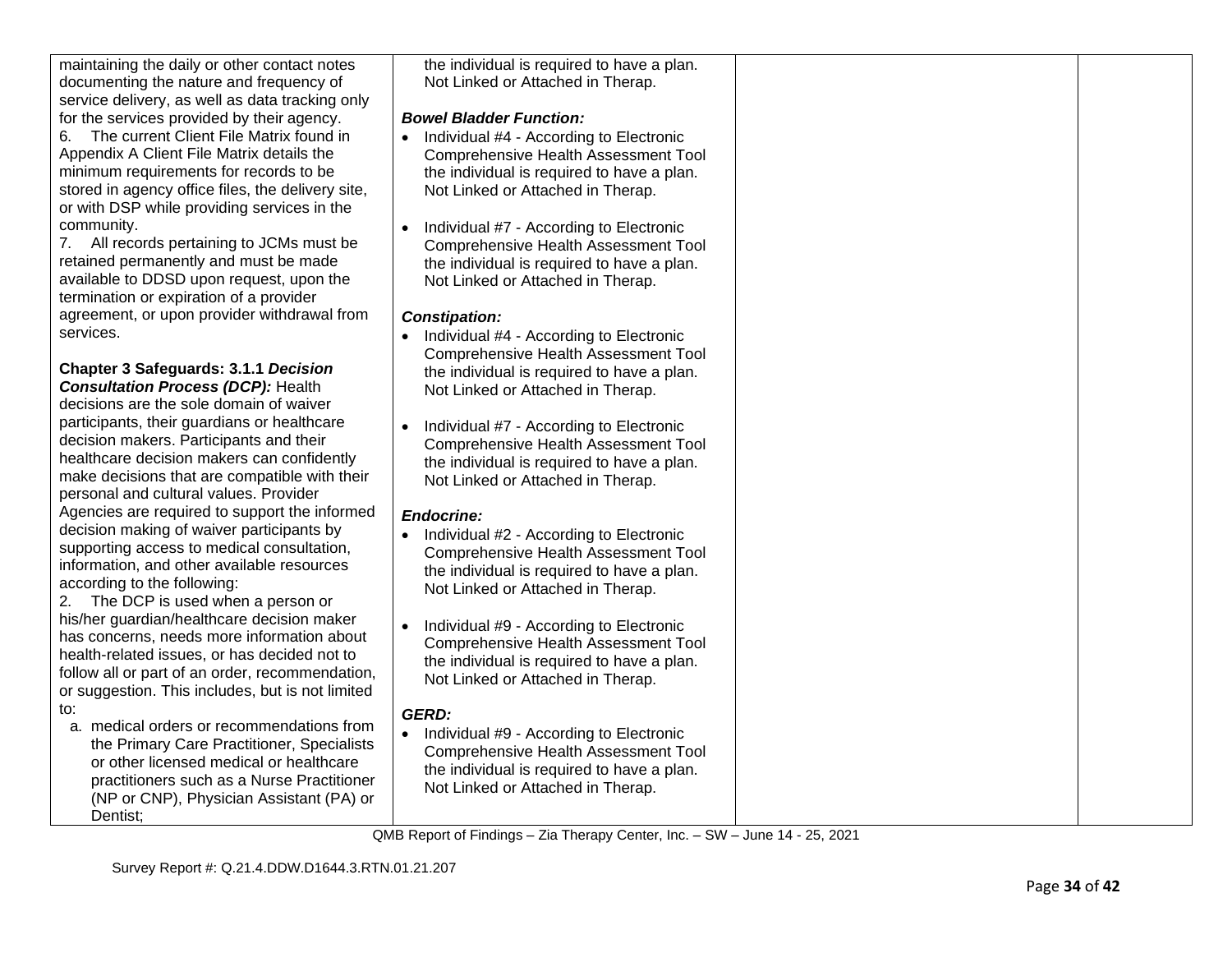| b. clinical recommendations made by                                               | <b>Observed or Reported Expressions of Pain:</b>     |  |
|-----------------------------------------------------------------------------------|------------------------------------------------------|--|
| registered/licensed clinicians who are                                            | • Individual #4 - According to Electronic            |  |
| either members of the IDT or clinicians                                           | <b>Comprehensive Health Assessment Tool</b>          |  |
| who have performed an evaluation such                                             | the individual is required to have a plan.           |  |
| as a video-fluoroscopy;                                                           | Not Linked or Attached in Therap.                    |  |
| c. health related recommendations or                                              |                                                      |  |
| suggestions from oversight activities such                                        | <b>Pain (Experiencing Pain):</b>                     |  |
| as the Individual Quality Review (IQR) or                                         | • Individual #4 - According to Electronic            |  |
| other DOH review or oversight activities;                                         | <b>Comprehensive Health Assessment Tool</b>          |  |
| and                                                                               | the individual is required to have a plan.           |  |
| d. recommendations made through a                                                 | Not Linked or Attached in Therap.                    |  |
| Healthcare Plan (HCP), including a                                                |                                                      |  |
| <b>Comprehensive Aspiration Risk</b>                                              | <b>Pain Medication:</b>                              |  |
| Management Plan (CARMP), or another                                               | • Individual #4 - According to Electronic            |  |
| plan.                                                                             | <b>Comprehensive Health Assessment Tool</b>          |  |
|                                                                                   | the individual is required to have a plan.           |  |
| 2. When the person/guardian disagrees with a                                      | Not Linked or Attached in Therap.                    |  |
| recommendation or does not agree with the                                         |                                                      |  |
| implementation of that recommendation,                                            | Paralysis:                                           |  |
| Provider Agencies follow the DCP and attend                                       | • Individual #7 - According to Electronic            |  |
| the meeting coordinated by the CM. During                                         | <b>Comprehensive Health Assessment Tool</b>          |  |
| this meeting:                                                                     | the individual is required to have a plan.           |  |
| a. Providers inform the person/guardian of                                        | Not Linked or Attached in Therap.                    |  |
| the rationale for that recommendation,                                            |                                                      |  |
| so that the benefit is made clear. This                                           | <b>Respiratory:</b>                                  |  |
| will be done in layman's terms and will                                           | • Individual #7 - According to Electronic            |  |
| include basic sharing of information                                              | <b>Comprehensive Health Assessment Tool</b>          |  |
| designed to assist the person/guardian                                            | the individual is required to have a plan.           |  |
| with understanding the risks and benefits                                         | Not Linked or Attached in Therap.                    |  |
| of the recommendation.                                                            |                                                      |  |
| b. The information will be focused on the                                         | Seizure:                                             |  |
| specific area of concern by the                                                   | • Individual #2 - According to Electronic            |  |
| person/guardian. Alternatives should be                                           | <b>Comprehensive Health Assessment Tool</b>          |  |
| presented, when available, if the                                                 | the individual is required to have a plan.           |  |
| guardian is interested in considering                                             | Not Linked or Attached in Therap.                    |  |
| other options for implementation.                                                 |                                                      |  |
| c. Providers support the person/guardian to<br>make an informed decision.         | <b>Skin and Wound:</b>                               |  |
|                                                                                   | Individual #4 - According to Electronic<br>$\bullet$ |  |
| d. The decision made by the                                                       | <b>Comprehensive Health Assessment Tool</b>          |  |
| person/guardian during the meeting is                                             | the individual is required to have a plan.           |  |
| accepted; plans are modified; and the<br>IDT honors this health decision in every | Not Linked or Attached in Therap.                    |  |
|                                                                                   |                                                      |  |
| setting.                                                                          |                                                      |  |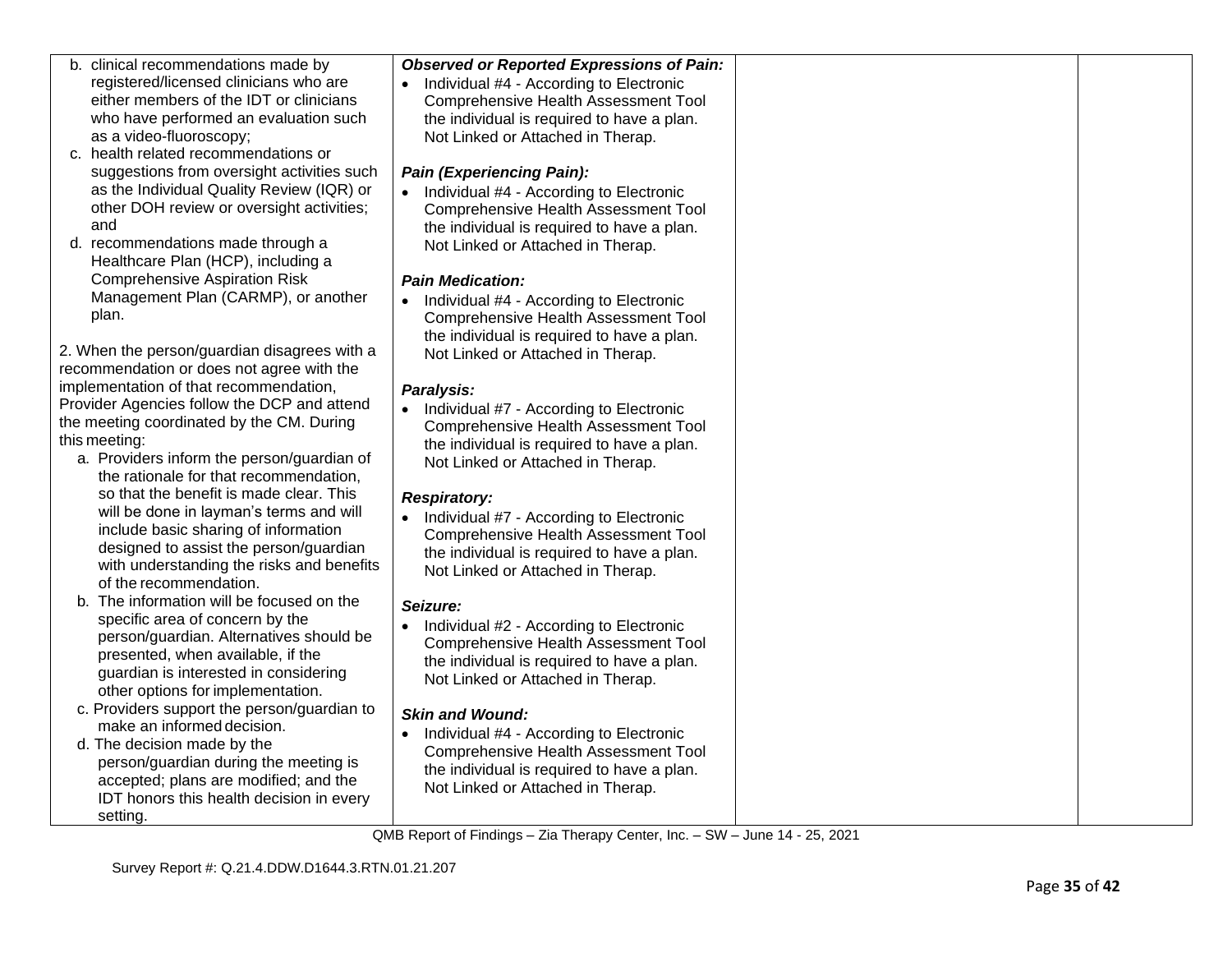|                                                 | <b>Spasticity or Contractures:</b>                   |  |
|-------------------------------------------------|------------------------------------------------------|--|
| <b>Chapter 13 Nursing Services: 13.2.5</b>      | Individual #4 - According to Electronic<br>$\bullet$ |  |
| <b>Electronic Nursing Assessment and</b>        | <b>Comprehensive Health Assessment Tool</b>          |  |
| <b>Planning Process:</b> The nursing assessment | the individual is required to have a plan.           |  |
| process includes several DDSD mandated          | Not Linked or Attached in Therap.                    |  |
| tools: the electronic Comprehensive Nursing     |                                                      |  |
| Assessment Tool (e-CHAT), the Aspiration        | Individual #7 - According to Electronic<br>$\bullet$ |  |
| Risk Screening Tool (ARST) and the              | Comprehensive Health Assessment Tool                 |  |
| Medication Administration Assessment Tool       | the individual is required to have a plan.           |  |
| (MAAT). This process includes developing        | Not Linked or Attached in Therap.                    |  |
| and training Health Care Plans and Medical      |                                                      |  |
| Emergency Response Plans.                       | <b>Status of Care/Hygiene:</b>                       |  |
| The following hierarchy is based on budgeted    | Individual #2 - According to Electronic              |  |
| services and is used to identify which Provider | <b>Comprehensive Health Assessment Tool</b>          |  |
| Agency nurse has primary responsibility for     | the individual is required to have a plan.           |  |
| completion of the nursing assessment process    | Not Linked or Attached in Therap.                    |  |
| and related subsequent planning and training.   |                                                      |  |
| Additional communication and collaboration for  | $\bullet$<br>Individual #7 - According to Electronic |  |
| planning specific to CCS or CIE services may    | Comprehensive Health Assessment Tool                 |  |
| be needed.                                      | the individual is required to have a plan.           |  |
| The hierarchy for Nursing Assessment and        | Not Linked or Attached in Therap.                    |  |
| Planning responsibilities is:                   |                                                      |  |
| 1. Living Supports: Supported Living, IMLS or   | <b>Supports for Hydration or Risk of</b>             |  |
| Family Living via ANS;                          | Dehydration:                                         |  |
| 2. Customized Community Supports- Group;        | Individual #4 - According to Electronic<br>$\bullet$ |  |
| and                                             | Comprehensive Health Assessment Tool                 |  |
| 3. Adult Nursing Services (ANS):                | the individual is required to have a plan.           |  |
| a. for persons in Community Inclusion           | Not Linked or Attached in Therap.                    |  |
| with health-related needs; or                   |                                                      |  |
| b. if no residential services are budgeted      | <b>Medical Emergency Response Plans:</b>             |  |
| but assessment is desired and health.           | <b>Anaphylactic Reaction:</b>                        |  |
| needs may exist.                                | Individual #2 - According to Electronic              |  |
|                                                 | <b>Comprehensive Health Assessment Tool</b>          |  |
| 13.2.6 The Electronic Comprehensive             | the individual is required to have a plan.           |  |
| <b>Health Assessment Tool (e-CHAT)</b>          | Not Linked or Attached in Therap.                    |  |
| 1. The e-CHAT is a nursing assessment. It       |                                                      |  |
| may not be delegated by a licensed nurse to a   | <b>Aspiration Risk:</b>                              |  |
| non-licensed person.                            | Individual #4 - According to Electronic<br>$\bullet$ |  |
| 2. The nurse must see the person face-to-face   | <b>Comprehensive Health Assessment Tool</b>          |  |
| to complete the nursing assessment.             | the individual is required to have a plan.           |  |
| Additional information may be gathered from     | Not Linked or Attached in Therap.                    |  |
| members of the IDT and other sources.           |                                                      |  |
| 3. An e-CHAT is required for persons in FL,     |                                                      |  |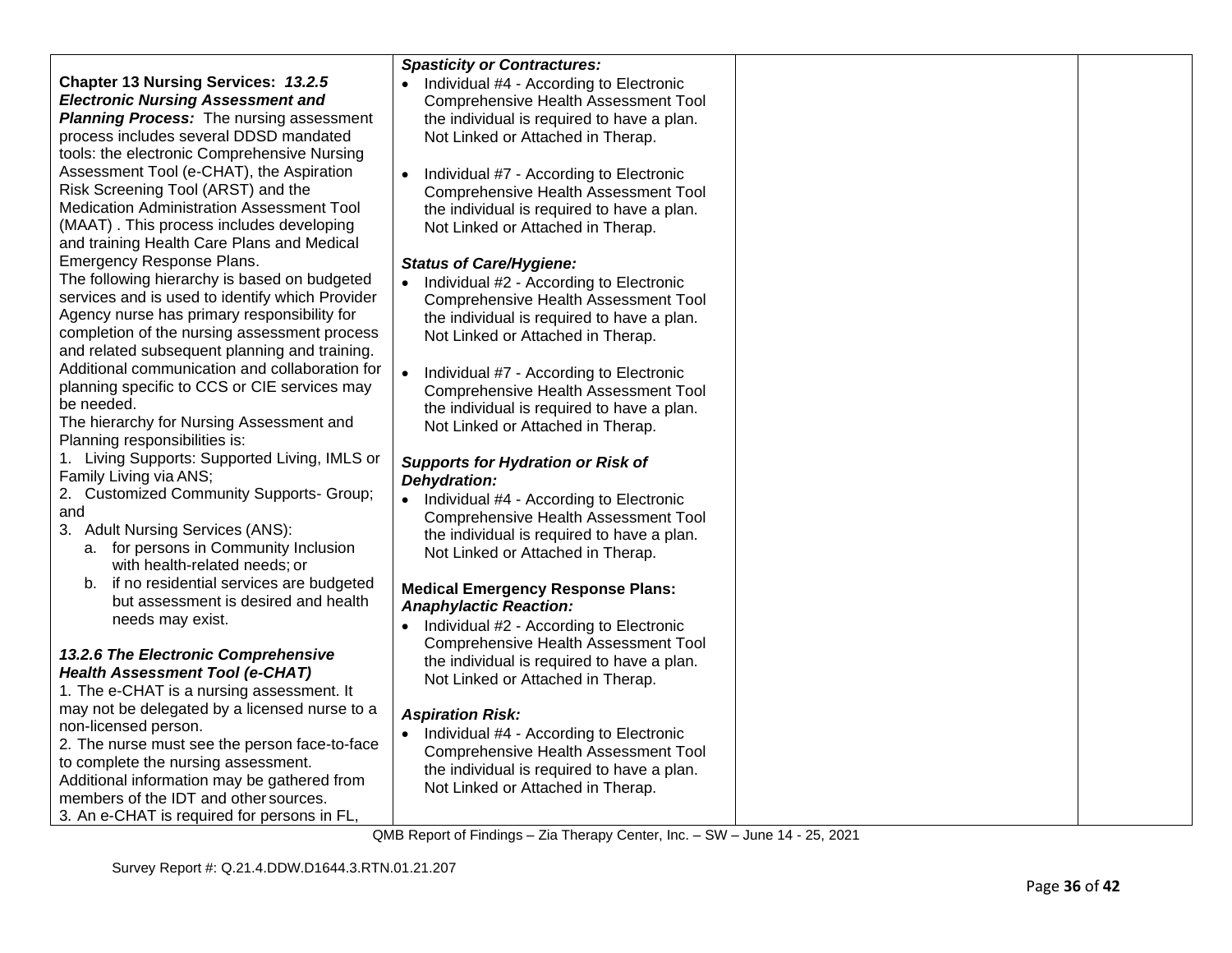| SL, IMLS, or CCS-Group. All other DD Waiver     | Individual #7 - According to Electronic<br>$\bullet$ |  |
|-------------------------------------------------|------------------------------------------------------|--|
| recipients may obtain an e-CHAT if needed or    | <b>Comprehensive Health Assessment Tool</b>          |  |
| desired by adding ANS hours for assessment      | the individual is required to have a plan.           |  |
| and consultation to their budget.               | Not Linked or Attached in Therap.                    |  |
| 4. When completing the e-CHAT, the nurse is     |                                                      |  |
| required to review and update the electronic    | <b>Constipation:</b>                                 |  |
| record and consider the diagnoses,              | Individual #4 - According to Electronic<br>$\bullet$ |  |
| medications, treatments, and overall status of  |                                                      |  |
| the person. Discussion with others may be       | Comprehensive Health Assessment Tool                 |  |
|                                                 | the individual is required to have a plan.           |  |
| needed to obtain critical information.          | Not Linked or Attached in Therap.                    |  |
| 5. The nurse is required to complete all the e- |                                                      |  |
| CHAT assessment questions and add               | <b>Endocrine:</b>                                    |  |
| additional pertinent information in all comment | Individual #2 - According to Electronic<br>$\bullet$ |  |
| sections.                                       | <b>Comprehensive Health Assessment Tool</b>          |  |
|                                                 | the individual is required to have a plan.           |  |
| <b>13.2.7 Aspiration Risk Management</b>        | Not Linked or Attached in Therap.                    |  |
| <b>Screening Tool (ARST)</b>                    |                                                      |  |
|                                                 | Individual #9 - According to Electronic              |  |
| 13.2.8 Medication Administration                | <b>Comprehensive Health Assessment Tool</b>          |  |
| <b>Assessment Tool (MAAT):</b>                  | the individual is required to have a plan.           |  |
| 1. A licensed nurse completes the               | Not Linked or Attached in Therap.                    |  |
| <b>DDSD Medication Administration</b>           |                                                      |  |
| Assessment Tool (MAAT) at least two             | <b>Medical Crisis plan:</b>                          |  |
| weeks before the annual ISP meeting.            | Individual #4 - As indicated by the IST              |  |
| 2. After completion of the MAAT, the nurse      | section of ISP the individual is required to         |  |
| will present recommendations regarding the      |                                                      |  |
| level of assistance with medication delivery    | have a plan. No evidence of a plan found.            |  |
| (AWMD) to the IDT. A copy of the MAAT will      |                                                      |  |
| be sent to all the team members two weeks       | Paralysis:                                           |  |
| before the annual ISP meeting and the           | Individual #7 - According to Electronic              |  |
| original MAAT will be retained in the Provider  | <b>Comprehensive Health Assessment Tool</b>          |  |
| Agency records.                                 | the individual is required to have a plan.           |  |
| 3. Decisions about medication delivery          | Not Linked or Attached in Therap.                    |  |
| are made by the IDT to promote a                |                                                      |  |
| person's maximum independence and               | <b>Respiratory:</b>                                  |  |
|                                                 | Individual #7 - According to Electronic<br>$\bullet$ |  |
| community integration. The IDT will             | Comprehensive Health Assessment Tool                 |  |
| reach consensus regarding which                 | the individual is required to have a plan.           |  |
| criteria the person meets, as indicated         | Not Linked or Attached in Therap.                    |  |
| by the results of the MAAT and the              |                                                      |  |
| nursing recommendations, and the                | Seizure:                                             |  |
| decision is documented this in the ISP.         | • Individual #2 - According to Electronic            |  |
|                                                 | <b>Comprehensive Health Assessment Tool</b>          |  |
| 13.2.9 Healthcare Plans (HCP):                  |                                                      |  |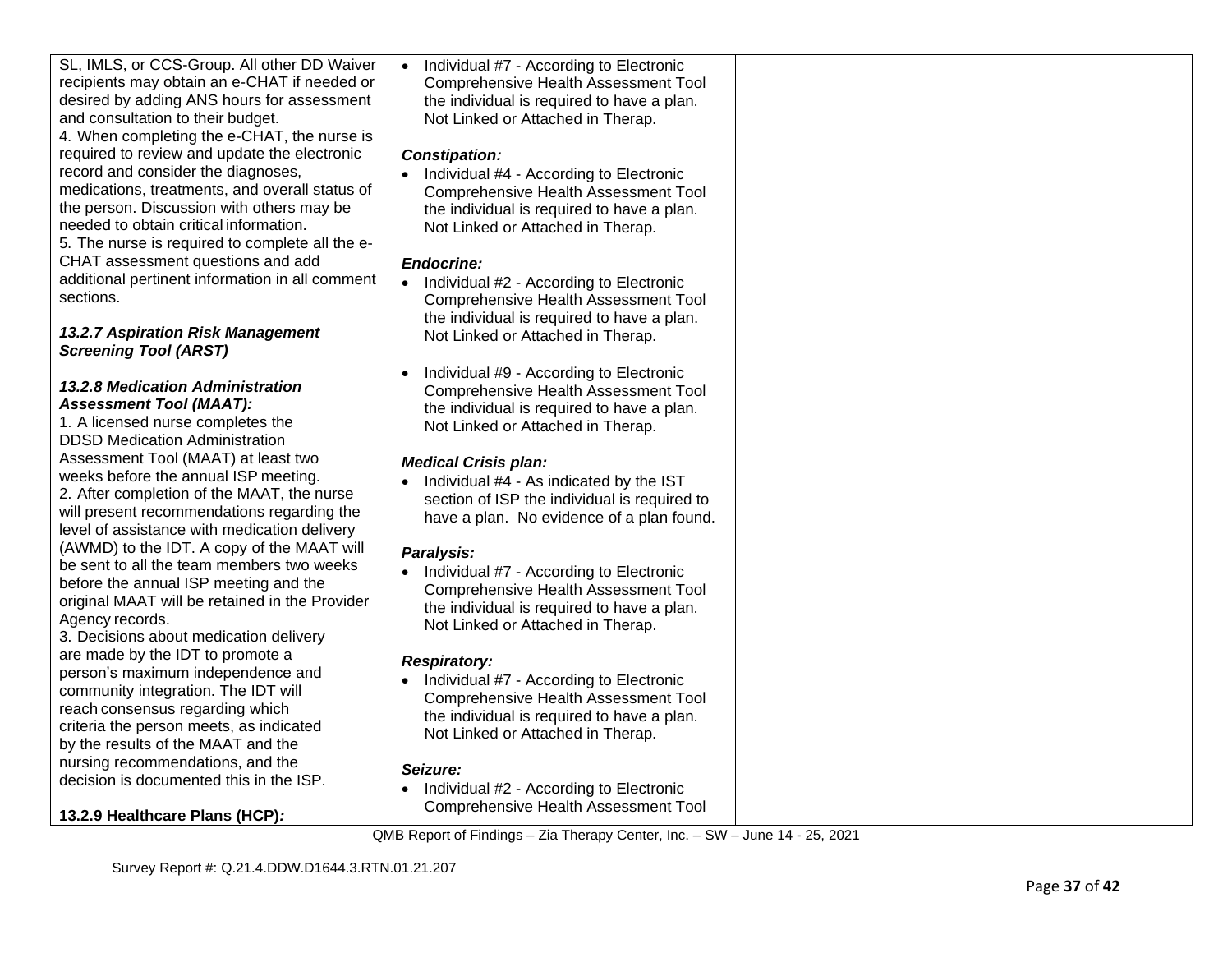| 1. At the nurse's discretion, based on prudent   | the individual is required to have a plan. |  |
|--------------------------------------------------|--------------------------------------------|--|
| nursing practice, interim HCPs may be            | Not Linked or Attached in Therap.          |  |
| developed to address issues that must be         |                                            |  |
| implemented immediately after admission,         |                                            |  |
| readmission or change of medical condition to    |                                            |  |
|                                                  |                                            |  |
| provide safe services prior to completion of the |                                            |  |
| e-CHAT and formal care planning process.         |                                            |  |
| This includes interim ARM plans for those        |                                            |  |
| persons newly identified at moderate or high     |                                            |  |
| risk for aspiration. All interim plans must be   |                                            |  |
| removed if the plan is no longer needed or       |                                            |  |
| when final HCP including CARMPs are in           |                                            |  |
| place to avoid duplication of plans.             |                                            |  |
| 2. In collaboration with the IDT, the agency     |                                            |  |
| nurse is required to create HCPs that address    |                                            |  |
| all the areas identified as required in the most |                                            |  |
| current e-CHAT summary report which is           |                                            |  |
| indicated by "R" in the HCP column. At the       |                                            |  |
| nurse's sole discretion, based on prudent        |                                            |  |
| nursing practice, HCPs may be combined           |                                            |  |
| where clinically appropriate. The nurse should   |                                            |  |
| use nursing judgment to determine whether to     |                                            |  |
| also include HCPs for any of the areas           |                                            |  |
| indicated by "C" on the e-CHAT summary           |                                            |  |
| report. The nurse may also create other HCPs     |                                            |  |
|                                                  |                                            |  |
| plans that the nurse determines are warranted.   |                                            |  |
| 13.2.10 Medical Emergency Response Plan          |                                            |  |
| (MERP):                                          |                                            |  |
| 1. The agency nurse is required to develop a     |                                            |  |
|                                                  |                                            |  |
| Medical Emergency Response Plan (MERP)           |                                            |  |
| for all conditions marked with an "R" in the e-  |                                            |  |
| CHAT summary report. The agency nurse            |                                            |  |
| should use her/his clinical judgment and input   |                                            |  |
| from the Interdisciplinary Team (IDT) to         |                                            |  |
| determine whether shown as "C" in the e-         |                                            |  |
| CHAT summary report or other conditions also     |                                            |  |
| warrant a MERP.                                  |                                            |  |
| 2. MERPs are required for persons who have       |                                            |  |
| one or more conditions or illnesses that         |                                            |  |
| present a likely potential to become a life-     |                                            |  |
| threatening situation.                           |                                            |  |
|                                                  |                                            |  |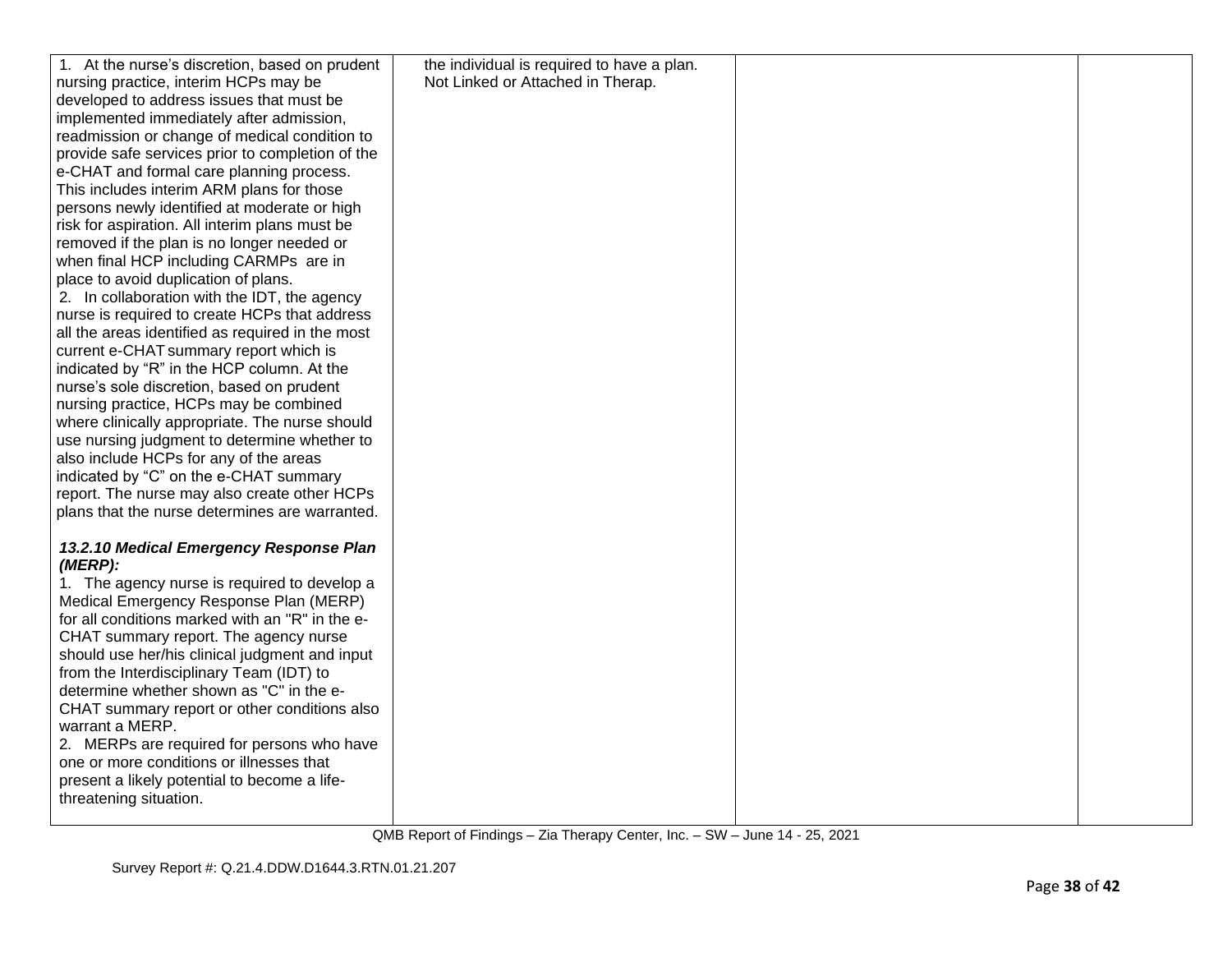| <b>Chapter 20: Provider Documentation and</b>   |  |  |
|-------------------------------------------------|--|--|
| Client Records: 20.5.3 Health Passport and      |  |  |
| <b>Physician Consultation Form: All Primary</b> |  |  |
| and Secondary Provider Agencies must use        |  |  |
| the Health Passport and Physician               |  |  |
| Consultation form from the Therap system.       |  |  |
| This standardized document contains             |  |  |
| individual, physician and emergency contact     |  |  |
| information, a complete list of current medical |  |  |
| diagnoses, health and safety risk factors,      |  |  |
| allergies, and information regarding insurance, |  |  |
| guardianship, and advance directives. The       |  |  |
| Health Passport also includes a standardized    |  |  |
| form to use at medical appointments called the  |  |  |
| Physician Consultation form.                    |  |  |
|                                                 |  |  |
|                                                 |  |  |
|                                                 |  |  |
|                                                 |  |  |
|                                                 |  |  |
|                                                 |  |  |
|                                                 |  |  |
|                                                 |  |  |
|                                                 |  |  |
|                                                 |  |  |
|                                                 |  |  |
|                                                 |  |  |
|                                                 |  |  |
|                                                 |  |  |
|                                                 |  |  |
|                                                 |  |  |
|                                                 |  |  |
|                                                 |  |  |
|                                                 |  |  |
|                                                 |  |  |
|                                                 |  |  |
|                                                 |  |  |
|                                                 |  |  |
|                                                 |  |  |
|                                                 |  |  |
|                                                 |  |  |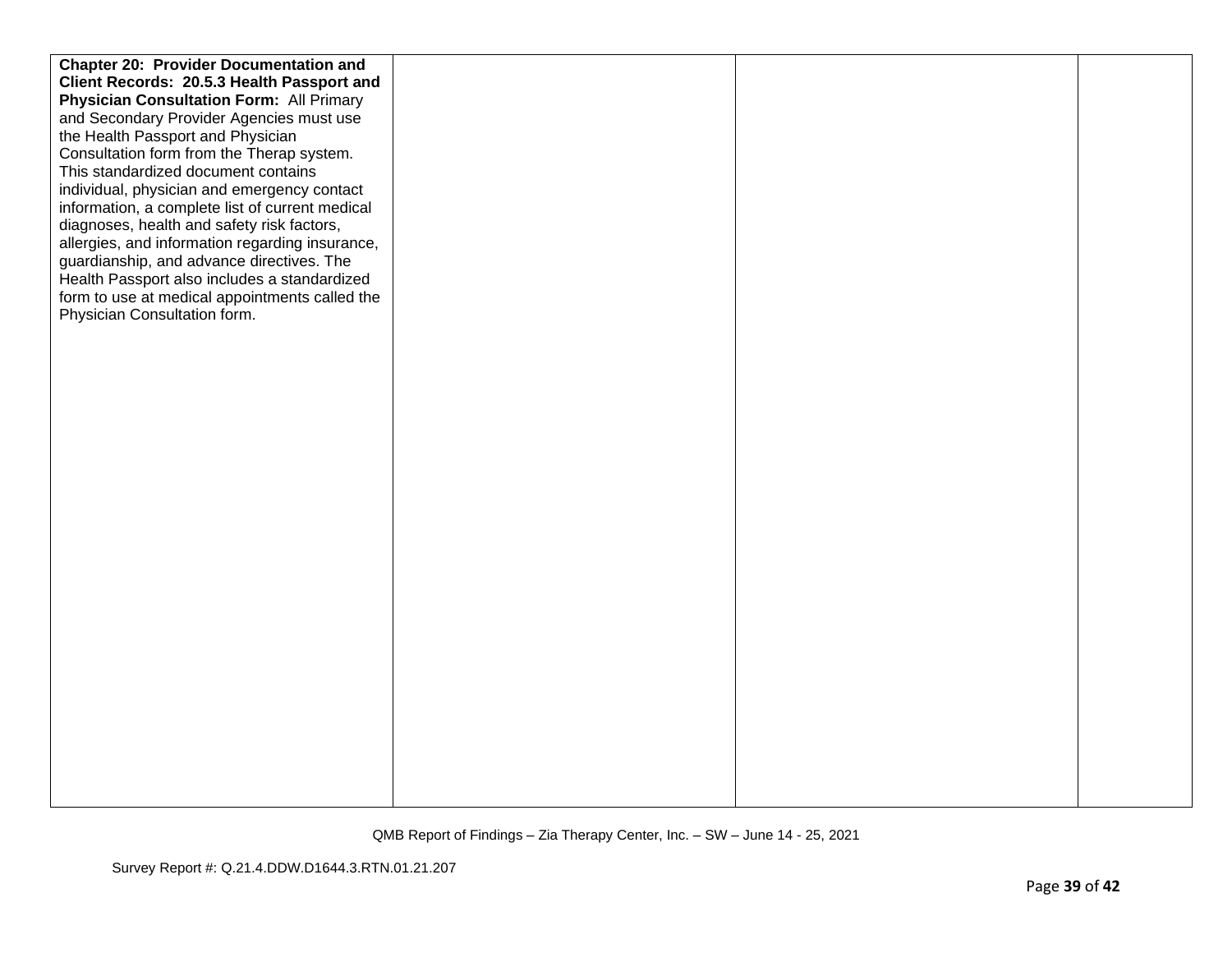| <b>Standard of Care</b>                                     | <b>Deficiencies</b>                             | Agency Plan of Correction, On-going QA/QI<br>and Responsible Party                                                                                    | <b>Completion</b><br><b>Date</b> |
|-------------------------------------------------------------|-------------------------------------------------|-------------------------------------------------------------------------------------------------------------------------------------------------------|----------------------------------|
|                                                             |                                                 | Service Domain: Medicaid Billing/Reimbursement - State financial oversight exists to assure that claims are coded and paid for in accordance with the |                                  |
| reimbursement methodology specified in the approved waiver. |                                                 |                                                                                                                                                       |                                  |
| Tag # LS27 Family Living                                    | <b>Standard Level Deficiency</b>                |                                                                                                                                                       |                                  |
| <b>Reimbursement</b>                                        |                                                 |                                                                                                                                                       |                                  |
| Developmental Disabilities (DD) Waiver                      | Based on record review, the Agency did not      | <b>Provider:</b>                                                                                                                                      |                                  |
| Service Standards 2/26/2018; Re-Issue:                      | provide written or electronic documentation as  | <b>Enter your ongoing Quality</b>                                                                                                                     |                                  |
| 12/28/2018; Eff 1/1/2019                                    | evidence for each unit billed for Family Living | <b>Assurance/Quality Improvement</b>                                                                                                                  |                                  |
| <b>Chapter 21: Billing Requirements: 21.4</b>               | Services for 1 of 3 individuals.                | processes as it related to this tag number                                                                                                            |                                  |
| <b>Recording Keeping and Documentation</b>                  |                                                 | here (What is going to be done? How many                                                                                                              |                                  |
| <b>Requirements: DD Waiver Provider Agencies</b>            | Individual #9                                   | individuals is this going to affect? How often will                                                                                                   |                                  |
| must maintain all records necessary to                      | April 2021                                      | this be completed? Who is responsible? What                                                                                                           |                                  |
| demonstrate proper provision of services for                | • The Agency billed 28 units of Family Living   | steps will be taken if issues are found?): $\rightarrow$                                                                                              |                                  |
| Medicaid billing. At a minimum, Provider                    | (T2033 HB) from 4/1/2021 through                |                                                                                                                                                       |                                  |
| Agencies must adhere to the following:                      | 4/28/2021. Documentation did not contain        |                                                                                                                                                       |                                  |
| 1. The level and type of service                            | the required elements on 4/11/2021.             |                                                                                                                                                       |                                  |
| provided must be supported in the                           | Documentation received accounted for 27         |                                                                                                                                                       |                                  |
| ISP and have an approved budget                             | units. The required elements was not met:       |                                                                                                                                                       |                                  |
| prior to service delivery and billing.                      | $\triangleright$ Start and end time of service  |                                                                                                                                                       |                                  |
| 2. Comprehensive documentation of direct                    | encounter (Note: Void/Adjust provided           |                                                                                                                                                       |                                  |
| service delivery must include, at a minimum:                | on-site during survey. Provider please          |                                                                                                                                                       |                                  |
| a. the agency name;                                         | complete POC for ongoing QA/QI.)                |                                                                                                                                                       |                                  |
| b. the name of the recipient of the service;                |                                                 |                                                                                                                                                       |                                  |
| c. the location of theservice;                              |                                                 |                                                                                                                                                       |                                  |
| d. the date of the service;                                 |                                                 |                                                                                                                                                       |                                  |
| e. the type of service;                                     |                                                 |                                                                                                                                                       |                                  |
| f. the start and end times of theservice;                   |                                                 |                                                                                                                                                       |                                  |
| g. the signature and title of each staff member             |                                                 |                                                                                                                                                       |                                  |
| who documents their time; and<br>h. the nature of services. |                                                 |                                                                                                                                                       |                                  |
| 3. A Provider Agency that receives payment                  |                                                 |                                                                                                                                                       |                                  |
| for treatment, services, or goods must retain               |                                                 |                                                                                                                                                       |                                  |
| all medical and business records for a period               |                                                 |                                                                                                                                                       |                                  |
| of at least six years from the last payment                 |                                                 |                                                                                                                                                       |                                  |
| date, until ongoing audits are settled, or until            |                                                 |                                                                                                                                                       |                                  |
| involvement of the state Attorney General is                |                                                 |                                                                                                                                                       |                                  |
| completed regarding settlement of any claim,                |                                                 |                                                                                                                                                       |                                  |
| whichever is longer.                                        |                                                 |                                                                                                                                                       |                                  |
| 4. A Provider Agency that receives payment                  |                                                 |                                                                                                                                                       |                                  |
| for treatment, services or goods must retain all            |                                                 |                                                                                                                                                       |                                  |
| medical and business records relating to any                |                                                 |                                                                                                                                                       |                                  |
|                                                             |                                                 |                                                                                                                                                       |                                  |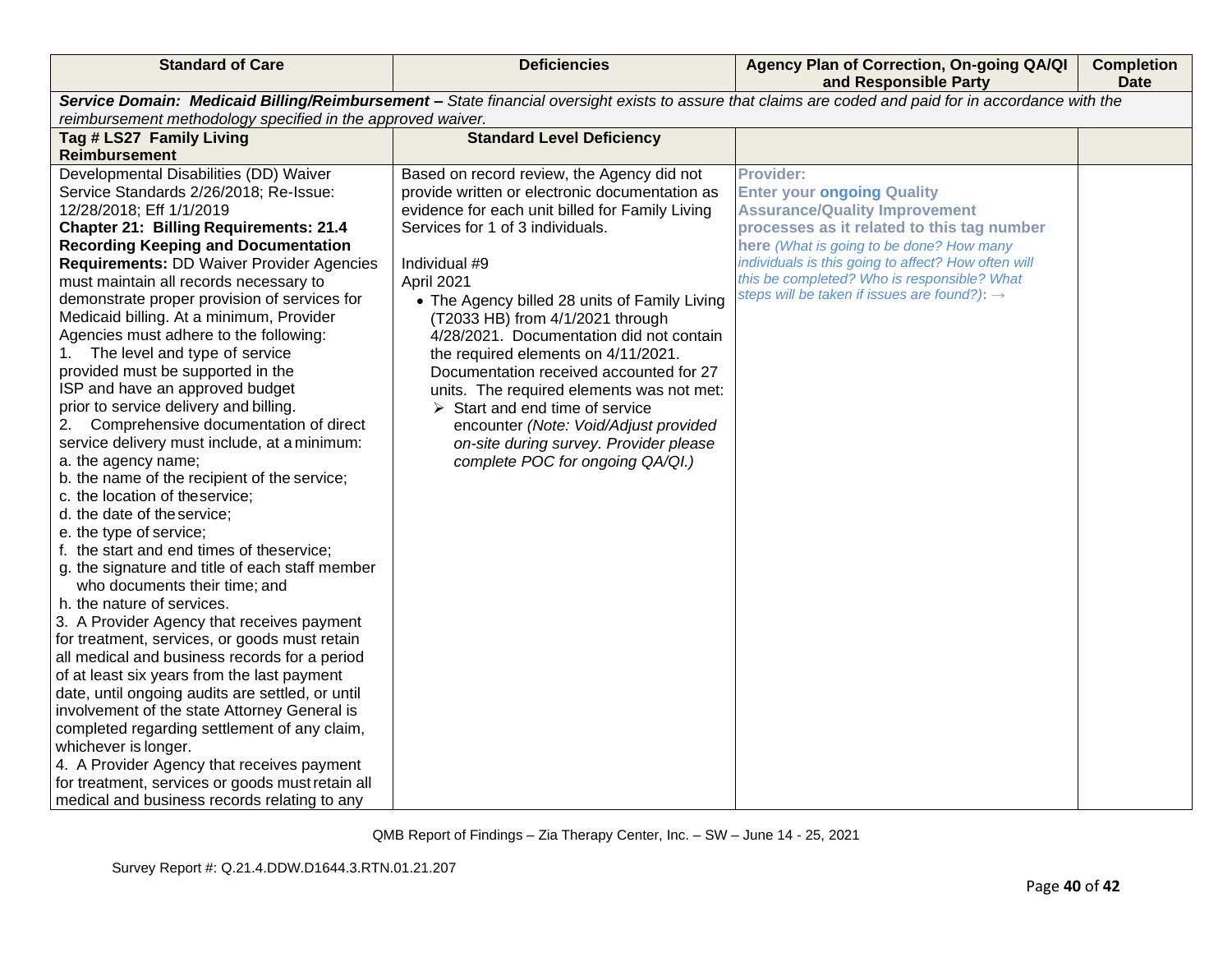| of the following for a period of at least six<br>years from the payment date:<br>a. treatment or care of any eligible recipient;<br>b. services or goods provided to any eligible<br>recipient;<br>c. amounts paid by MAD on behalf of any<br>eligible recipient; and<br>d. any records required by MAD for the<br>administration of Medicaid.                                                                                                                                                                                                                                                                                                                                                                              |  |  |
|-----------------------------------------------------------------------------------------------------------------------------------------------------------------------------------------------------------------------------------------------------------------------------------------------------------------------------------------------------------------------------------------------------------------------------------------------------------------------------------------------------------------------------------------------------------------------------------------------------------------------------------------------------------------------------------------------------------------------------|--|--|
| 21.9 Billable Units: The unit of billing<br>depends on the service type. The unit may be<br>a 15-minute interval, a daily unit, a monthly unit<br>or a dollar amount. The unit of billing is<br>identified in the current DD Waiver Rate Table.<br>Provider Agencies must correctly report<br>service units.                                                                                                                                                                                                                                                                                                                                                                                                                |  |  |
| 21.9.1 Requirements for Daily Units: For<br>services billed in daily units, Provider Agencies<br>must adhere to the following:<br>1. A day is considered 24 hours from midnight<br>to midnight.<br>2. If 12 or fewer hours of service are<br>provided, then one-half unit shall be billed.<br>A whole unit can be billed if more than 12<br>hours of service is provided during a 24-<br>hour period.<br>3. The maximum allowable billable units<br>cannot exceed 340 calendar days per ISP<br>year or 170 calendar days per six months.<br>4. When a person transitions from one<br>Provider Agency to another during the ISP<br>year, a standard formula to calculate the<br>units billed by each Provider Agency must be |  |  |
| applied as follows:<br>a. The discharging Provider Agency bills<br>the number of calendar days that<br>services were provided multiplied by .93<br>(93%).<br>b. The receiving Provider Agency bills the<br>remaining days up to 340 for the ISP year.                                                                                                                                                                                                                                                                                                                                                                                                                                                                       |  |  |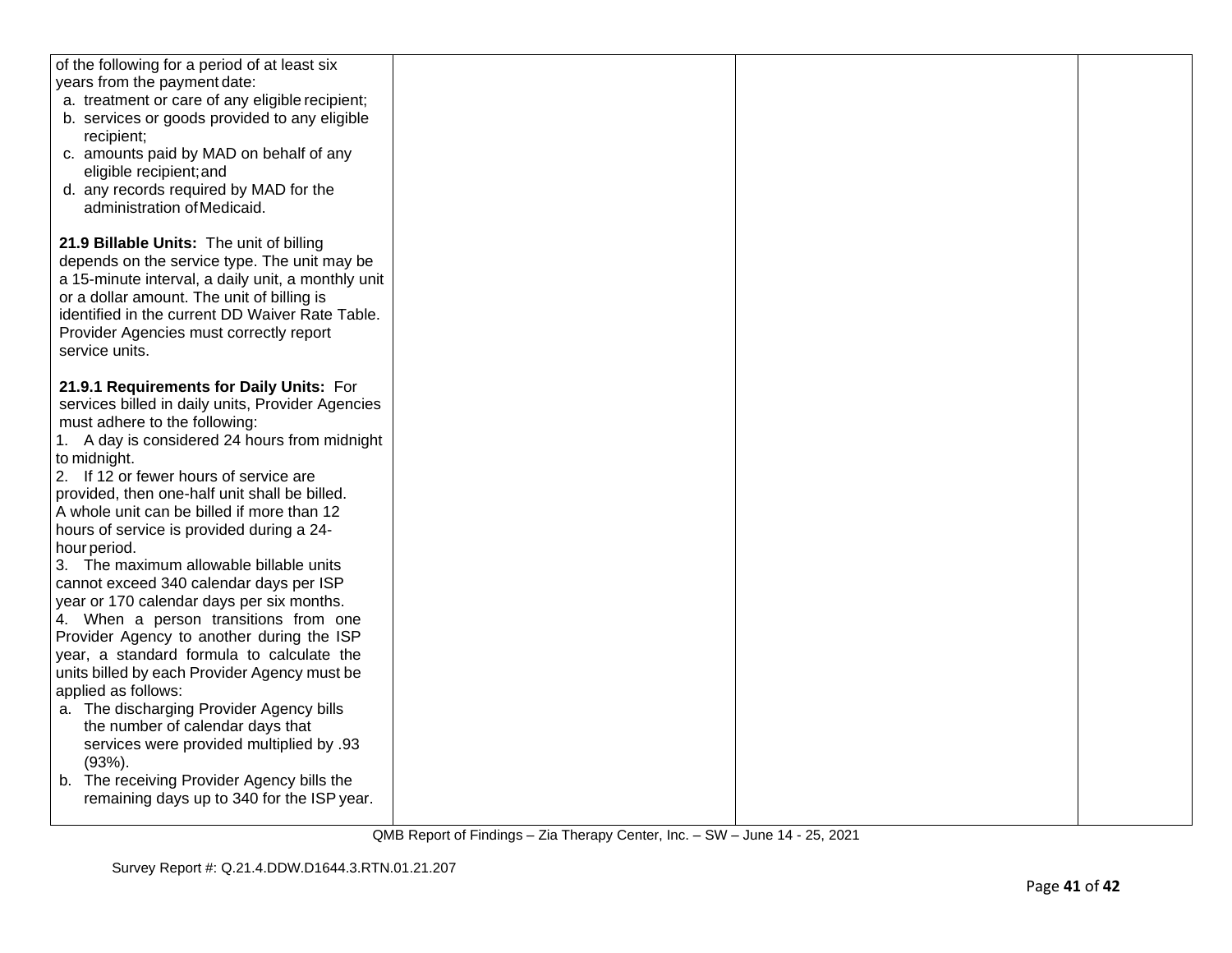| 21.9.2 Requirements for Monthly Units: For                              |  |  |
|-------------------------------------------------------------------------|--|--|
| services billed in monthly units, a Provider                            |  |  |
| Agency must adhere to the following:                                    |  |  |
| 1. A month is considered a period of 30                                 |  |  |
| calendar days.                                                          |  |  |
| 2. At least one hour of face-to-face                                    |  |  |
| billable services shall be provided during                              |  |  |
| a calendar month where any portion of a                                 |  |  |
| monthly unit is billed.                                                 |  |  |
| 3. Monthly units can be prorated by a half unit.                        |  |  |
| 4. Agency transfers not occurring at the                                |  |  |
| beginning of the 30-day interval are required                           |  |  |
| to be coordinated in the middle of the 30-day                           |  |  |
| interval so that the discharging and receiving                          |  |  |
| agency receive a half unit.                                             |  |  |
|                                                                         |  |  |
| 21.9.3 Requirements for 15-minute and                                   |  |  |
| hourly units: For services billed in 15-minute                          |  |  |
| or hourly intervals, Provider Agencies must<br>adhere to the following: |  |  |
| 1. When time spent providing the service                                |  |  |
| is not exactly 15 minutes or one hour,                                  |  |  |
| Provider Agencies are responsible for                                   |  |  |
| reporting time correctly following NMAC                                 |  |  |
| 8.302.2.                                                                |  |  |
| 2. Services that last in their entirety less than                       |  |  |
| eight minutes cannot be billed.                                         |  |  |
|                                                                         |  |  |
|                                                                         |  |  |
|                                                                         |  |  |
|                                                                         |  |  |
|                                                                         |  |  |
|                                                                         |  |  |
|                                                                         |  |  |
|                                                                         |  |  |
|                                                                         |  |  |
|                                                                         |  |  |
|                                                                         |  |  |
|                                                                         |  |  |
|                                                                         |  |  |
|                                                                         |  |  |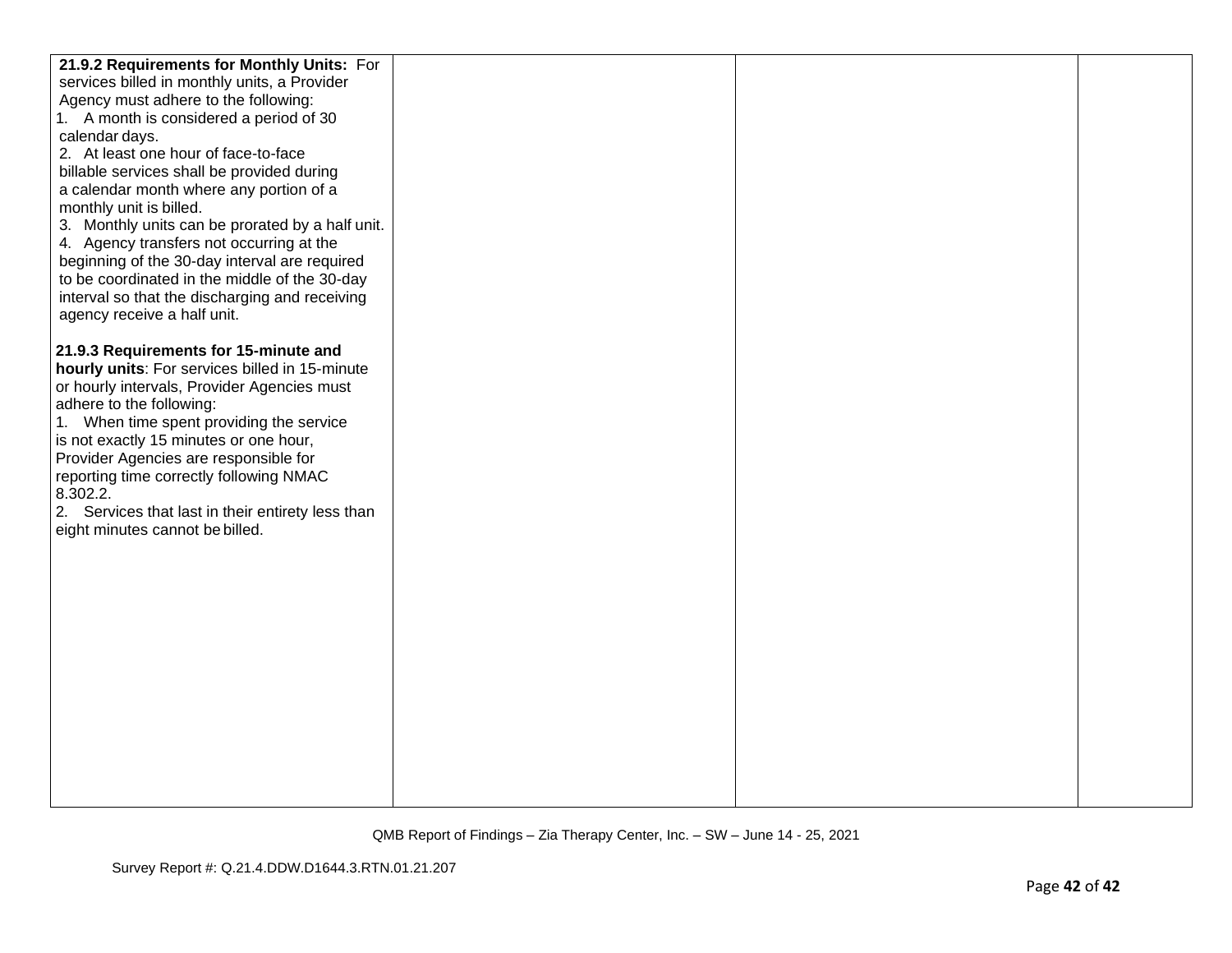

MICHELLE LUJAN GRISHAM Governor

DAVID R. SCRASE, M.D. **Acting Cabinet Secretary** 

| Date:                                      | September 30, 2021                                                                                                                   |
|--------------------------------------------|--------------------------------------------------------------------------------------------------------------------------------------|
| To:<br>Provider:<br>Address:<br>State/Zip: | Margaret S. (Peggy) O'Neill, Chief Executive Officer<br>Zia Therapy Center, Inc.<br>900 First Street<br>Alamogordo, New Mexico 88310 |
| E-mail Address:                            | oneill@ziatherapy.org                                                                                                                |
| CC:<br>E-Mail Address:                     | Denise Kohls, Program Manager<br>denise@ziatherapy.org                                                                               |
| CC:<br>E-Mail Address:                     | Sharon Gilsdorf, Chief Financial Officer<br>sharon@ziatherapy.org                                                                    |
| Region:<br>Survey Date:                    | Southwest<br>June 14 - 25, 2021                                                                                                      |
| Program Surveyed:                          | Developmental Disabilities Waiver                                                                                                    |
| Service Surveyed:                          | 2018: Family Living, Customized In-Home Supports, Customized<br>Community Supports and Community Integrated Employment Services      |
| Survey Type:                               | Routine                                                                                                                              |

Dear Ms. O'Neill:

The Division of Health Improvement/Quality Management Bureau has received, reviewed and approved the supporting documents you submitted for your Plan of Correction. The documents you provided verified that all previously cited survey Deficiencies have been corrected.

### **The Plan of Correction process is now complete.**

### **Furthermore, your agency is now determined to be in Compliance with all Conditions of Participation.**

To maintain ongoing compliance with standards and regulations, continue to use the Quality Assurance (self-auditing) processes you described in your Plan of Correction.

Consistent use of these Quality Assurance processes will enable you to identify and promptly respond to problems, enhance your service delivery, and result in fewer deficiencies cited in future QMB surveys.

Thank you for your cooperation with the Plan of Correction process, for striving to come into compliance with standards and regulations, and for helping to provide the health, safety and personal growth of the people you serve.